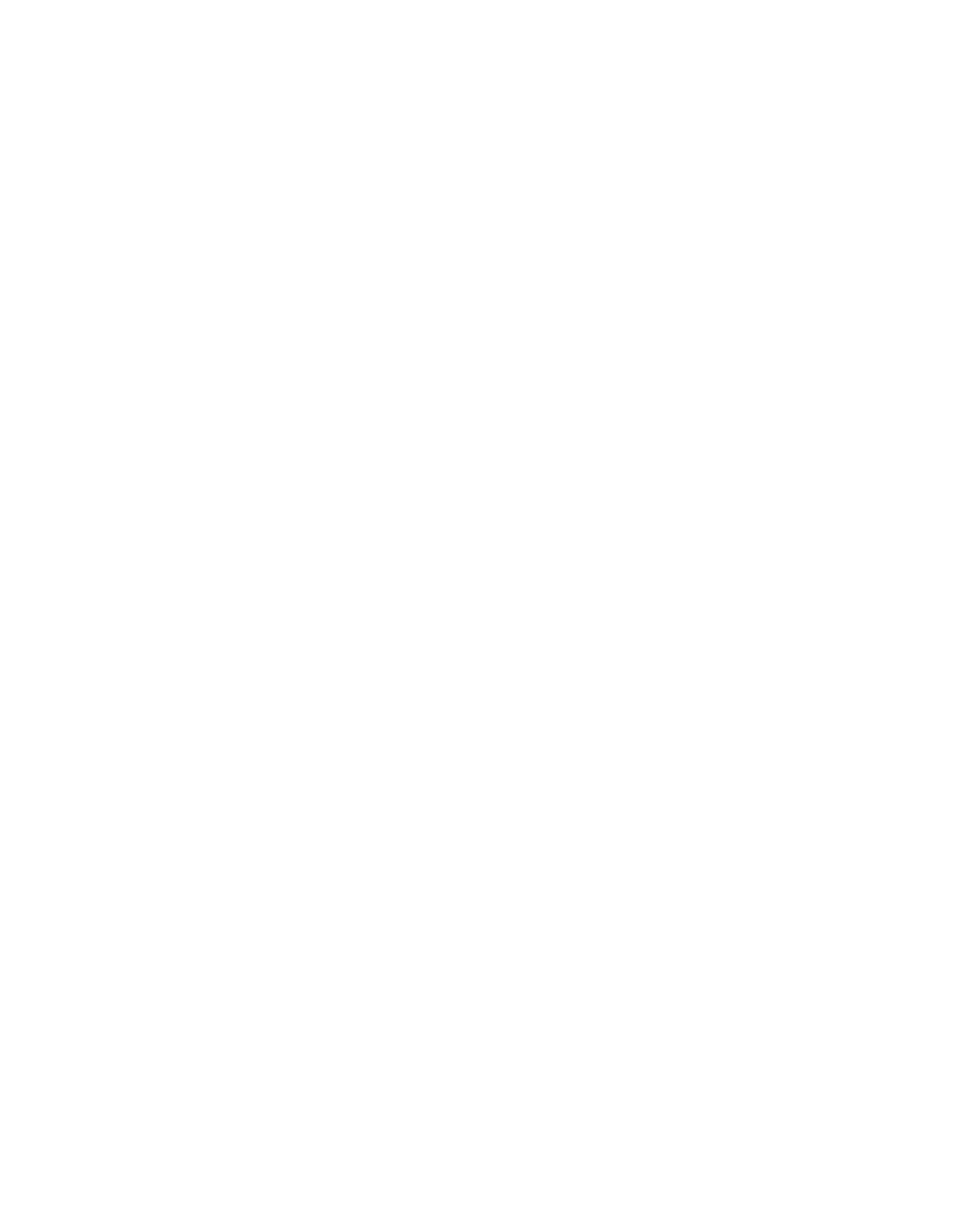# **Table of Contents**

| 1.  |                                                                              |  |  |  |  |  |
|-----|------------------------------------------------------------------------------|--|--|--|--|--|
| 2.  |                                                                              |  |  |  |  |  |
| 3.  |                                                                              |  |  |  |  |  |
| 4.  |                                                                              |  |  |  |  |  |
|     |                                                                              |  |  |  |  |  |
|     |                                                                              |  |  |  |  |  |
|     |                                                                              |  |  |  |  |  |
|     |                                                                              |  |  |  |  |  |
|     |                                                                              |  |  |  |  |  |
|     |                                                                              |  |  |  |  |  |
|     | 4.1.3                                                                        |  |  |  |  |  |
|     | 4.1.4                                                                        |  |  |  |  |  |
|     | 4.1.5                                                                        |  |  |  |  |  |
| 4.2 |                                                                              |  |  |  |  |  |
| 4.3 |                                                                              |  |  |  |  |  |
| 4.4 |                                                                              |  |  |  |  |  |
| 4.5 |                                                                              |  |  |  |  |  |
| 4.6 |                                                                              |  |  |  |  |  |
| 4.7 |                                                                              |  |  |  |  |  |
| 4.8 |                                                                              |  |  |  |  |  |
| 4.9 |                                                                              |  |  |  |  |  |
|     |                                                                              |  |  |  |  |  |
|     |                                                                              |  |  |  |  |  |
|     |                                                                              |  |  |  |  |  |
|     |                                                                              |  |  |  |  |  |
|     |                                                                              |  |  |  |  |  |
|     |                                                                              |  |  |  |  |  |
|     | Appendix E - Biological Sample Collection, Handling and Storage Protocols 36 |  |  |  |  |  |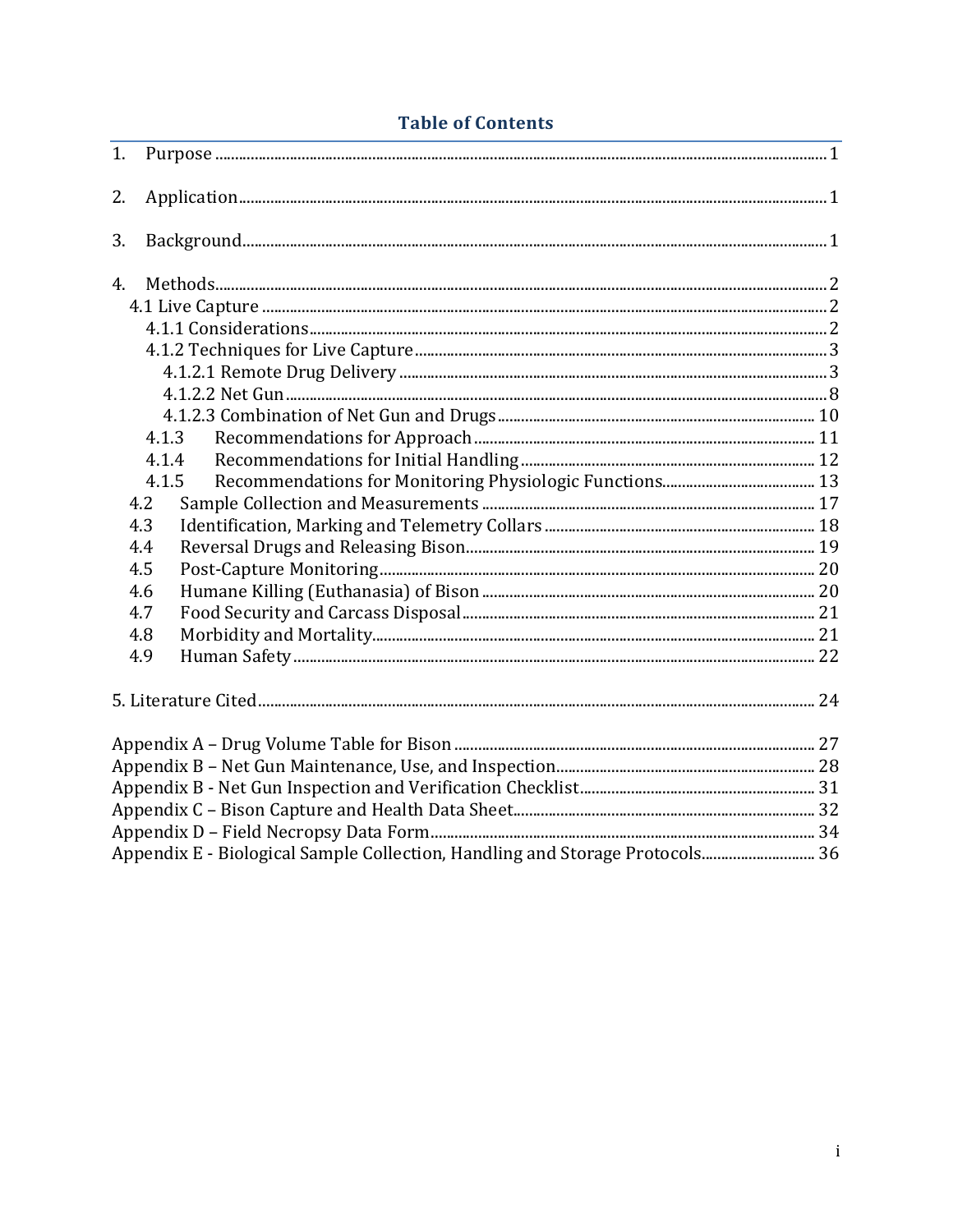#### <span id="page-3-0"></span>**1. Purpose**

To provide guidelines for the safe and humane capture, handling, sampling and release of bison for research or management purposes, while minimizing risks to both staff and animals. In many cases, there is discussion of multiple options in terms of drug combinations and recommendations. Items listed as **must** are considered to be mandatory as part of best practices, while those listed as **should** are considered to be recommendations for best practice. It is understood that there can be circumstances and instances where practice may fall outside of the Standard Operating Procedures (SOP) and best practices. It is understood that the lead investigator would be able to justify any deviances from the best practice recommendations.

# <span id="page-3-1"></span>**2. Application**

This SOP applies to employees of the Government of the Northwest Territories (GNWT) and any other personnel involved with the capture and handling of bison in the Northwest Territories (NWT). This SOP was reviewed by the 2019/2020 NWT Wildlife Care Committee (NWTWCC), as well as external experts with experience with bison immobilization and handling.

# <span id="page-3-2"></span>**3. Background**

- Wood bison (*Bison bison athabascae*) are the only species of bison occurring in the NWT.
- They occur in three populations of wood bison that are managed by the GNWT: Mackenzie, Nahanni and the Slave River Lowlands.
- Wood bison were listed as Threatened under the federal *Species at Risk Act* (SARA) in 2004.
- Wood bison were re-assessed by the Committee on the Status of Endangered Wildlife in Canada (COSEWIC) as Special Concern in 2013.
- In 2016, they were assessed as Threatened by the NWT Species at Risk Committee.
- Under the territorial *SARA* (NWT), wood bison were listed as Threatened in 2017.
- As of 2018, the federal Minister of Environment and Climate Change has not made a recommendation regarding down-listing wood bison to Special Concern under *SARA*.
- A national recovery strategy for wood bison was published in 2018 and can be found at the *SARA* Public Registry (www.registrelep-sararegistry.gc.ca).
- It is up to the investigator to ensure all appropriate additional permits and permissions are in place prior to any bison capture and handling.
- Investigators **must** ensure their capture and handling protocol meets all requirements of the GNWT Department of Environment and Natural Resources (ENR), Wood Buffalo National Park (if appropriate) and the NWTWCC.
- For consistency, this SOP is modeled after existing ENR SOPs (Cattet 2017) and follows a similar format.
- ENR should view this SOP as a summary of current best practices and available information for the capture and handling of wood bison. Therefore, this SOP is subject to revision as new techniques are developed.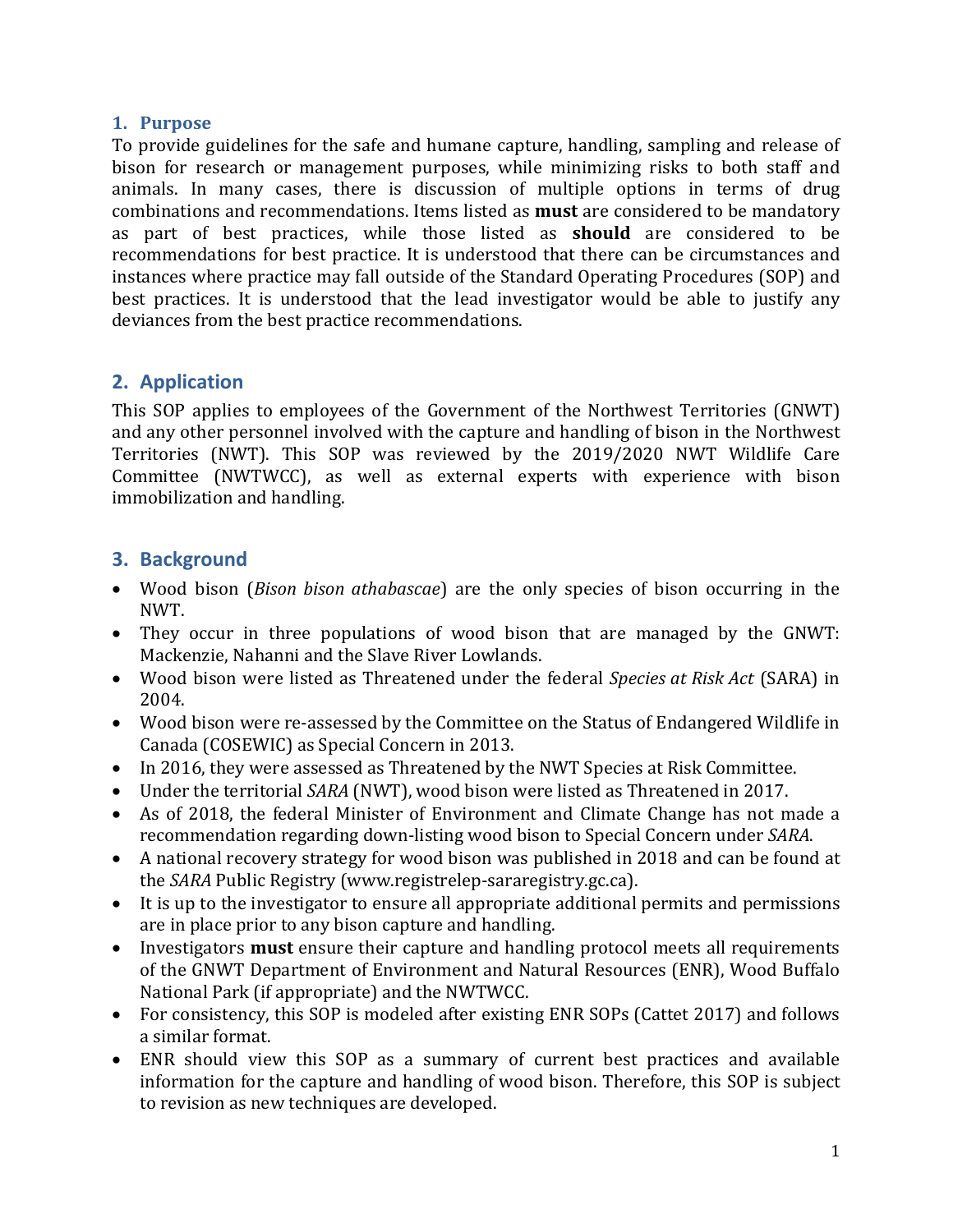# <span id="page-4-0"></span>**4. Methods**

# <span id="page-4-1"></span>**4.1 Live Capture**

- Methods for live capture of free-ranging bison in the NWT include remote drug delivery, net gun or a combination of net gun coupled with hand injection of drugs after the animal is physically restrained.
- Other methods for handling captive bison, such as moving bison through a handling facility, are not covered in this SOP. Guidance for these situations will be considered on a case-by-case basis, and through other existing guidelines and recommendations.

#### <span id="page-4-2"></span>**4.1.1 Considerations**

- Capture, management and research methods **must** be selected that minimize trauma and stress to bison, as well as limit the number captured to meet management or research objectives (CCAC 2003).
- While the primary focus during bison captures **must** be on the safety of personnel, animal safety and welfare also **must** be a high priority (CCAC 2003).
- Investigators **must** be familiar with the advantages and disadvantages of the different capture methods and select the method most suitable for their situation.
- Capture operations **must** be directly supervised by experienced individuals that have participated in at least one bison immobilization.
	- With guidance from ENR's Wildlife Veterinarian, the NWTWCC will determine if individuals have the necessary training and experience to perform procedures required for the capture and handling of bison.
	- Less experienced personnel who have relevant training may apply capture techniques only if they are under the direct supervision and mentorship of an experienced individual(s).
- Individuals administering wildlife immobilization drugs **must** have recognized and recent training in the chemical immobilization of wildlife and **must** use methods of drug delivery and immobilizing drugs that are appropriate for bison (CCAC 2003).
	- Recognized and recent training involves successful completion of the Canadian Association of Zoo and Wildlife Veterinarians (CAZWV) chemical immobilization of wildlife course or another recognized course by the GNWT, within the last five years.
- Live capture of adult female (cow) bison **should not** take place in the third trimester to six months post-calving unless justified due to management reasons such as humanbison conflict, disease or animal welfare concerns.
- Captures **must** be conducted within temperature ranges that are safe for both field personnel and bison.
	- Extreme cold poses greater safety risk to field personnel and **must** be factored into the decision-making process.
	- A suggested lower temperature limit for capture by aerial remote drug delivery or net gun is -30 $^{\circ}$ C, with wind chill (Cattet 2017), although temperatures >-20 $^{\circ}$ C are considered to have a wider margin of safety for the animals and humans.
	- A suggested upper temperature limit for capture by aerial remote drug delivery or net gun is -5°C (Cattet 2017).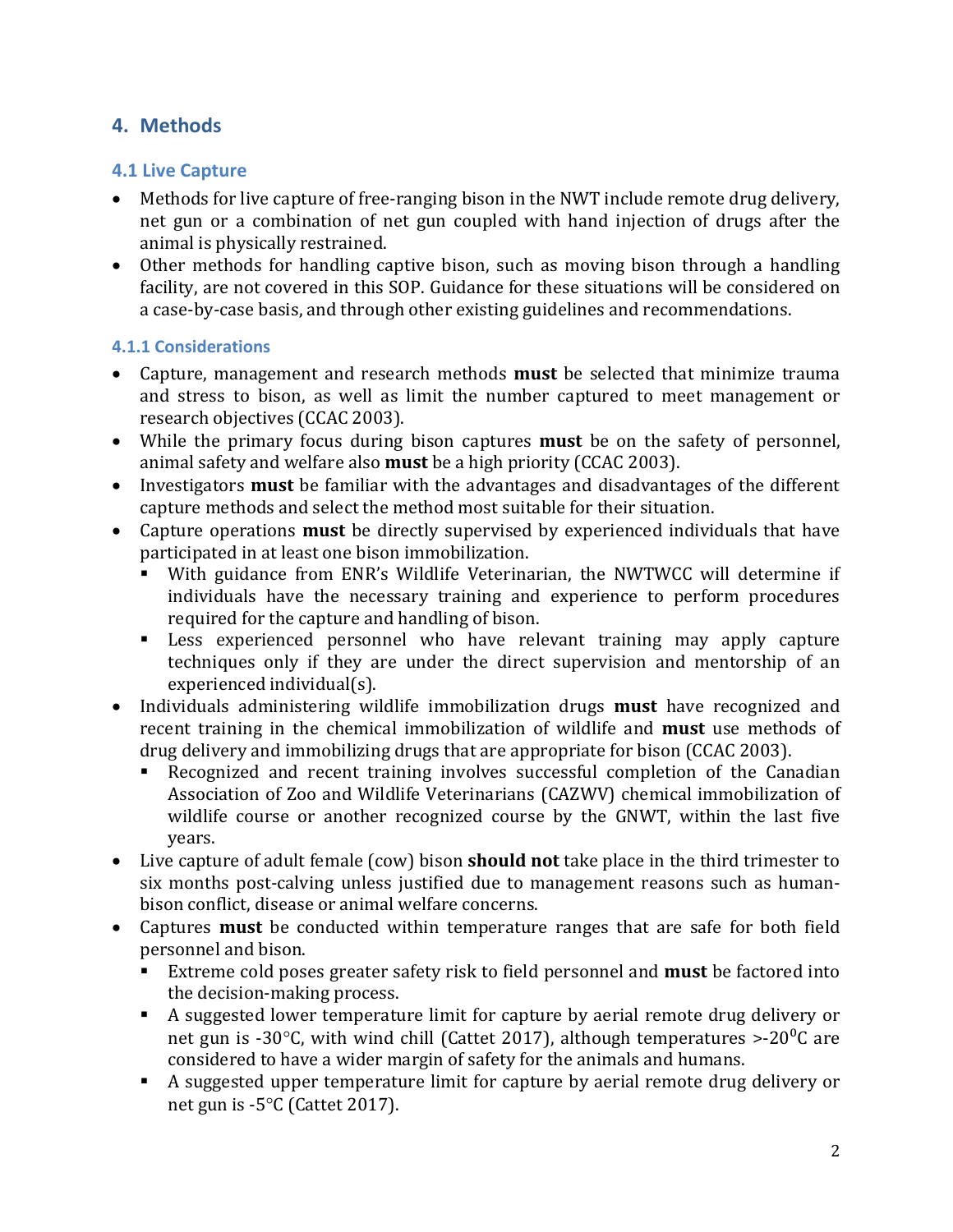- For ground-based darting, temperatures **should** be within normal seasonal ranges and if during the summer, captures **should** only occur during the coolest periods of the day to reduce the likelihood of hyperthermia and associated complications (Caulkett 2014).
- Procedures **must** be taken to prevent or detect and treat potentially harmful changes in bison body temperature during capture, handling and recovery.<br>• Adult bison with winter hair are prone to hyperthermia eve
	- Adult bison with winter hair are prone to hyperthermia even after relatively short periods of exertion.
	- **Preventative measures should** include keeping chase times as short as possible, using natural barriers to reduce wind and sun exposure, providing supplemental oxygen and using reversible or partially reversible drug combinations.
	- Young bison may be susceptible to hypothermia or frost-bite in extreme cold and preventative measures **should** include close monitoring of body temperature and the use of heating pads and/or sleeping bags to maintain normal body temperature ranges.
- An experienced team leader **should** be identified and tasks assigned to each team member prior to commencing captures (CAZWV, 2009).
	- This will help to avoid confusion in the field and assist in completing captures efficiently while ensuring all data and samples are taken and recorded.
- Capture of more than one animal per capture event **must** be avoided unless additional, experienced personnel are available to assist with the second animal (Cattet 2017).
- A capture team (three persons/adult animal) **must** be present to ensure all captured bison are restrained and handled immediately, while having the ability to move the animal if needed.

# <span id="page-5-0"></span>**4.1.2 Techniques for Live Capture**

# <span id="page-5-1"></span>**4.1.2.1 Remote Drug Delivery**

- The administration of wildlife immobilization drugs using projectile equipment that delivers the drugs without requiring direct contact with the animal (e.g. short or long range projectiles and darts).
- This is a suitable capture technique for longer-duration handling (>20 minutes).

- Darting **should** only be attempted by experienced personnel with well-maintained equipment that is sighted in (if applicable) and only after sufficient practice is obtained under environment conditions and at distances similar to those that will occur in the field (Kreeger and Arnemo 2018).<br>■ Compressed, gas-powered (air, or  $CO_2$ )
	- Compressed, gas-powered (air or  $CO<sub>2</sub>$ ) pistols or blowpipes (if applicable) can be used to deliver drugs to target animals over short distances,  $(\leq 10m)$ .<br>- These types of remote projectiles propel darts at lower velocities that
		- **-** These types of remote projectiles propel darts at lower velocities than long-range projectiles and are less likely to cause trauma (Kreeger and Arnemo 2018, Valkenburg et al. 1999).
		- **-** Blowpipes are classified as prohibited weapons under the Criminal Code of Canada, with the only exemptions being for public officers such as peace or conservation officers (CAZWV 2009).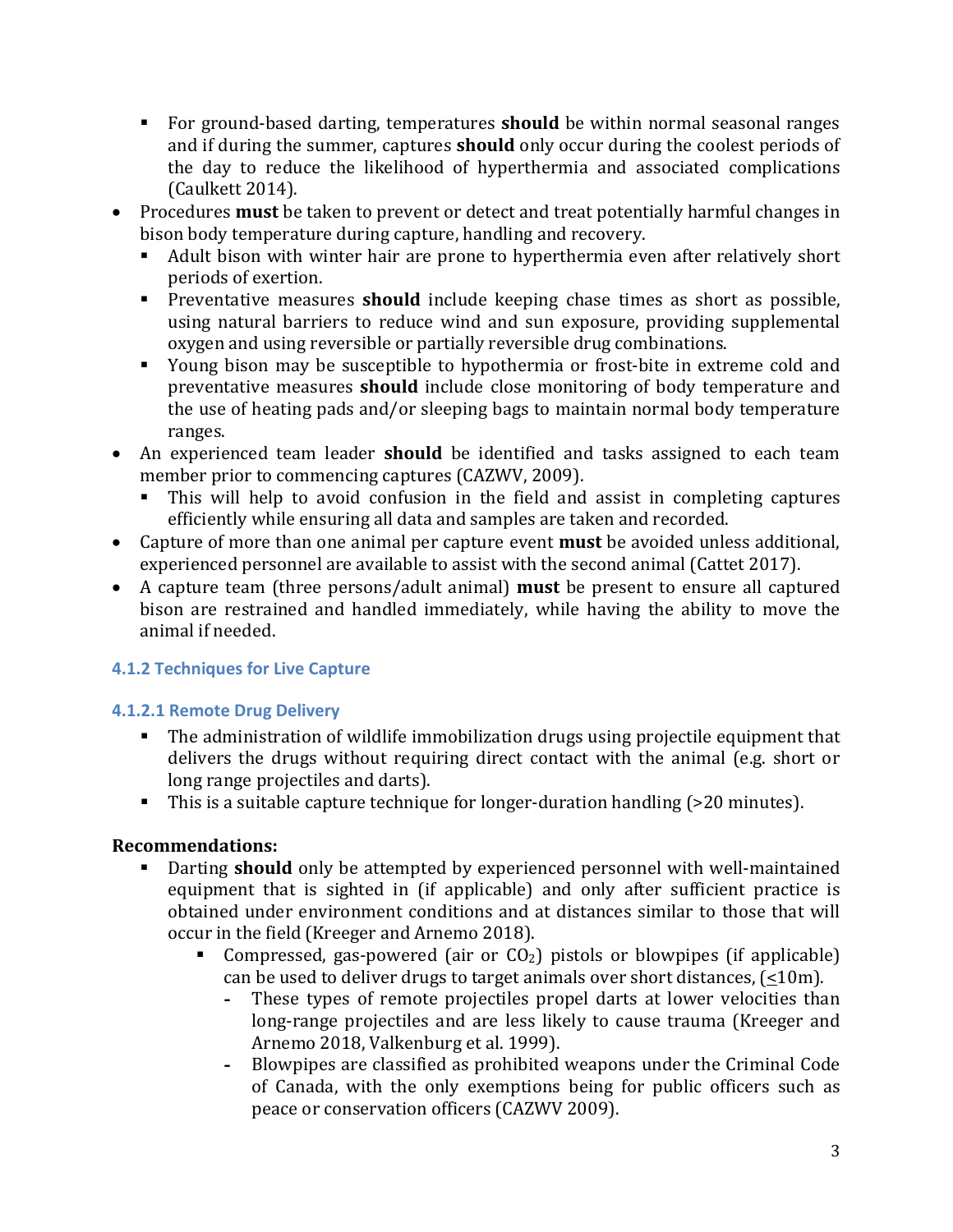- **-** Blowpipes **must not** be used to deliver ultra-potent narcotics (e.g. carfentanil or etorphine) or other highly concentrated sedatives (e.g. 30-40mg/ml medetomidine), unless they are powered by compressed gas. This is to avoid the unreasonable risk of mucous membrane drug exposure.
- For remote drug delivery over longer distances (10-30 m), standard longrange projectiles  $(CO<sub>2</sub>$  or powder-charged) with power adjustment dial **should** be used to reduce the potential for excessive tissue trauma by the dart body (Kreeger and Arnemo, 2018)<br>- Skin penetration by the dart body is
	- **-** Skin penetration by the dart body is less likely to occur with lightweight (e.g. 0.50-calibre; 12.5 mm diameter) darts and small drug volumes that impact the animal at a velocity <50 m/s (Cattet et al. 2006). However, the above darts still have the potential for skin penetration especially as dart mass and velocity increase (MacPherson 1994, Kreeger and Arnemo 2018).
- Longer distance ground darting (>30-70 m) **should** only be attempted with customized long-range projectiles on adult bison and only under ideal environmental conditions (no wind or extreme cold).
- Accurate distance determination **should** occur with a laser range finder to reduce the risk of misses or dart trauma from overestimation of the power needed to deliver the dart (Kreeger and Arnemo 2018).
- Slow injection darts coupled with needles with side-ports **should** be used in preference to rapid injection darts with end-ports only.
	- **-** Examples of suitable darts and needles for bison include any Dan-inject darts and needles or slow-inject PneuDarts with tri-port needles.
- The dart needle **must** be long enough to ensure intramuscular (IM) drug injection, but not too long to cause injury to deeper tissues (e.g. bone) or too short to result in injection into the subcutaneous fat only.<br>- Needle length in the range of 20-30 mm, **should** be u
	- **-** Needle length in the range of 20-30 mm, **should** be used in bison (Haigh and Gates, 1995). Longer needle length (40 mm) may be appropriate for adult bison in good body condition and with thick hair coats.
- Needles **should** be barbed to reduce the likelihood of it coming out of the animal before immobilization. This reduces the risk of a lost dart (Kreeger and Arnemo, 2018).
- The position of the barb **should** be marked on the dart before use to facilitate quicker and easier removal from the animal.
- Darts **must** be directed into large, superficial, muscle masses with minimal fat covering, at a 90-degree angle to ensure proper placement, good drug absorption and avoiding injury to other tissues (CAZWV 2009).<br>- The gluteal, semimembranosus or semitendinosus muscle
	- **-** The gluteal, semimembranosus or semitendinosus muscles (i.e. rump), shoulder muscles or the hump are all good dart sites in bison depending on the angle of approach. The hindquarters are often preferred due to less heavy hair coat in the region.
- Remote drug delivery **should** typically be employed from a vehicle (e.g. helicopter or truck) to facilitate control of animal movements before or afterwards and for human safety.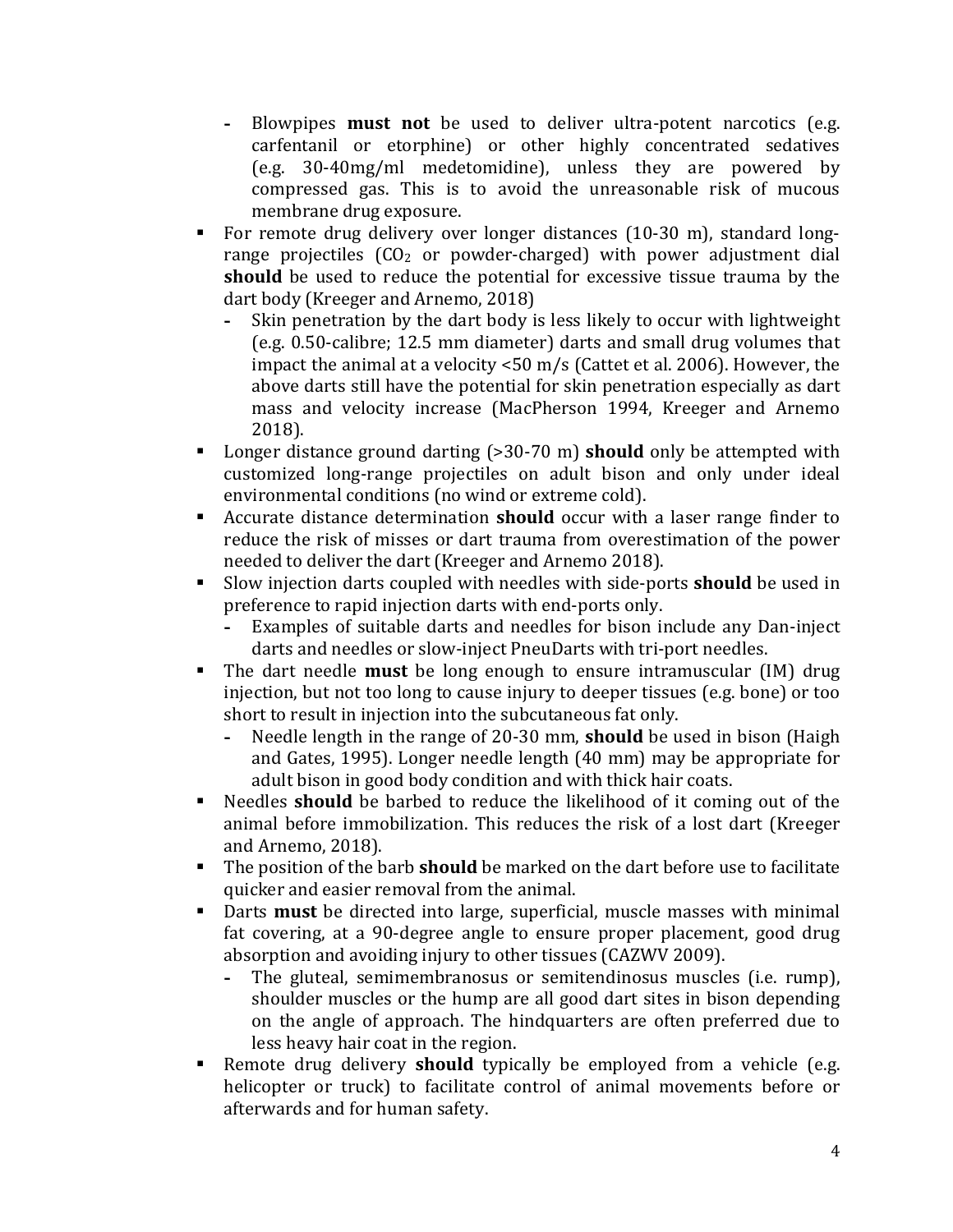- Darts **must** be pre-loaded with drug to an appropriate volume prior to the vehicle moving and stored in a container to avoid accidental discharge or exposure (Kreeger and Arnemo 2018).
- Darts **must not** be loaded in a moving vehicle.
- The darter **must** maintain muzzle control of the remote delivery device (e.g. rifle, blow pipe or pole syringe) and treat it as a firearm.
- Darts **must** be loaded into the remote delivery device only just prior to the darting attempt.<br>- This is partici
	- **-** This is particularly important during cold weather, as the drug may freeze inside the dart if left in the barrel for too long. Consider having hot packs or other warming device on hand to prevent the drug from freezing.
- When loaded, the projectile **should** be pointed down and outside the vehicle.
- It is important to be able to observe and control animal movement away from hazardous terrain or other non-target bison during pursuit and induction.<br>- Inducti
	- **-** Induction is the time between drug administration and immobilization of the animal.
- Ground based darting via foot pursuit of bison **should** only be used if the operator can quickly reach a safe location if bison become aggressive or stampede and if the operator is familiar with signs of agitated bison.<br>- An experienced guard with a rifle or shotgun **should** accomu
	- **-** An experienced guard with a rifle or shotgun **should** accompany the darter to ensure safety.
- In areas with reduced visibility or near urban areas, to avoid losing the darted animal or dart, remote drug delivery **should** only be attempted with telemetry darts (Kreeger and Arnemo 2018).
- The chase period **should** be < 1 minute and **must** be kept to <2 minutes<br>■ The chase **must** be terminated when target or non-target animals show
- The chase **must** be terminated when target or non-target animals show signs of exhaustion.
	- **-** Best practice is to isolate the darted animal from the rest of the herd when aerial darting and if possible when ground darting
	- **-** Bison are prone to capture myopathy (exertional rhabdomyolysis), hyperthermia and hypoxia (low tissue oxygen levels; Caulkett 2014), all of which increase in risk as chase time increases.
	- **-** Trauma to the darted animal during induction is not uncommon and efforts **must** be made to control the movements of the herd to protect the darted animal from non-target bison during this period (Caulkett 2014).
- When more than one dart is required to safely immobilize a bison, adequate time **should** be given between injections to allow drug effects to occur.
	- **-** In most situations, allow 10-15 minutes to elapse from the time of the first dart injection until the second dart is administered (Kreeger and Arnemo 2018).
	- **-** If using Butorphanol-Azaperone-Medetomidine (BAM), allow 20 minutes (Kreeger and Arnemo 2018).
- Avoid unnecessary stimulation of the target animal during induction.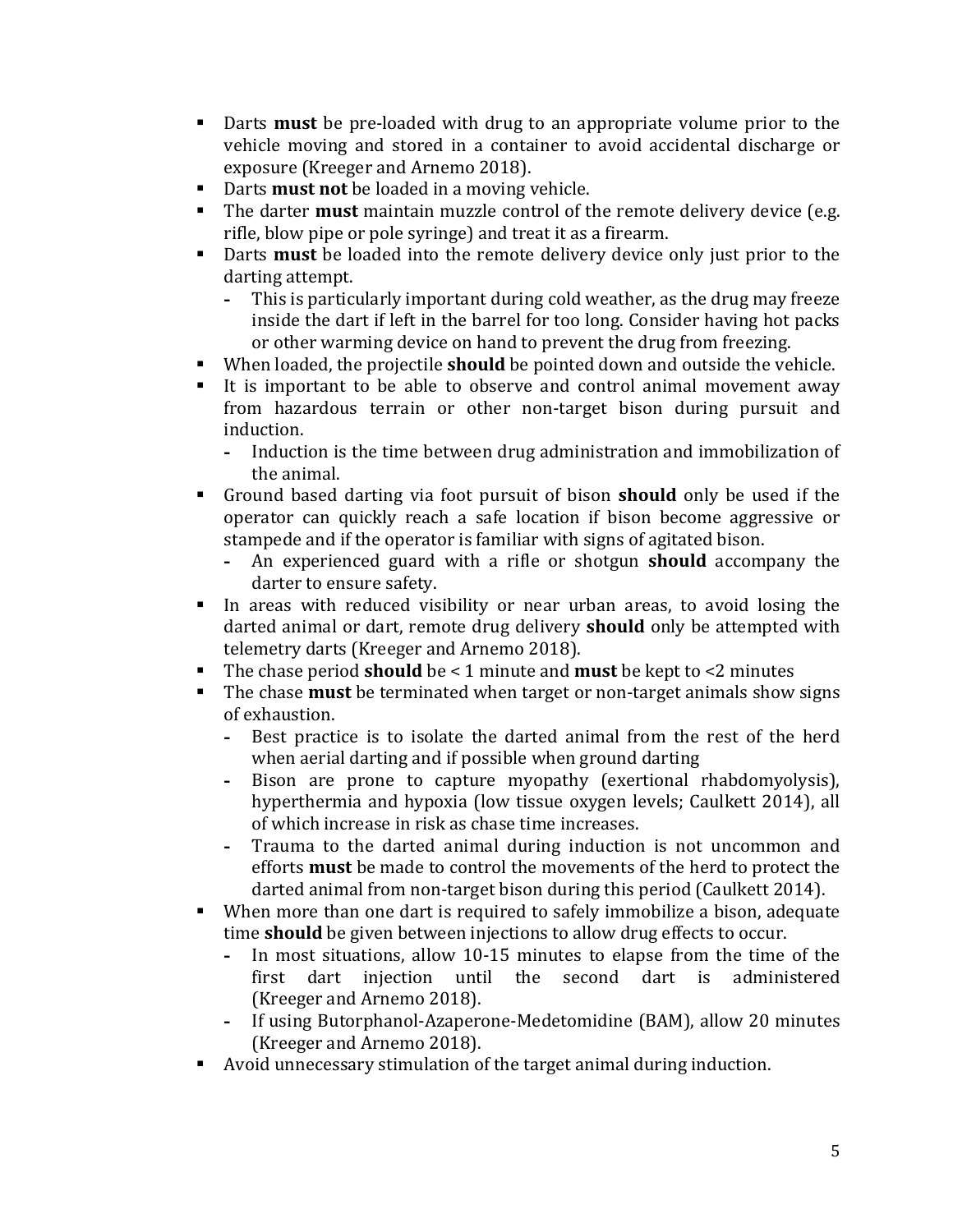- **-** For example, if the bison was darted from a helicopter, the helicopter **should** move far away from the animal while still watching for drug effects.
- If the animal shows some drug effect but remains standing or stands on approach, 50% of the original dose **should** be given (Kreeger and Arnemo 2018).
- If the animal shows no drug effect after 10-20 minutes of the first dart, 100% of the original dose **should** be administered (Kreeger and Arnemo 2018).
- If there is little or no drug effect after two complete dart injections the capture attempt **should** be aborted as this implies a problem with either the darts (e.g. failed injection) or drugs (e.g. inappropriate storage or concentration) (Kreeger and Arnemo 2018).<br>- The animal **should** still be monitored to
	- **-** The animal **should** still be monitored to determine the degree of drug effects and administration of reversal drug (remotely or via hand injection) **should** occur if the risks to the animal and personnel can be minimized.
	- **-** The animal **should** be monitored until recovered and at least once more over the next 24 hours (CAZWV 2009).
- If a darted animal is lost, effort **must** be made to track the animal and assure its welfare without compromising human safety (Cattet 2017).
- Effort **should** be made to find darts that miss their target, especially in areas frequented by people (Kreeger and Arnemo 2018).
	- **-** Telemetry darts **may** be considered in these circumstances.

# **Drug Considerations:**

- Drugs used to immobilize bison are very potent and can cause severe complications or death to people if not handled or stored appropriately.
- All members of the capture crew **must** be briefed on the drugs being used, potential side-effects if exposed, location and proper use of reversal drugs (if appropriate) and be trained in first aid and CPR (CCAC 2003).
	- **-** Given the remote locations of bison capture work, advanced wilderness first aid training (40 hours) and certification from a course recognized by medical professionals **should** be a requirement for at least two members of the capture team, with re-certification every five years.
- **Only unexpired drugs should** be used in free-ranging wildlife.<br>**Drug combinations that can be reversed (partially or comp)**
- Drug combinations that can be reversed (partially or completely) with an antagonist drug (reversal agent) **should** be used instead of drugs that cannot be reversed (CCAC 2003).<br>- Reversible drug comb
	- **-** Reversible drug combinations allow quick antagonism of immobilizing drug effects in animals showing adverse physiological responses as well as enabling quicker recovery (Kreeger and Arnemo 2018).
- **•** Drug protocols as described in the chemical immobilization literature (e.g. Kock and Berger 1987; Haigh and Gates 1995; Caulkett et. al. 2000; Caulkett 2014; Wolfe et al. 2017; Harms et al. 2018), **should** be consulted. However, current (2018) drug combinations available and effective in bison are limited. Consideration of current drug availability, the darters experience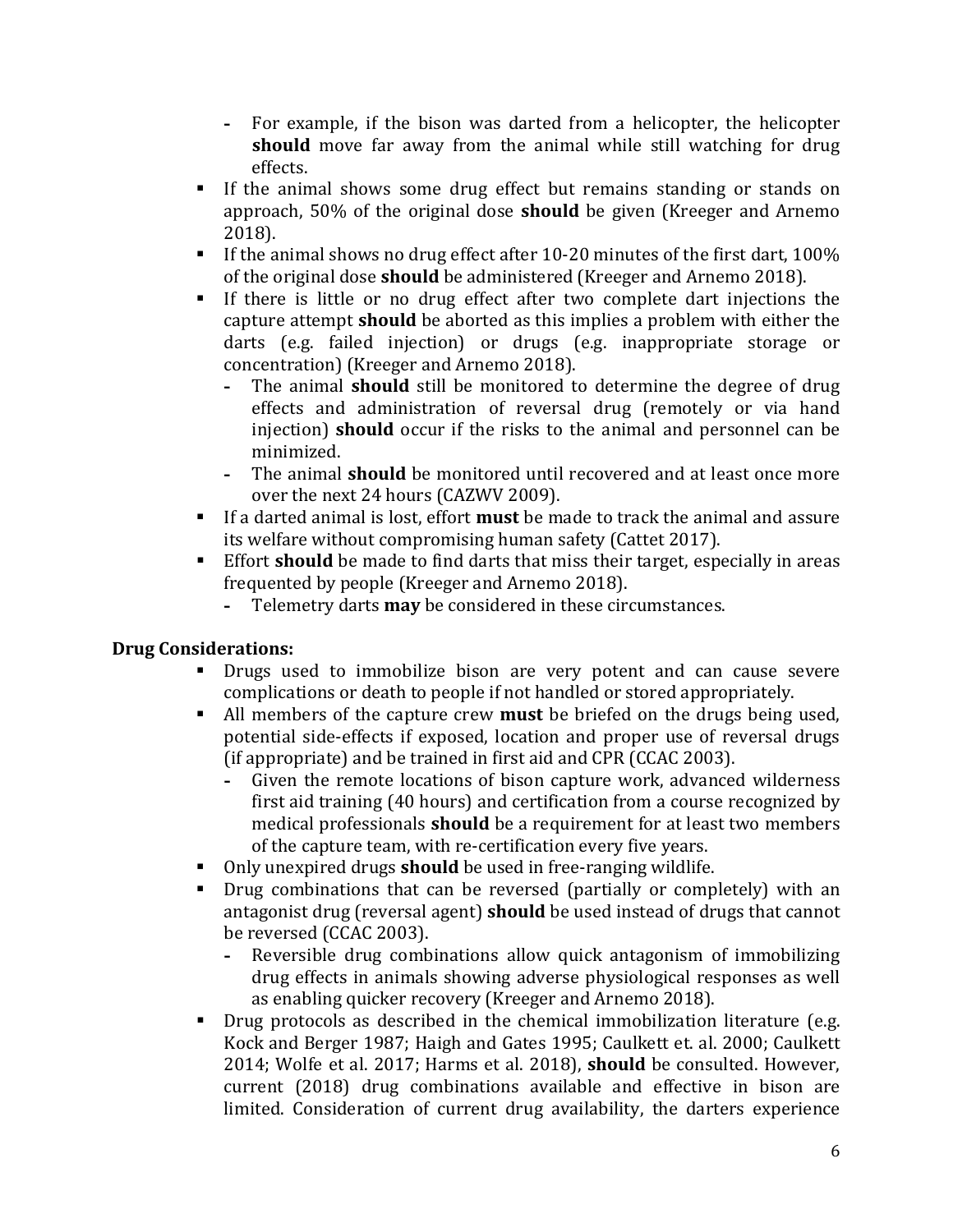and comfort level, as well as the collective experience of other **should** impact the decided protocol. Pros and cons of a select number of drug combinations are discussed below.

- Historically, carfentanil-xylazine has been a commonly used combination in both wood and plains bison at a dosage of 0.004-0.008 mg/kg carfentanil and 0.05-0.1 mg/kg xylazine (Haigh and Gates 1995; Kock and Berger 1987).<br>- However, carfentanil is no longer available in Canada, which removes
	- **-** However, carfentanil is no longer available in Canada, which removes this combination from consideration at this time.
	- **-** Etorphine is another ultra-potent opioid that can be used instead of carfentanil but it is also no longer available from most compounding pharmacies in Canada, making this option also impractical.
	- **-** Given the limited availability of ultra-potent opioids and safety concerns, alternative drug combinations are recommended at this time.
- Xylazine-Telazol (XZT) has been used, but this combination is not considered optimal in free-ranging bison due to the larger drug volumes leading to decreased dart accuracy, and increased tissue trauma, in addition to longer recoveries due to the higher dose of Telazol required (Caulkett 2014). Therefore, this drug combination is not recommended.
- Medetomidine-Telazol (MZT) is preferable to XZT due to an approximate 50% reduction in volume of drug needed and lower dose of Telazol required (Caulkett et al. 2000). The lower dose of Telazol facilitates quicker and smoother recoveries (Caulkett et al. 2000). Dosages range from 0.6-0.8 mg/kg medetomidine and 1.2-1.4 mg/kg Telazol (Caulkett et al. 2000; Caulkett 2014; Caulkett personal comunication 2018). Reversal of the medetomidine portion of the combination with atipamezole at five times the medetomidine dose via IM injection is recommended. This drug combination remains a viable option for free-ranging bison (see Appendix A).
- BAM comes in pre-mixed vials (Wildlife Pharmaceuticals, Fort Collins, CO) containing 27.3 mg/mL butorphanol, 9.1 mg/mL azaperone and 10.9 mg/mL medetomidine and has been trialed in plains bison with mixed results (Harms et al. 2018). A combination of the drugs with appropriate doses could also be used from constituent drugs. For ground-based darting, 3.5 mL of the pre-mixed BAM for an adult female bison was generally effective but inconsistent inductions, particularly for helicopter-based darting, limit the usefulness of this combination at the doses reported (Harms et al. 2018). Reversal of medetomidine with atipamezole at five times the medetomidine dose is recommended. Butorphanol can be reversed at 1 mg naltrexone per mg of butorphanol, but it may not require reversal in each case.<br>- The small sample size and limited effectiveness of this comb
	- **-** The small sample size and limited effectiveness of this combination at the stated doses currently makes this combination not ideal for helicopterbased captures.
	- **-** Further refinement of this combination for helicopter darting of bison **should** occur before it can be recommended.
- Given the limited drug options currently available for darting free-ranging bison, research into new combinations or dosages that do not require ultrapotent opioids and that are safe and effective for free-ranging, helicopter-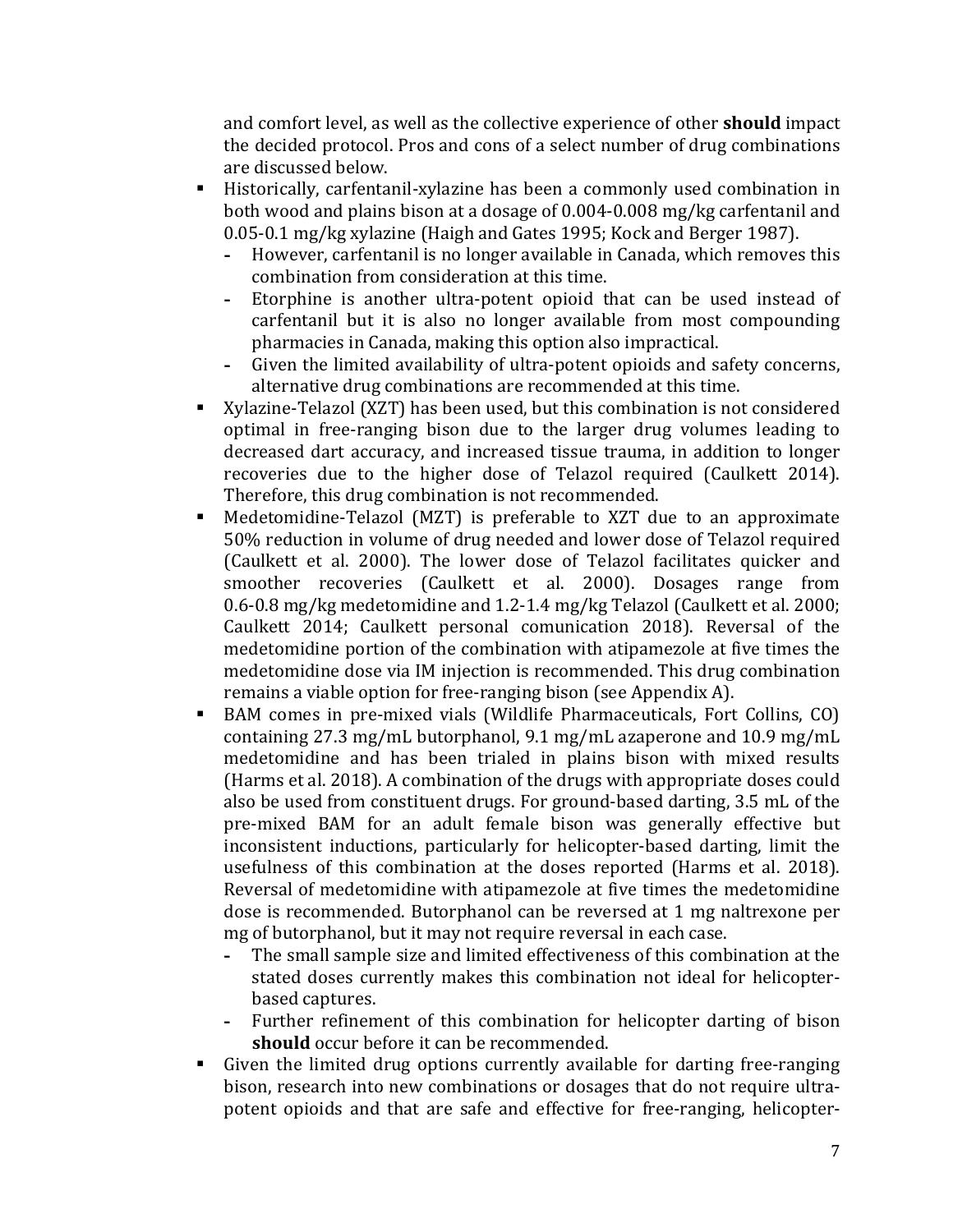based bison captures are required and **should** be a research priority for this species.

- Regardless of drug used, all drug vials **must** be clearly labeled with drug name(s), concentration, and date of preparation/reconstitution (CAZWV 2009).
	- **-** If a drug combination is mixed in a vial obtained from a drug manufacturer, a highly visible label **should** be placed over the original to avoid confusion. Example: original Telazol label is replaced with a MZT label, plus the date of reconstitution and concentration
- **Drugs must** be protected from temperature, humidity, and light extremes (CAZWV 2009).
	- **-** The drug storage instructions provided on the drug box or vial **must** be followed to ensure the effectiveness of the drug.
	- **-** Azaperone will start to crystalize at temperatures just below room temperature and **must** be kept warm at all times.
- When not in use, drugs at field sites **should** be stored in a labeled, locked, crush-proof, leak-proof container that is lined with absorbent material (CAZWV 2009).
- Personnel in possession of drugs **must** be approved by the GNWT and have taken a recognized immobilization course within the past five years.
- All used drugs **must** be recorded, including amounts lost in missed darts or discarded (see Appendix C; CAZWV 2009).
- Unused, preloaded darts **should** be emptied at the end of each day using proper safely protocols to avoid potential drug exposure.
- If cleaning used darts that require disassembly, a venting pin **must** be used to vent the air chamber in case the drug chamber is still under pressure.
- Adequate steps **must** be taken to ensure that drugs used in bison are not abused by people or enter the human food chain via contaminated water or meat (CAZWV 2009).
- Animals **must** be clearly marked with an ear tag or collar that provides contact information to call before consumption (Kreeger and Arnemo 2018). Redundancy of marking methods appropriate for the study purpose is advised as the tags can fall off.
- Researchers **must** consult with communities within the study area and inform them that immobilization drugs, collars and/or tagging will be used during capture and what to do if they harvest a previously captured bison (Cattet 2017).

# <span id="page-10-0"></span>**4.1.2.2 Net Gun**

- A suitable capture technique for short-duration handling (<20 minutes).
- Enables rapid capture and release of the target animal.
- In most situations it will require the use of a helicopter.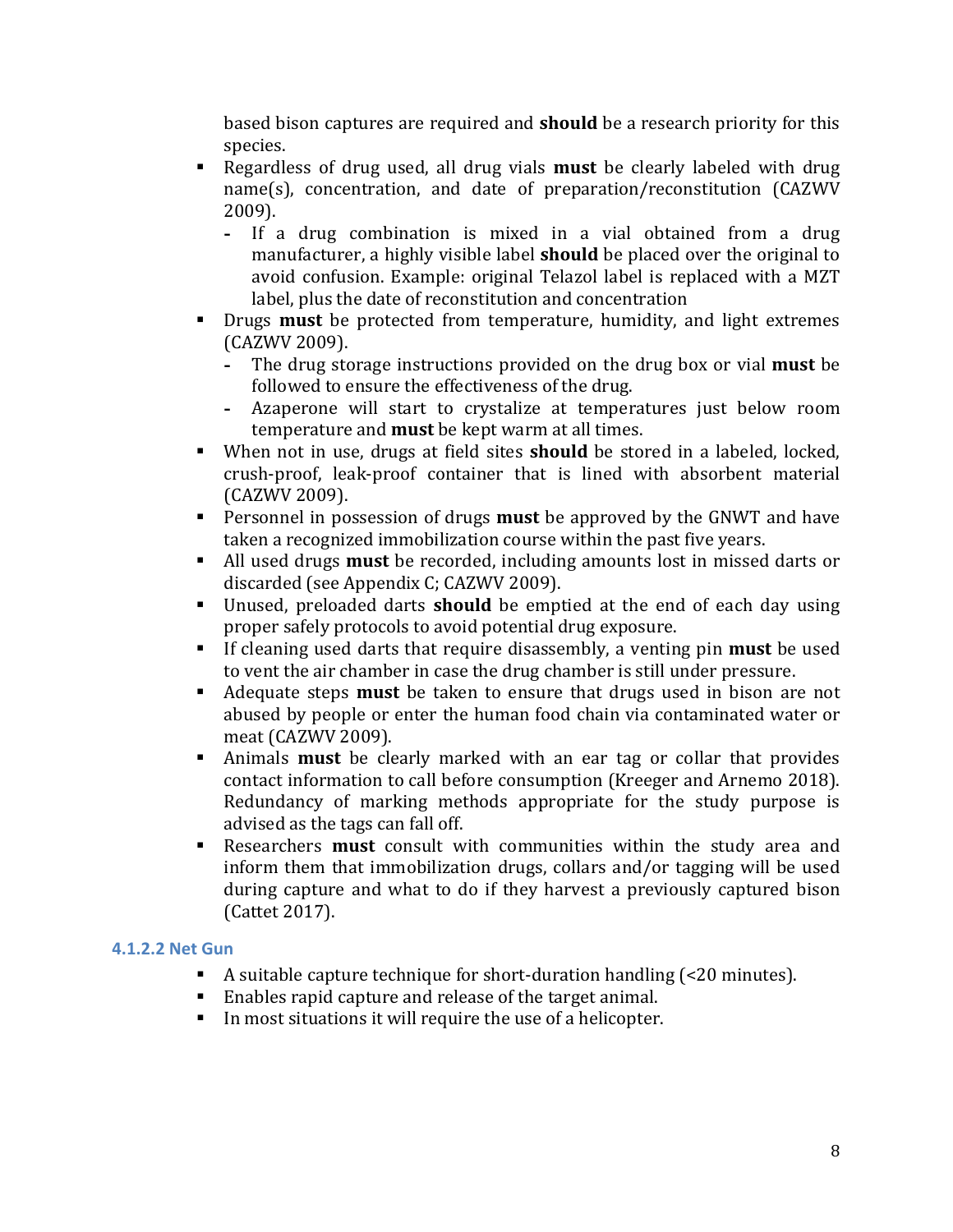- Ensure that the capture crew is experienced<br>■ See Appendix B for detailed information r
- See Appendix B for detailed information regarding net guns and routine maintenance required.
- Physical trauma is the most common source of injury during net-gunning (Ferguson 2015) and steps **must** be taken to minimize the risks.
- The capture crew **should** evaluate the conditions at the anticipated capture area prior to initiating a capture.
- Stampeding while hazing **must** be avoided (Cattet 2017).
	- **-** Hazing **must** be done in a controlled manner so that animals move at a slow pace as the target animal is gradually isolated.
- Animal pursuit (chase period) and capture **must** occur on smooth, open terrain with good footing and whenever possible, deep (30-60 cm) snow **should** be used (Kreeger and Arnemo 2018).
	- **-** This will help reduce injuries (broken limbs, etc.) to the target animal and conspecifics and slow down fleeing bison.
	- **-** Hard ground, packed snow, open water or ice **should** be avoided due to the higher risk of injury.
	- **-** If bison are standing in heavily treed areas and are reluctant to move, devices such as cracker shells may be used to encourage movement (Cattet 2017).
- The chase period **should** be kept to <1 minute and **must** be kept to <2 minute of strenuous running.
- The chase **must** be terminated when either target or non-target animals show signs of exhaustion (e.g. panting, stumbling, etc.).<br>- The risk of injury or death is significantly increas
	- **-** The risk of injury or death is significantly increased when animals are exhausted (Spraker 1993, Valkenburg et al. 1983) especially bison, which are prone to capture myopathy (Caulkett 2014)
	- **-** Any additional attempts at capture of a fatigued animal **should** be postponed until the following day at minimum (Cattet 2017).
- Chases **should** be limited to <3 per larger group. Where multiple individuals are captured from the same group, the capture crew **must** avoid causing fatigue in non-target animals from prolonged hazing and **must** terminate chases if animals show any signs of exhaustion (Cattet 2017).
- The entire capture crew **must** ensure that chase limits are adhered to.<br>■ Chase times (hh:mm:ss) **must** be recorded for each canture attemnt.
- Chase times (hh:mm:ss) **must** be recorded for each capture attempt.
	- **-** Chase Start = Active, close range pursuit begins
	- **-** Chase Stop = Time of capture/restraint, or when chase is broken off, e.g. due to exceeding time limit
- At least three capture guns with loaded nets, or a gun with detachable barrel and at minimum three nets, **should** be within arm's reach of the net gunner for each capture.
	- **-** Back-up nets help to minimize the chase time if the first net misses or does not provide enough restraint (Cattet 2017).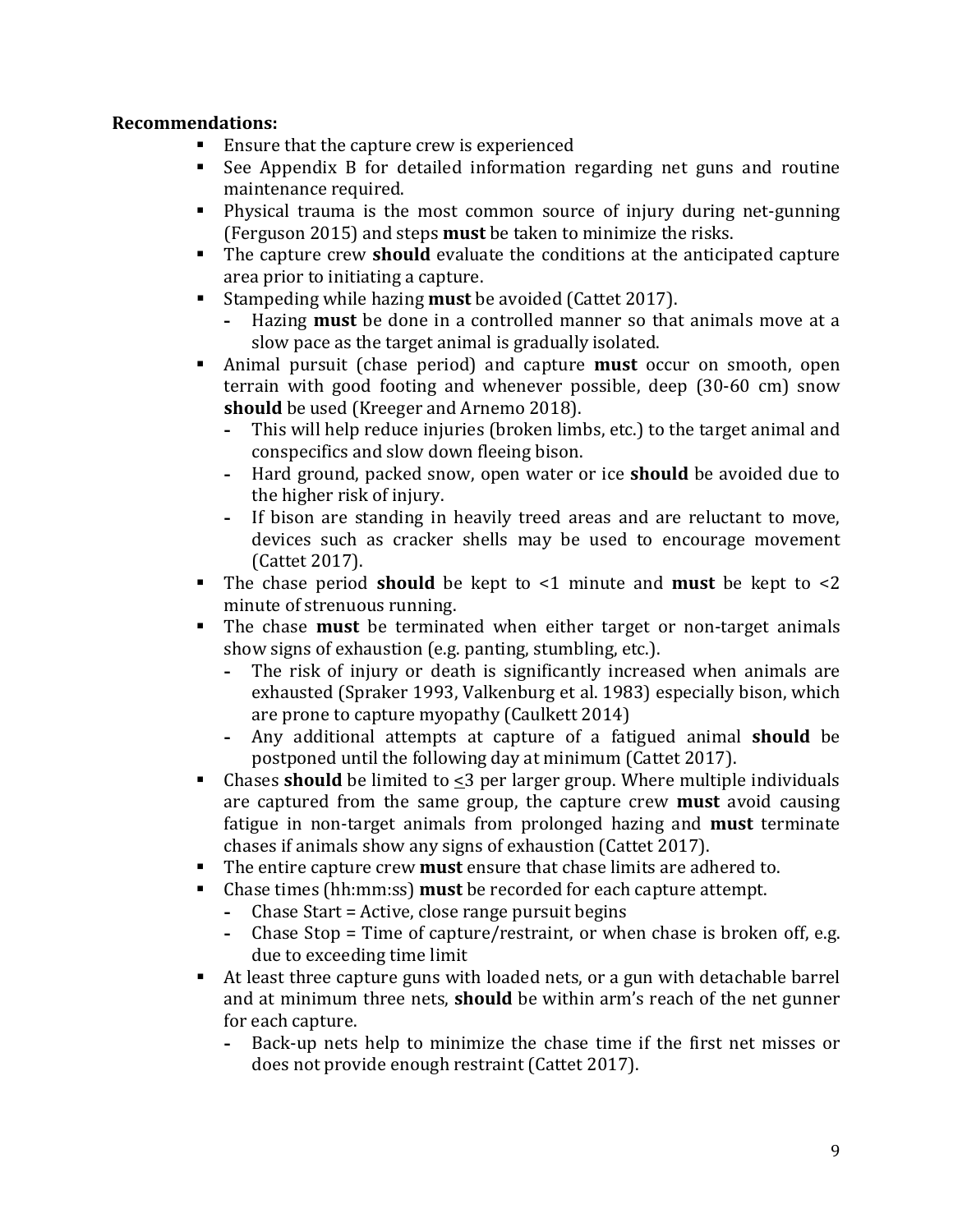- **-** If a bison is not netted properly (i.e. head only) and does not go down shortly after netting, an additional net(s) **should** be deployed until the bison is properly restrained.
- The net gunner **must** only capture one bison in a net at a time.
	- **-** Capturing two or more bison within a single net greatly increases the risk of injury or death and **must** be avoid.
- A capture team (four persons/adult animal) **must** be present to ensure all captured bison are restrained and handled immediately, while having the ability to move the animal if needed.
- Animals **must** be hobbled, blindfolded, handled, and released as quickly as possible following capture (Kreeger and Arnemo 2018).
- Attempts to capture and hobble two bison with separate nets prior to handling and sampling **must** not be done unless there are additional handlers present to attend to the first bison while the second bison is being captured.
- In the event of physical injury, the crew **must** re-evaluate if the techniques used and environmental conditions are suitable for additional captures (CCAC 2003).
- Administration of sedative or anesthetic-type drugs **should** be considered in situations where invasive and/or painful procedures will occur, or the handling time exceeds 20 minutes (CCAC 2003).<br>- Drugs can be used to reduce capture stress.
	- **-** Drugs can be used to reduce capture stress, especially if bison excessively struggle or are severely entangled in the net, and can also be used before painful procedures are performed or for longer duration handling (Cattet et al. 2004).
	- **-** This technique is described in more detail below.

# <span id="page-12-0"></span>**4.1.2.3 Combination of Net Gun and Drugs**

- The target animal **should** be netted as described above.
- **Prior to administration of the immobilizing drugs, the crew <b>should** verify that the correct animal was captured.
- If the animal had a longer haze or chase period, a rectal temperature **should** be taken immediately and prior to administration of the drugs.<br>- If the rectal temperature is  $>41.0^{\circ}$ C. measures should
	- If the rectal temperature is  $>41.0\degree$ C, measures should be taken to decrease the animal's body temperature, which may include immediate release.
	- **-** If the rectal temperature is between 38-40.5⁰C, immobilizing drugs can be administered.
- Administration of short acting and/or reversible tranquillizer /sedative-type drugs (e.g. azaperone and/or xylazine/medetomidine; Joly 2001) **should** be considered to alleviate stress of capture and handling, especially if painful procedures are being performed or handling time will exceed 20 minutes (CCAC 2003).
- Intramuscular hand injection **should** occur into a large, superficial muscle mass and typically takes 10-15 minutes for sedation to occur (CAZWV 2009).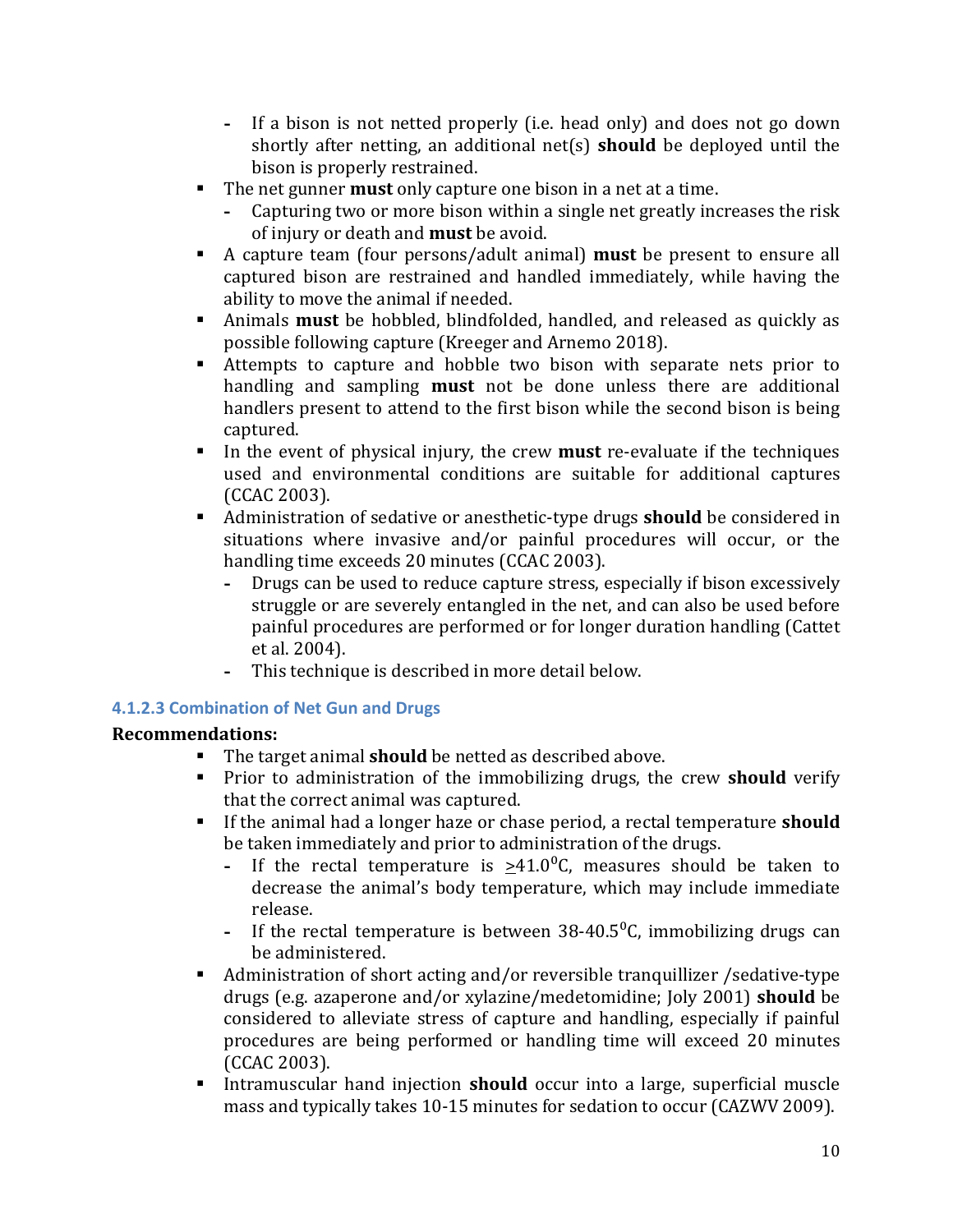- Intranasal administration of drug and has been used effectively in elk and caribou (Cattet et al. 2004; Oakley et al. 2004) and **should** be considered as an alternative to IM administration.
	- **-** Absorption of drug across the nasal mucous membranes results in quicker sedation than IM injection (5-10 minutes) and does not require the use of a needle. Accidental needle sticks are the most common method of human drug exposure (Petrini et al. 1993).
	- **-** The use of a long atomizer (e.g. Teleflex MADgic® MAD720) with adjustable inner stylet is recommended to coat the mucous membranes with a fine mist.
- This reduces the probability of the animal swallowing a large percentage of the drug (and not becoming adequately sedated) if given via a red-rubber tube or plastic catheter.<br>- The preloaded drug
	- **-** The preloaded drug syringe with luer-locked atomizer **should** contain 1-3 ml of air behind the drug to ensure complete expulsion of drug through the atomizer.
	- **-** Before insertion, the tip of the atomizer **should** be bent so it points dorsolateral to maximize the amount of drug coating the nasal mucous membranes.
	- **-** The atomizer **should** be inserted at least half way along the nasal passage but not past the level of the medial canthus of the eye.
	- **-** It is important that head movement is controlled (i.e. in lateral recumbency) if this method is utilized.
	- **-** To reduce the likelihood of human drug exposure the nostril **should** be temporarily occluded to prevent expulsion of the drug if the animal sneezes.
- Short acting, reversible (partially or complete) drug combinations **should** be used and could include medetomidine, medetomidine-azaperone or BAM. Dosages will require further investigation before included in this SOP.

# <span id="page-13-0"></span>**4.1.3 Recommendations for Approach**

- Bison captured by net gun, **must** be approached and subdued as quickly as possible to avoid injury.
- When using remote drug delivery by helicopter, the pilot **must** land or hover at a suitable distance while maintaining a clear view of the animal to reduce stimulation during induction (Cattet 2017).
- In some situations where the animal may quickly become compromised (e.g. animal's head buried in deep snow), landing close by to quickly address this issue **should** occur if safe to do so.
- Bison immobilized by remote drug delivery **must** be approached cautiously and slowly to assess the animal's response to noise and touch and plane of anesthesia (Kreeger and Arnemo 2018).<br>Look **Exercise** 
	- Look for signs such as ear twitch or tail movement. If there are no voluntary movements, cautiously approach from the rear while providing the animal with easy escape options away from you.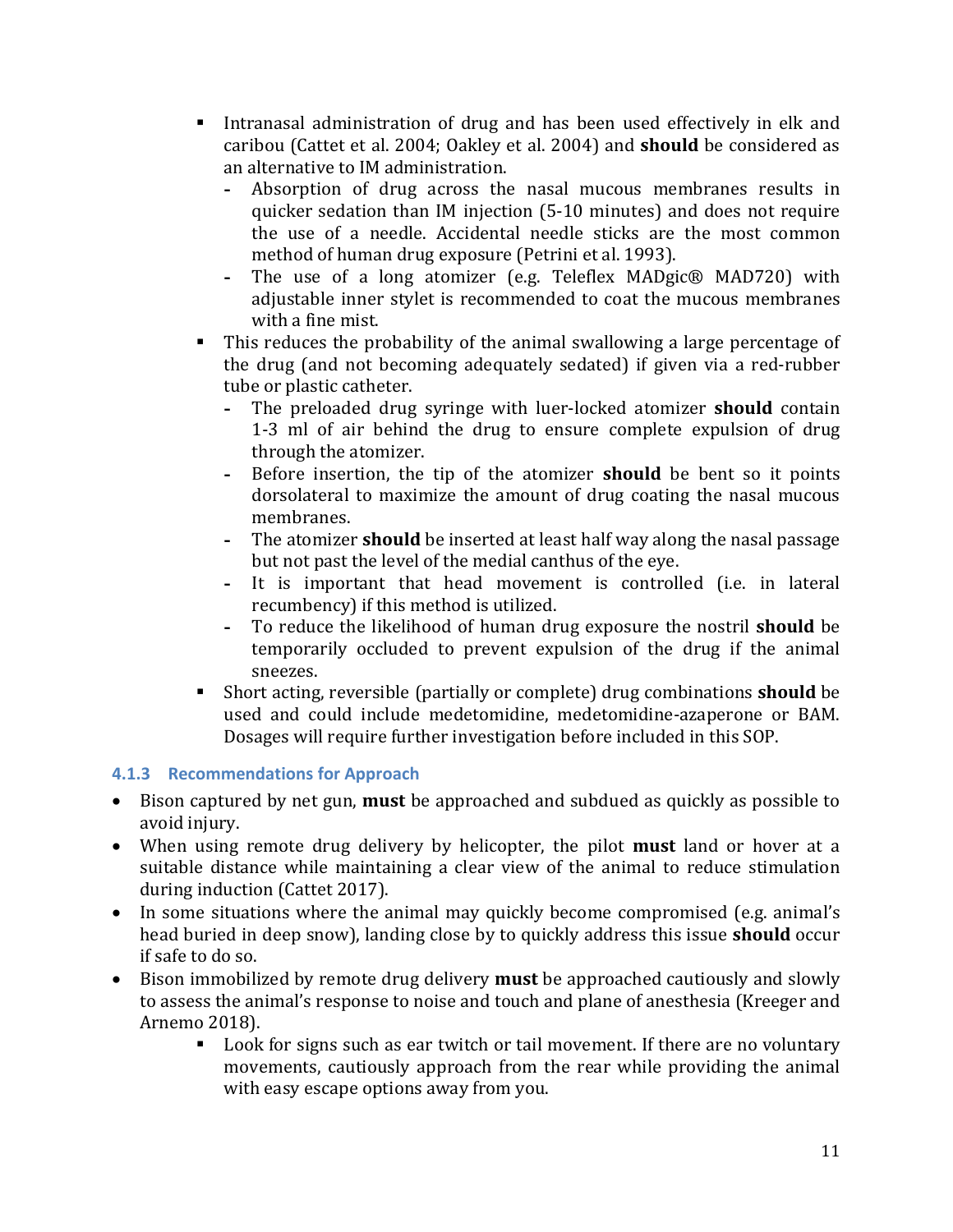- Initial approach **should** be from behind and/or away from the eyes with an experienced person on point with a loaded rifle (CAZWV 2009).
- Minimal stimulation of the immobilized animal is critical because peak drug effects generally occur sometime after immobilization (Caulkett et al. 1994).
- Excessive stimulation during induction or the initial approach may override the action of the drugs and cause an unwanted response by the animal (Nielsen 1999). Quick retreat to a safe location may be required.

### <span id="page-14-0"></span>**4.1.4 Recommendations for Initial Handling**

- Time of first handling (hands on time) **should** be recorded on the capture form.
- Sensory stimulation (visual, touch and auditory) **must** be kept to a minimum during handling (CCAC 2003).<br>Team members rest
	- Team members restraining and handling bison **should** stay clear of the striking area of the limbs and horns to prevent injury.
- All personnel involved with handling bison **should** wear nitrile or latex gloves to protect themselves from exposure to drugs and reduce risk of disease transmission (zoonoses).
	- In extreme cold, having nitrile gloves under a pair of mitts will prevent the gloves from tearing. When more delicate movements are required, remove the mitts while still wearing the nitrile gloves. This will protect the hands from drugs that can be absorbed across the skin and present serious health risks (Kreeger and Arnemo 2018).
	- As the animal is being untangled from the net, blindfold, hobbles and ear plugs **should** be applied.
- The eyes of anesthetized bison **must** be lubricated with eye ointment and covered with a blindfold to protect the eyes and reduce visual stimulation.
	- **Drugs reduce tear production and therefore, eye ointment serves to prevent drying** of the corneas (and potential ulceration) and provides a protective layer against debris, blindfold fabric and hair.
	- Apply a non-medicated eye ointment (e.g. methylcellulose) to the corneas without directly touching them.
- Hobbles **should** be applied after net gunning or in situations where they are required to
	- reduce the potential for injury to the capture crew.<br>• Hobbles **should** be placed just above the fetloc Hobbles **should** be placed just above the fetlocks on the canon bones to reduce the potential for trauma to underlying nerves and vessels that pass over the fetlock and pastern joints.
	- Ear plugs **should** also be used to reduce auditory stimulation (Arnemo and Evans 2017)
	- **Large sponges cut to size work well for this purpose.**
	- Sedative-type drugs with good pain-killing effects or local anesthetics **should** be provided to alleviate stress or pain in situations where painful procedures are employed or injuries have occurred during capture (Chinnadurai et al. 2016).
	- In addition, analgesics (e.g. Meloxicam) that provide several hours of pain relief **should** be used when pain or inflammation caused by capture or sampling occurs (Chinnadurai et al. 2016).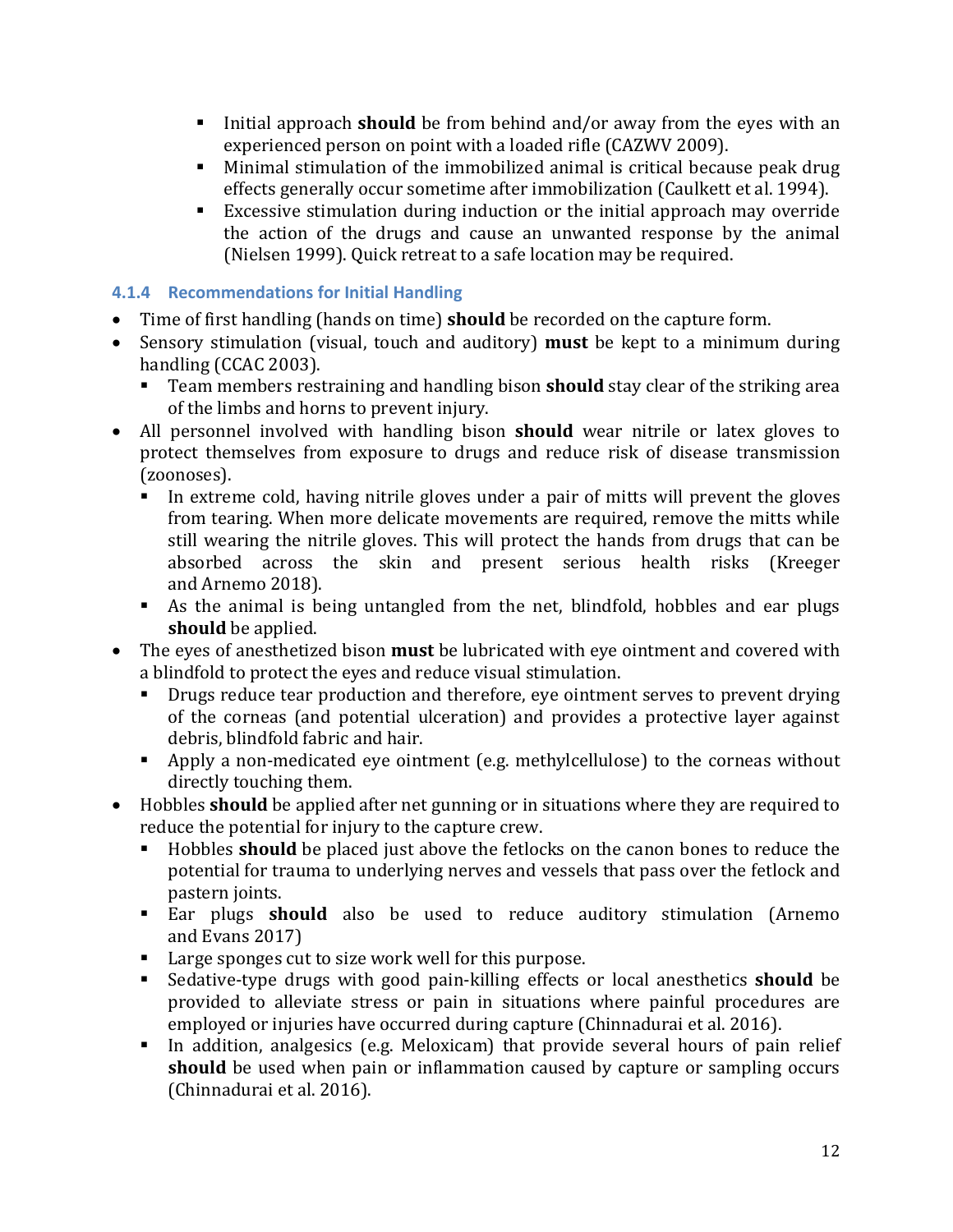- Dart(s) **must** be removed from anesthetized bison at the onset of handling (CAZWV 2009).
	- Extra caution is required if ultra-potent narcotics are used.<br>■ Gloves **must** be worn and it is strongly recommended
	- Gloves **must** be worn and it is strongly recommended that long sleeves and protective eyewear be worn to further limit any potential drug exposure.
	- If using darts that require some disassembly (e.g. Dan-Inject darts), first remove the tailpiece and vent the air chamber before removing the dart. This eliminates any possibility of drug spraying from the dart during removal if the needle port was blocked during injection (Kreeger and Arnemo 2018).
	- Flushing of the dart wound **should** occur with sterile water, which cleans the wound and removes any drug contamination on the skin and fur (Kreeger and Arnemo 2018).
	- Avoid the use of topical antibiotics as a one-time application of a short acting topical antibiotic is not effective at preventing infection and the ointment will prevent adequate draining of the wound.
	- Only a licensed veterinarian **should** treat more serious dart wounds, (e.g. wounds that require sutures or needles that have penetrated the thorax and administration of injectable antibiotics).
- Anesthetized or restrained bison **must** be positioned so breathing is not impinged, i.e. keep neck straight, ensure nostrils and mouth are not blocked while keeping the head elevated and the mouth and nostrils pointed down to avoid aspiration.<br>• Sternal recumbency is ideal to facilitate adequate ventilation while
	- Sternal recumbency is ideal to facilitate adequate ventilation while reducing the risk of ruminal tympany (bloat) (Caulkett 2014).
	- If on a hill, the head **must** be pointing uphill to prevent compression of the diaphragm from the rumen that can lead to reduced cardiopulmonary function as well as preventing regurgitation and potential aspiration.
- Reposition the animal or remove any rocks, branches or other hard objects to reduce the chance of injury.
- Repositioning the animal **should** only be done by rolling the animal over the chest with legs kept flexed, while keeping the spine aligned. Avoid rolling the animal over on its back/dorsum or grasping the skin and fur to move the animal.
- If lateral recumbency is required, the amount of time the animal is in lateral **must** be minimized.
	- Placing the animal in right lateral recumbency (with the right side down) is preferable to prevent compression of the rumen and potential regurgitation and to facilitate ease of monitoring for bloat over the left flank.
	- Monitoring physiologic responses (vital signs) to chemical immobilization **should** occur concurrently as other team members apply the blindfold, eye ointment, hobbles, +/- ear plugs.

# <span id="page-15-0"></span>**4.1.5 Recommendations for Monitoring Physiologic Functions**

- If using physical restraint only (i.e. net gun), the rectal temperature is usually the most important physiologic function to monitor.
	- This is especially important if the chase time was prolonged.
	- Hyperthermia can rapidly lead to severe complications.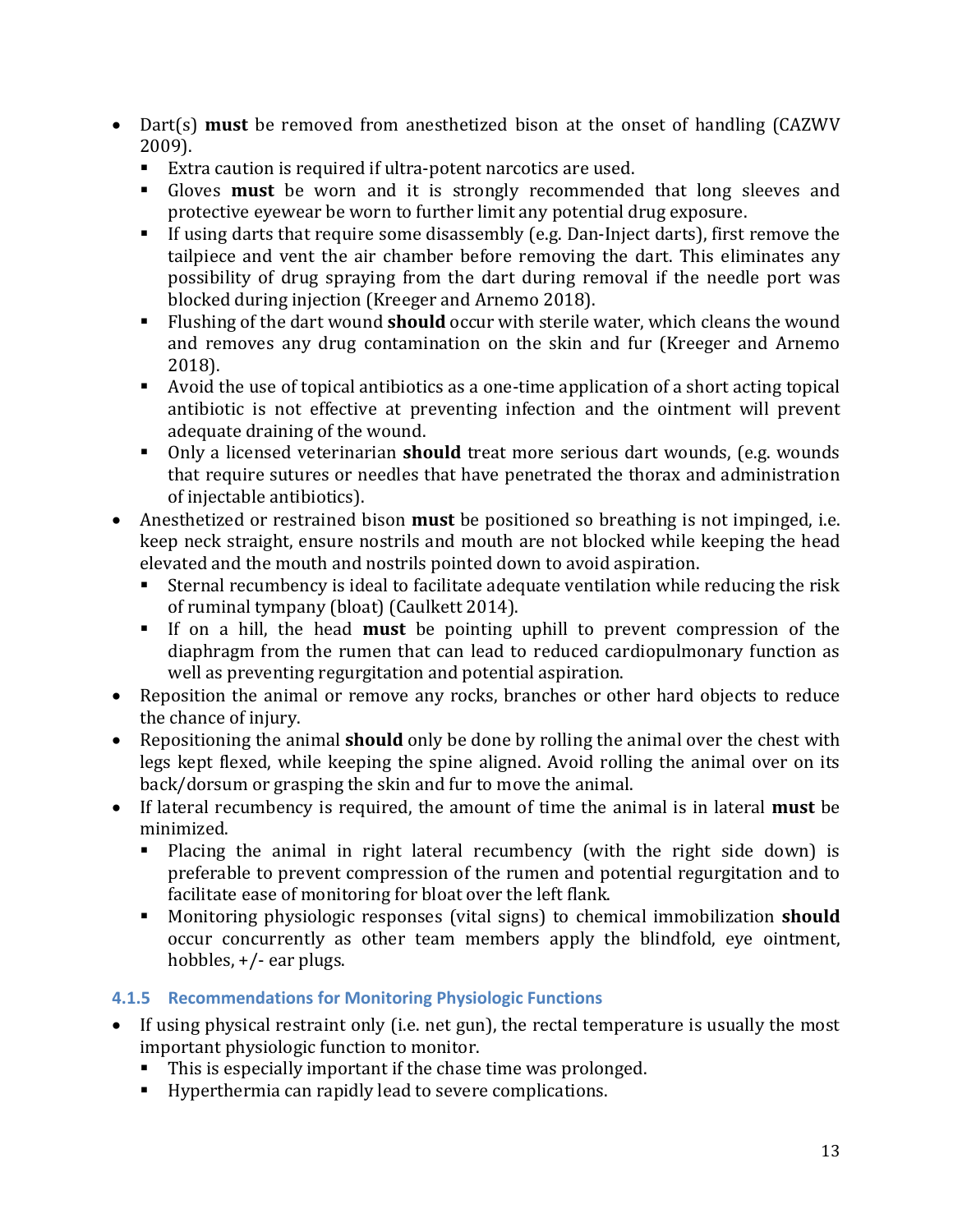- If an increasing rectal temperature trend is observed, particularly at  $40-41^{\circ}$ C, consider shortening the procedures or reversing in order to prevent complications, such as hypoxia, capture myopathy and possibly sudden death.
- When sedation or anesthesia is performed, several physiologic functions (vitals) **must** be monitored closely and recorded throughout the handling event until the animal has recovered.<br>■ Assessn
	- Assessments **should** be made and recorded in the animal capture form every 5 minutes (CAZWV 2009).
	- More frequent monitoring is required if vitals are outside recommended ranges or risky trends are observed.
- Attention to vital signs can provide advanced warning of developing complications (e.g. hypoxemia, hyperthermia, etc.) and provide opportunity for preventative measures or treatments.
	- **Preventing complications is easier than treatment.**
- A pulse oximeter **should** be used as an aid to monitor cardiopulmonary function but **must not** be used as a substitute to direct animal assessment.
	- Pulse oximeters allow continuous monitoring of cardiopulmonary function by measuring the percent hemoglobin oxygen saturation of blood as well as pulse rate (CAZWV 2009, Kreeger and Arnemo 2018).
	- Oxygen saturation values are often inaccurate because the devices are not designed specifically for wildlife, but monitoring trends is valuable.<br>- If readings steadily decline, it is likely the
		- **-** If readings steadily decline, it is likely the animal's cardiopulmonary function is becoming compromised (Kreeger and Arnemo 2018).
	- When using a pulse oximeter, the probe **should** be applied at a consistent location (e.g. the tongue) and left in place until a stable and strong signal is obtained before recording the values.<br>- Oxygen sat
		- **-** Oxygen saturation **should** ideally be between 90-95%
	- Concurrent evaluation of mucous membrane colour will enable detection of hypoxemia, (oxygen saturation <85%, pulse rate increasing and blue mucous membranes).
	- Hypoxemia (<85%) arises more frequently in captured wildlife as a result of elevated body temperature and strenuous exercise, when the oxygen demand of tissues exceeds the supply, rather than from respiratory depression (Caulkett 2014).
- Supplementary oxygen **should** be available to treat hypoxemia (low blood oxygen levels) and hyperthermia and reduce the likelihood of the animal developing hypoxia, hypercarbia (elevated carbon dioxide) and capture myopathy.
	- Oxygen therapy is the most effective treatment for hypoxemia (Caulkett et al. 2000).
	- Compressed oxygen in pressurized cylinders (various sizes available) coupled with a regulator and nasal tubing can be used to deliver oxygen to animals in the field (CAZWV 2009).
		- **-** The helicopter pilot **must** be consulted prior to field work to ensure they are comfortable carrying compressed oxygen on board.
		- **-** The cylinders **should** be placed in a container fastened to framing in the helicopter to prevent them from moving during flight.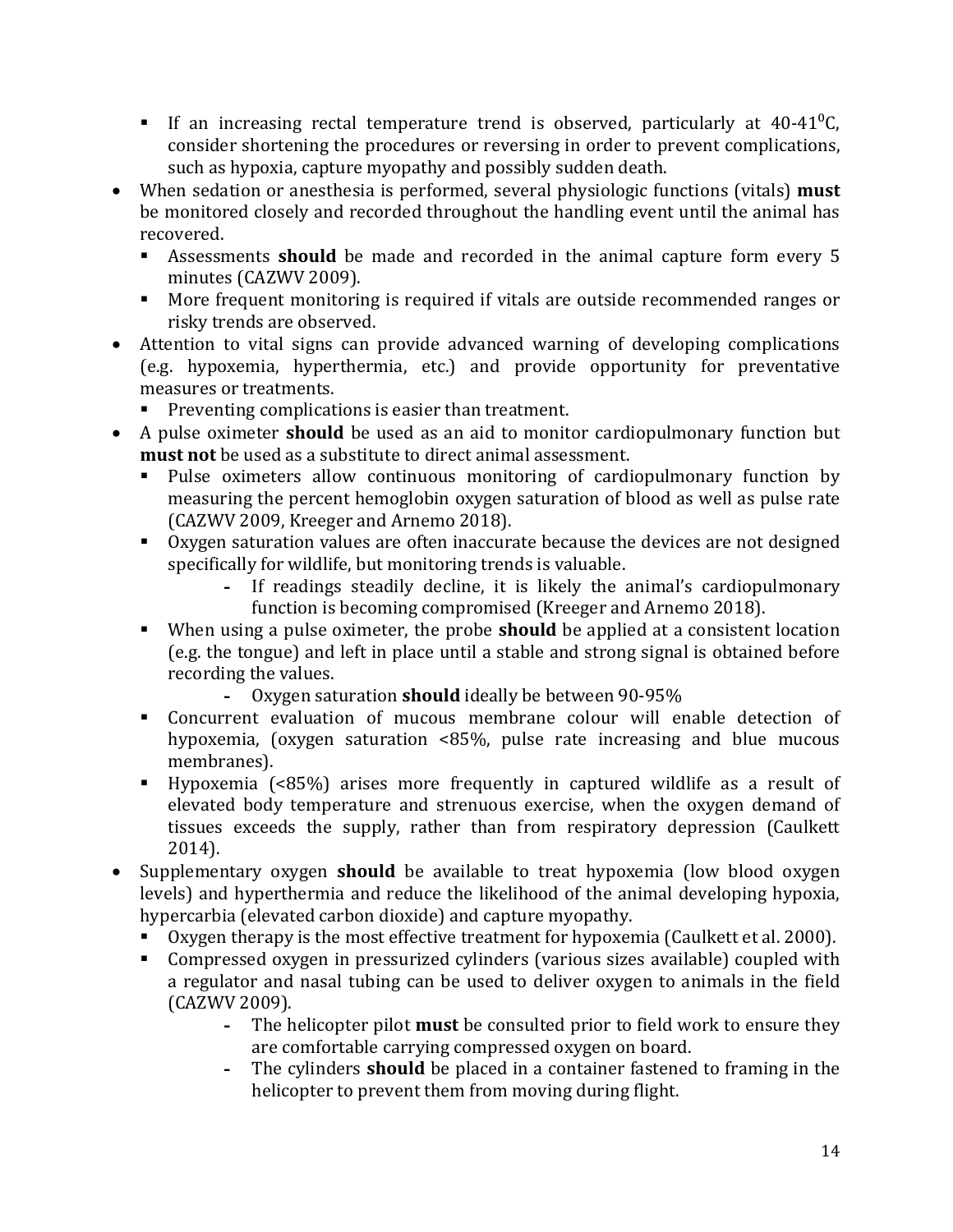- A flow rate of 8-10 liters per minute is typically required for most adult bison (Harms et al. 2018) and the efficacy of treatment **should** be monitored with a pulse oximeter coupled with regular monitoring of mucous membrane colour.<br>- If oxygen saturation exceeds 95%, the flow rate can be denoted
	- **-** If oxygen saturation exceeds 95%, the flow rate can be decreased to conserve oxygen tanks in the field.
- Supplemental oxygen **must** be provided to hyperthermic animals due to increased tissue demand for oxygen and to help reduce the likelihood of the animal developing lactic acidemia, hypercarbia and associated complications.
- Most ambulance supply companies provide this equipment and it **should** be standard equipment in field operations (Cattet 2017).
	- **-** It can also be used for supportive care of field personnel following significant drug exposure.
- A summary of vitals to monitor and actions to take are listed below:
	- Reflexes: The presence/absence and strength of reflexes **must** be used to evaluate the level (depth) of immobilization. Reflexes provide early indicators of the animal's status and if additional drugs or reversal is required (CAZWV 2009).
		- **-** Reflexes to monitor **should** include: ear twitch, palpebral, corneal, tongue and limb tone and withdrawal, jaw tone and anal sphincter reflexes.
		- **-** At a medium depth of anesthesia (ideally for most situations), ear twitch, jaw tone and withdrawal reflexes **should** be absent with a weak or absent palpebral (drug dependent).
	- Respiratory system: Monitoring respiration is the most important factor when determining the status of an immobilized animal (CAZWV 2009) and **must** be monitored closely.<br>- Evaluate
		- **-** Evaluated by respiratory rate, depth or quality of breaths, and respiratory sounds.
		- **-** Respiratory rate is affected by many factors (e.g. chase period, drugs, etc.) but, **should** remain ≥8 breathes/minute in an anesthetized bison (Caulkett et al. 2000). Each breath **should** be quiet, with full expansion and relaxation of the rib cage.
		- **-** If the respiratory rate is <8 breaths/minute and other vitals point toward respiratory depression (i.e. blue or gray mucous membranes, oxygen saturation <85%), ensure the airway is not blocked due to head position, the blindfold or other obstructions and reposition the animal into sternal.
		- **-** Supplementary oxygen **should** be provided, or flow rate increased. If these measures are not effective, reversal of anesthesia **should** be performed.
		- **-** In emergencies, artificial ventilation via chest compressions performed by using knee thrusts down onto the ribcage can be used to mechanically ventilate large animals (Kreeger and Arnemo, 2018).
		- **-** A needle or other sharp object can also be used to target the acupuncture point (Governing Vessel-26; GV-26) used in veterinary medicine to stimulate the cardiopulmonary system and treat apnea (Goe et al. 2016; Still 2001). The needle **should** be inserted into the upper lip, along the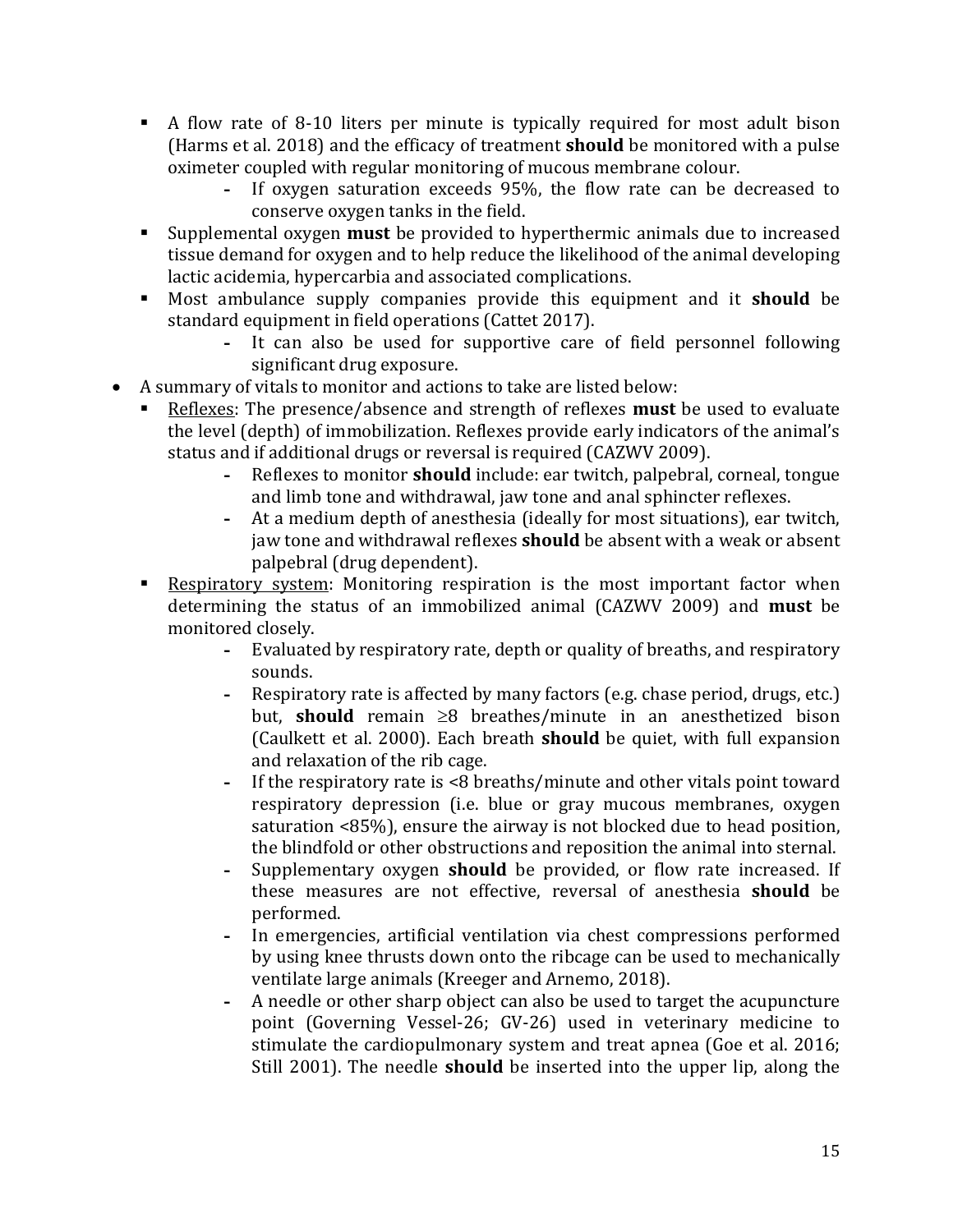midline and just below the nostrils (see Kreeger and Arnemo 2018 for a picture).

- **-** Ventilation via endotracheal tube is not typically performed in the field. If this equipment is available and personnel have been trained on its use, a mature bison will require a size 24–30 endotracheal tube (Caulkett 2014).
- **Cardiovascular system:** Evaluated by peripheral pulse, heart rate, blood pressure, mucous membrane color and oxygen saturation.
	- **-** Pulse and heart rate are also affected by many factors as noted above but **should** remain between 50 and 80 beats per minute in an anesthetized bison (Caulkett et al. 2000, Caulkett 2014). In addition, mucous membranes (i.e. gums, anus, vulva) **should** be pink. Crude measures of blood pressure include capillary refill time (<2 seconds is normal) and strong pulse strength in the extremities (e.g. tail artery) that matches the heart rate.
	- **-** If cardiovascular parameters increase or decrease outside of these ranges, respiratory function **should** be re-assessed immediately followed by assessing reflexes and then corrective actions taken if necessary.
	- **-** Reversal drugs **should** also be available to administer but **should not** be given unless other signs indicate cardiovascular distress or collapse, i.e. blue or gray mucous membranes, prolonged capillary refill time (>2 seconds), dilated pupils, decreased reflexes, weak or absent peripheral pulses.
- Body temperature: Is heavily influenced by the chase period and respiratory rate and should be evaluated rectally using a digital thermometer.
	- **-** A safe rectal temperature range is considered to be between 38°C and 40.5°C. A rectal temperature **should** be taken as soon as it is safe to do so and if outside the normal range, taken at more frequent intervals to monitor trends.
	- **-** Administration of a reversal drug is the most effective field treatment if hyperthermia develops, because it enables the bison to use its normal cooling mechanisms, via panting (CAZWV 2009).
	- **-** IV fluid administration is also effective at rapid cooling and **should** be considered if practical and the capture crew is trained in this technique.
	- **-** Other methods, such as dousing with cold water in inguinal or axillary regions and cold-water enemas, may or may not be effective depending on access to water, animal size, body condition, fur thickness and rate of temperature increase.
	- **-** Supplemental oxygen **should** always be provided to hyperthermic animals due to increased oxygen demand of tissues and potential to develop complications associated with lactic acidosis (e.g. capture myopathy).
	- **-** Hypothermia (<37°C) may develop in some bison, especially smaller animals that are captured under extremely cold conditions.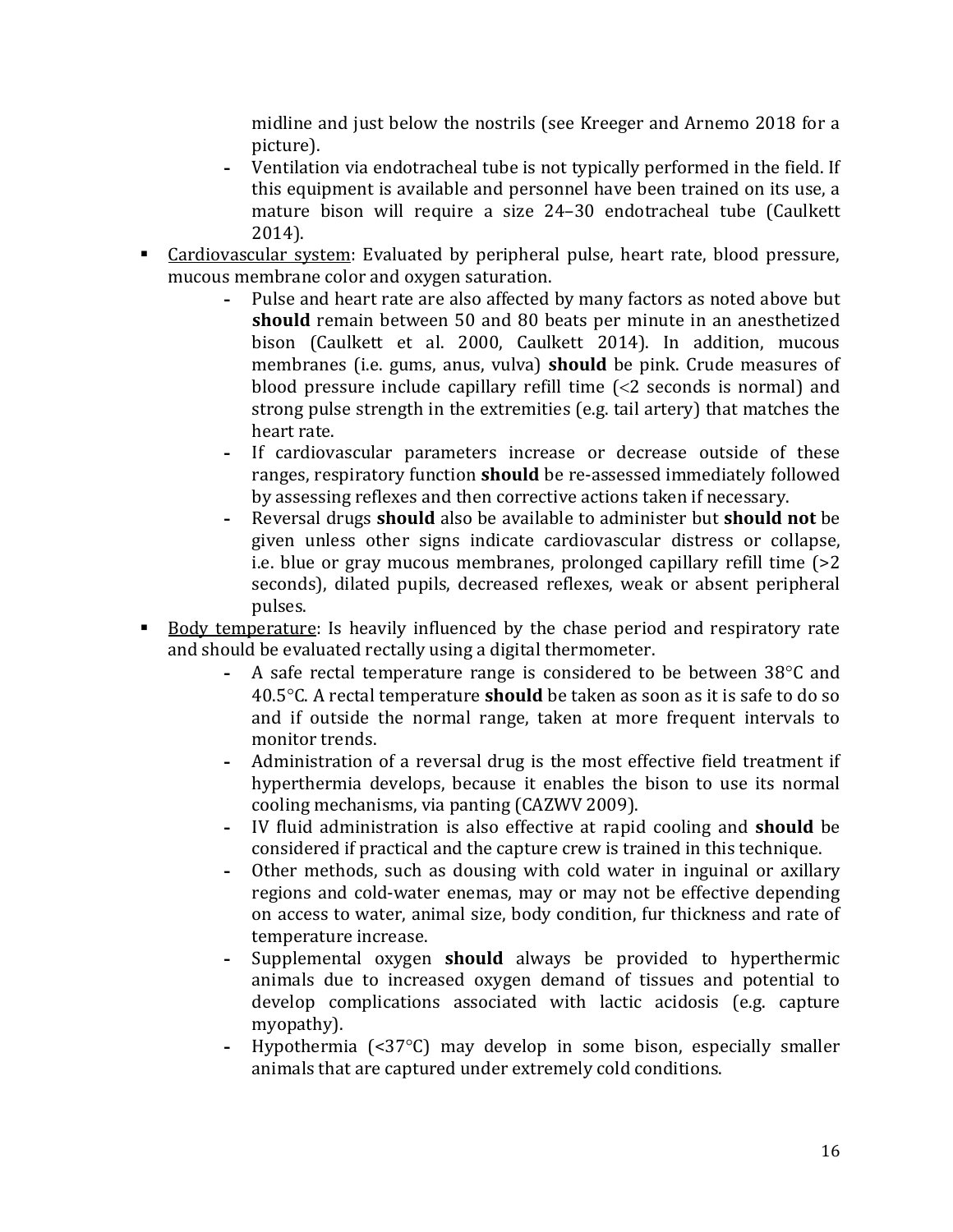- **-** If possible, treatment **should** be directed toward active warming (heating pads, drying wet fur) of the animal until the body temperature has returned to >37°C before administering reversal drug.
- **-** A spare thermometer **should** be carried as backup.
- All vitals **must** be recorded on data forms at the time of capture and handling.
	- These data are crucial in helping identify health complications occurring during or following handling or in the unlikely event of the death of a bison (CAZWV 2009). A template is provided in Appendix C.

# <span id="page-19-0"></span>**4.2 Sample Collection and Measurements**

- Sample collection and measurements **must** be completed efficiently with the goal of releasing the animal as soon as possible.
- Samples and measurements **must** be consistent with those approved by the animal care committee.
- It is recommended that a standardized set of biological samples be collected from each bison, processed, tested and/or banked for future use.
	- **Properly processed and banked samples provide an invaluable resource for future** analysis and research and may reduce the need for additional captures.
- Teeth **must not** be extracted from an immobilized animal.
- Bison can be aged via horn characteristics (see Appendix C) and therefore, this method **must** be used on live bison rather than removal of incisor teeth.
- The incisor teeth **should** be extracted from dead or euthanized bison only and used in combination with horn characteristics for accurate age classification.
	- Collection of the entire lower jaw is also acceptable.
- Local anesthesia **should** be used for sampling procedures that are likely to cause pain, e.g. ear punch, skin/fat biopsy (CCAC 2003).
	- In situations where analgesia is required, infiltration of the biopsy/punch site with 2-3 ml of lidocaine (with 2% epinephrine, if not at an extremity) at minimum 5 minutes before tissue collection will provide sufficient pain control (Cattet 2017).
	- Additional analgesia **should** be provided if indicated (e.g. Meloxicam)
- Non- or minimally invasive procedures **should** be used for genetic sampling, (e.g. ear punch, feces, hair, or oral swab).
- If an ear tag is applied, the hole **should** be made with a sterile biopsy punch (4-6 mm diameter) and the tissue plug **must** be preserved for any analyses that require tissue samples (see Appendix E).
	- To perform this procedure, a small portion of the fur on the ear **should** be clipped and wiped with dilute chlorohexidine until clean (no dirt on gauze wipe).
	- Effort **must** be made to avoid any major blood vessels in the ear. If bleeding occurs, apply pressure with gauze for a few minutes.
	- The ear tag stud is manually directed through the biopsy hole prior to securing the tag with the applicator (Cattet 2017).
	- Application of a topical antibiotic ointment **must** be avoided.<br>There is no scientific evidence that a one-time a
		- **-** There is no scientific evidence that a one-time application of a topical antibiotic ointment is effective at preventing infection.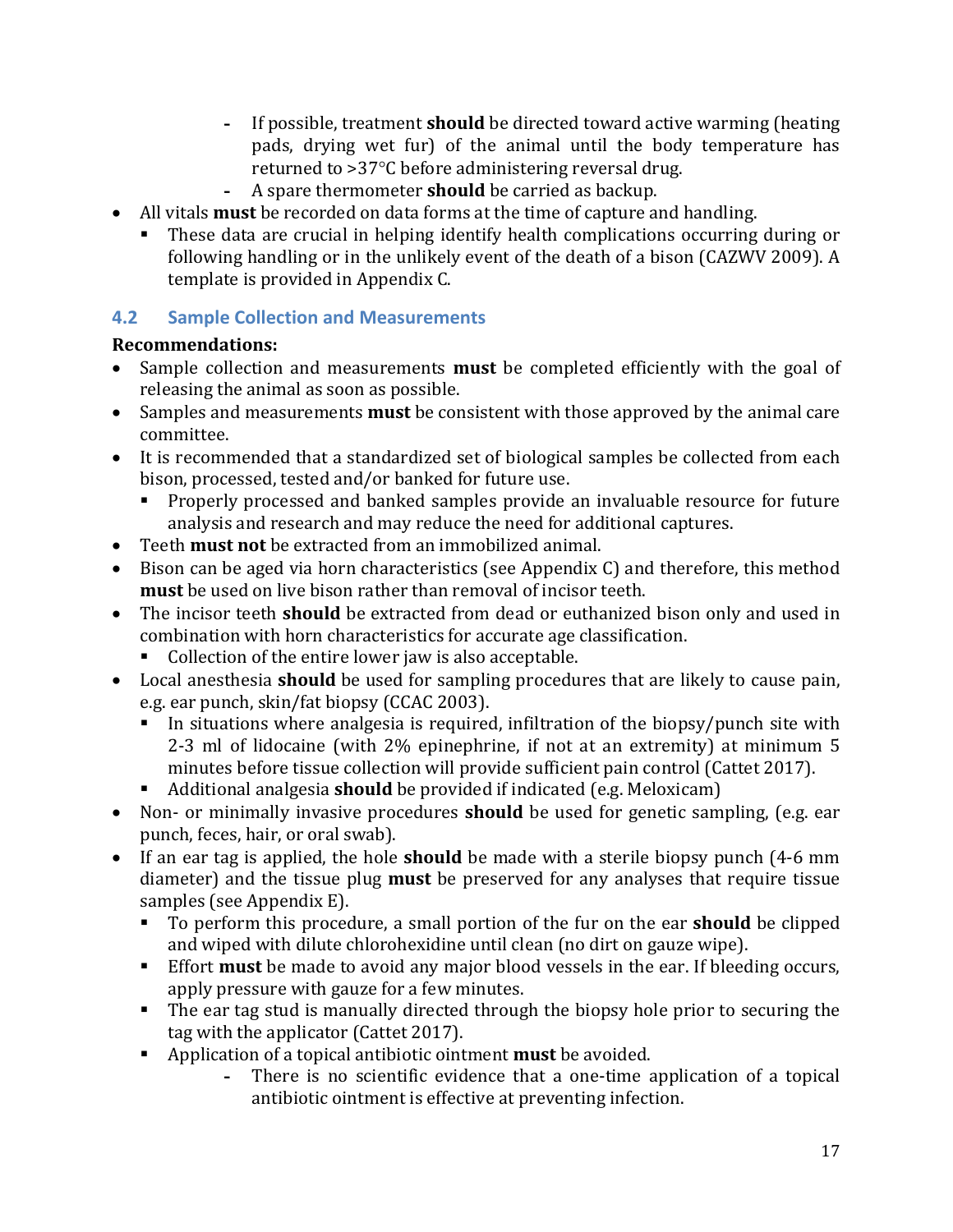- **-** Additionally, it is not considered prudent use of antimicrobials (Silley and Stephan 2017).
- Sampling of blood and tissue **should** be performed only after appropriate training and experience. Proper collection and handling and preservation protocols **must** be followed to obtain useful samples (see Appendix E).
- Given the challenges and potential risks to personnel, justification for the need to weigh bison in field conditions **should** occur prior to starting the project.
	- If the handling protocol requires weighing captured animals, weighing **must** be done in the least stressful manner possible.
	- If the animal is sedated/anesthetized, weighing **should** occur when the animal is at a medium plane of anesthesia. Manipulating an animal when it is lightly sedated/anesthetized (generally at the start or end of the immobilization) will stimulate it and could cause a spontaneous recovery, compromising the capture crew safety.
	- Animals **must not** be suspended upside down by the hobbles. This increases the risk of regurgitation and fatal aspiration (Kreeger and Arnemo 2018). Instead, it is recommended that bison are weighed by first positioning them on their sternum in a handling blanket and then suspend the animal while keeping it sternal.
- The animal **must** receive a standardized physical examination, checking for wounds, injuries, disease and general condition. This information **must** be recorded in Appendix C.
- Antibiotics **must not** be administered routinely to captured bison. Antibiotics **must** only be prescribed by a veterinarian and only if a diagnosis of a bacterial infection is made.<br>The
	- The effectiveness of these drugs in free-ranging wildlife is often unproven and largely unknown (Pietsch et al. 1999). In addition, antibiotic residues (metabolites) often remain in tissues for long periods of time posing a public health risk to persons consuming bison meat (Cattet 2002).

# <span id="page-20-0"></span>**4.3 Identification, Marking and Telemetry Collars**

- Identification or marking techniques **should** be non- or minimally invasive and **must not** compromise animal welfare (CCAC 2003).
- If applicable, they **should** remain visible (ear tag/collar) and/or functional (microchip) for the duration of the study.
	- Methods and unique ID numbers **must** be recorded on the animal capture form.
- Investigators **must** minimize any adverse effects of identification or marking procedures on the behaviour and physiology of the animal (CCAC 2003).
- Telemetry collars **should** be as light as possible (ideally less than 2% of body weight).
	- They **should** be selected based on the needs of the research or management project while maximizing animal welfare.
	- Collars **should not** be left on the animal indefinitely.
	- Collar size requirements will be different for bulls vs. cows.
- All collars **should** incorporate a drop off mechanism to release the collar without requiring recapture.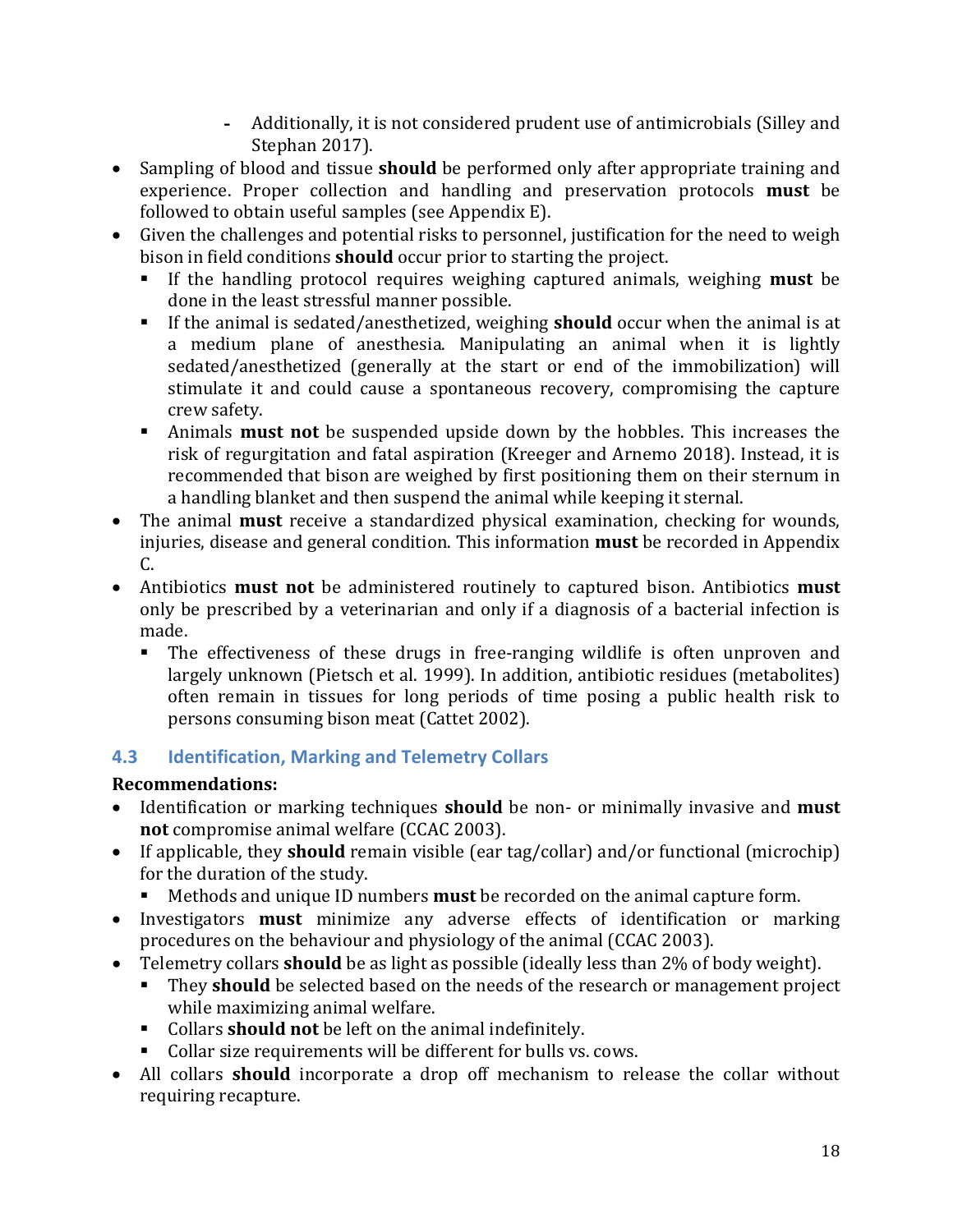- All collars **should** have a rot-off section to ensure they will eventually be shed.
- Electronic, programmable break-away mechanisms can be used, but a rot-off feature **should** be incorporated into these collars in case the electronic break-away mechanism fails.
- A "drop-off schedule" **should** be developed in conjunction with collar deployments. This schedule **should** be used to monitor and confirm that collars have dropped from the animals (Cattet 2017).
- Collar materials and design **must** be appropriate to avoid causing debilitating injuries to study animals (CCAC 2003; Krausman et al. 2004).
- Experienced personnel **must** apply the collars to minimize risks (e.g. too tight or loose).
- Collar size **should** be based on several factors including animal age, sex, condition and time of year.<br>If not alre
	- If not already collected, data on animal neck size ranges (by age, sex and season) **should** be collected and shared among researchers to provide a basis for selecting collar size (Cattet 2017).
	- Neck sizes from immobilized Yukon bison are as follows (100+/-10 cm for females and 150 +/-20 cm for males) (Jung 2019 personal communication).
- Ear tag transmitters **should not** be used on bison unless sufficiently justified in the animal care protocol.

# <span id="page-21-0"></span>**4.4 Reversal Drugs and Releasing Bison**

- Although moving a bison is not likely to be feasible under field conditions, the ideal position for the animal is to be facing the general direction of the herd and/or away from potential hazards, with a clear escape route visible to the animal.
- Non-essential crew members **must** move to a safe location and all equipment removed from the capture site prior to the reversal drug being given (CAZWV 2009).
- Hobbles and ear plugs **must** be removed and the blindfold strap released (but blindfold still covering the eyes) prior to giving the reversal drugs.
- Reversal **should** typically be given via IM injection, immediately followed by removal of the blindfold and allowing a few minutes to retreat to safety. Only in emergencies, where the animal is severely compromised, **should** partial or full reversal via IV injection be considered. If IV reversal is given, the blindfold **must** be removed beforehand and all personnel **must** be able to reach a safe location in <1 minute (Caulkett et al. 2000).
- Once the reversal drug is administered, the person(s) administering it **must** retreat to a safe location to monitor the recovery.
	- During this time, monitoring respiratory rate and movements **should** still occur and be recorded.
	- Every effort **must** be made to observe the animal until it is ambulatory, with purposeful, coordinated movements and able to defend itself or flee from predators or conspecifics.
- Non-anesthetized bison **must** be provided with a clear path for retreat before the hobbles (and ear plugs) are removed.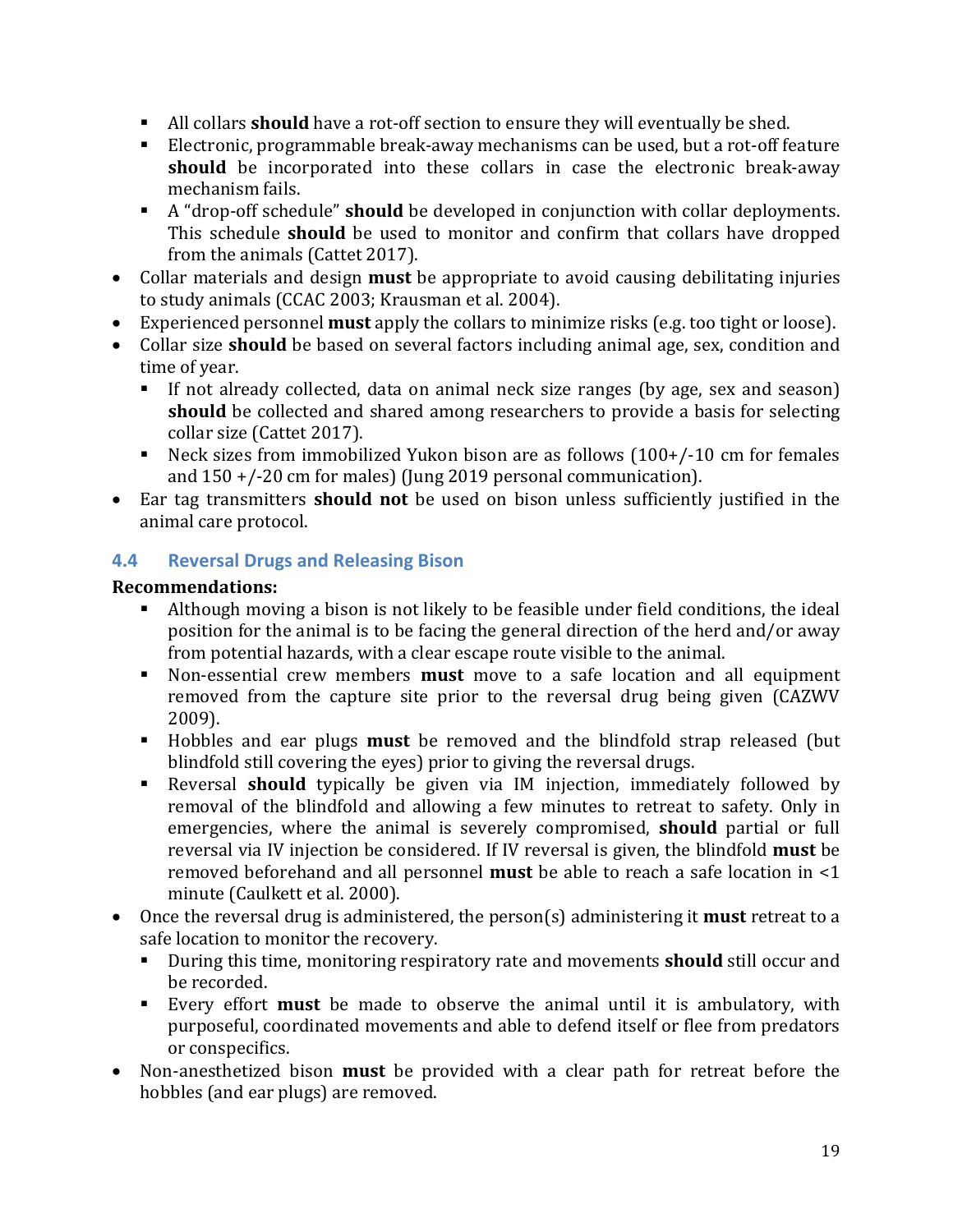The person(s) releasing the hobbles **must** position themselves to avoid being kicked or gored. Remove the blindfold as soon as the hobbles are released and quickly retreat to the safety of the hovering helicopter.

# <span id="page-22-0"></span>**4.5 Post-Capture Monitoring**

#### **Recommendations:**

- Animals with radio collars **should** be observed within 24 hours of capture to detect any issues or mortalities (Kreeger and Arnemo 2018).
	- This is especially important if complications occurred during the capture operation (e.g. hyperthermia, physical injury).
	- Death may be delayed for hours, days or weeks following capture and any mortalities that occur within two weeks of capture **should** be investigated as capture related (Kreeger and Arnemo 2018).
- Bison **should** be observed from a distance that minimizes stress associated with the vehicle or personnel.
- When observing bison is not possible (e.g. dense tree cover), the animal **should** be confirmed alive and moving via changes in VHF locations.
	- **-** Activation of the mortality sensor may not always occur if periodic movements of the collar are caused by animals feeding on the carcass.

# <span id="page-22-1"></span>**4.6 Humane Killing (Euthanasia) of Bison**

- The investigator **must** be prepared to humanely kill (euthanize) any animal that is suffering due to intolerable pain, irreversible injury or distress that is the result of capture, handling and sampling procedures or interventions (CCAC 2003).
- The technique used **must** be humane and reduce pain and distress as much as possible (CCAC 2003).
- Investigators **must** be trained in the method(s) to ensure effective, humane kills and always carry the appropriate equipment while working with bison.
- Consideration **must** be given to techniques that do not interfere with collection of important diagnostic samples during the post-mortem.
- While a variety of humane killing methods can be used, only acceptable methods for killing bison in field conditions are include here:
	- a) Gun Shot
		- An effective method and often the only option in field situations.<br>- The capture crew **must** carry a firearm and ammunition that m
		- The capture crew **must** carry a firearm and ammunition that meets legal requirements for hunting bison in the NWT (i.e. a minimum 30 calibre rifle or shotgun with a bullet that results in at least 2,800kJ of energy at the muzzle).
		- A properly placed head shot should pass through the mid-brain and brainstem to produce instantaneous loss of consciousness and humane death (AVMA 2013). This shot placement **should** generally be limited to when the animal is physically or chemically immobilized (AVMA 2013).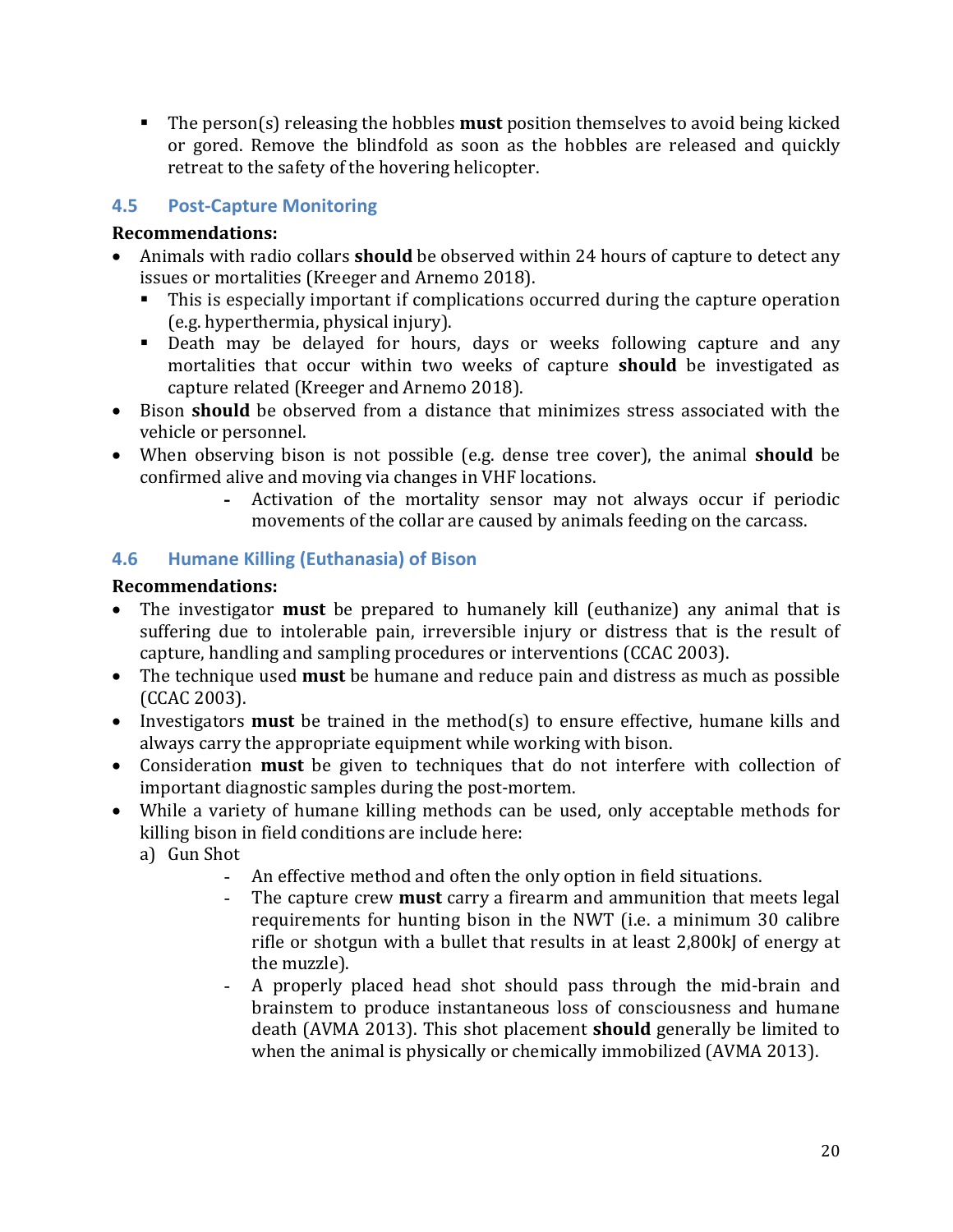- If the brain is required for testing, a neck shot through the spinal cord can also be used if the animal is adequately restrained (AVMA 2013; Kreeger and Arnemo 2018).
- In situations where the bison is not restrained and intact brain is required, a gunshot to the heart and lungs is acceptable (AVMA 2013).
- Due to the skull thickness of mature bulls, a centerfire rifle is required for a head shot; shotguns **should not** be used for these animals (acceptable for yearlings and cows only). For a list of acceptable rifles, cartridges and target areas for humanely killing bison, refer to the National Farm Animal Care Council: Code of Practice for the Care and Handling of Bison (available a[t www.nfacc.ca/bison-code-of-practice\)](http://www.nfacc.ca/bison-code-of-practice).
- b) Exsanguination (Bleeding)<br>This method **mu** 
	- This method **must** only be performed on an anesthetized animal (AVMA 2013).
	- Performing this technique on a conscious animal is not considered humane.
	- Both carotid arteries **should** be cut to ensure rapid exsanguination (Kreeger and Arnemo 2018).

# <span id="page-23-0"></span>**4.7 Food Security and Carcass Disposal**

#### **Recommendations:**

- Any bison carcass suspected or known to be contaminated with drug residues (immobilization drugs or antibiotics) **should** be deeply buried or removed from the field to prevent consumption of meat by either people or wildlife. Consult regional waste management regulations and procedures for appropriate disposal.
- Whenever feasible, non-lead-based ammunition **should** be used (e.g. copper) to euthanize animals to prevent contamination of meat (Arnemo et al. 2016).<br>Lead shot in wildlife is considered the largest contributor to lead contributor
	- Lead shot in wildlife is considered the largest contributor to lead contamination in the environment and poses risks to both human and animal health (Arnemo et al. 2016). Therefore, lead **should not** be present in any meat left on the landscape or offered to communities for consumption as this is a potential liability issue.
	- If lead-based ammunition is used, the lead contaminated tissues **must not** enter the food chain.

# <span id="page-23-1"></span>**4.8 Morbidity and Mortality**

#### **Recommendations:**

All significant injuries (e.g. broken leg or neck) observed during or following capture or handling (two weeks minimum) **must** be documented and reported to the ENR Wildlife Veterinarian as soon as possible.

- Whenever possible, the veterinarian **must** be contacted via satellite phone at the time of the incident.
- An investigation **must** be conducted and if the ENR Wildlife Veterinarian is unavailable, another wildlife veterinarian delegated by the ENR Wildlife Veterinarian **should** be contacted.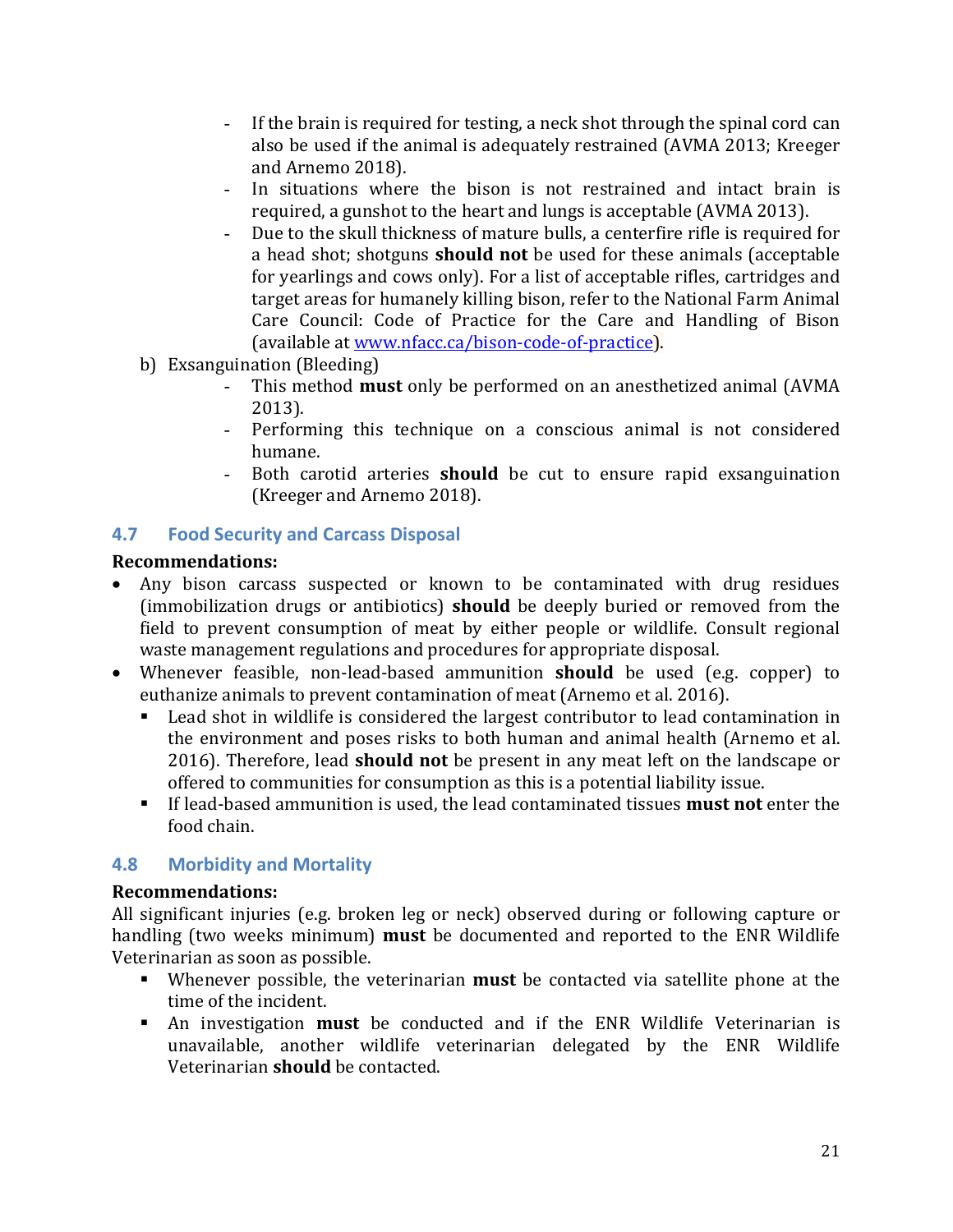- Investigation **should** include collection of standardized samples for banking and/or submission to a veterinary diagnostic laboratory for further evaluation. Pictures **should** also be taken to document the incident for future reference and for educational and training purposes.
- Minor injuries (e.g. superficial wounds) **should** be recorded but do not require immediate reporting at the time of the incident.
- All mortalities observed during or following capture or handling (two weeks minimum) **must** be reported to the ENR Wildlife Veterinarian as soon as possible. Whenever possible, the ENR Wildlife Veterinarian **should** be contacted via satellite phone at the time of the incident.
- All dead bison (even if the cause of death is obvious) **should** receive a necropsy with collection of standardized samples and data collection.<br>Innortant exceptions to this are any bison where
	- Important exceptions to this are any bison where anthrax is suspected. In these cases, the NWT Anthrax Response Plan **must** be followed (Elkin et al. 2013).
	- Diseases or other health concerns are often noted in animals that have died from other causes and therefore, opportunities to conduct health surveillance and sampling on any bison mortalities is important and will improve our knowledge of this species at risk.
	- If the necropsy is performed in the field, standardized tissue samples **should** be collected and kept cool and/or frozen (less ideal) for submission to a veterinary diagnostic facility. Appropriate tissue samples as well as processing and storage are listed in Appendices D and E. Investigators **should** receive training in performing a wildlife necropsy from either the ENR Wildlife Veterinarian or through further training or reading (Terio et al. 2018).
- A template for a field necropsy data form is provided in Appendix D. Documentation **must** include a detailed history and images of the field necropsy to assist the veterinarian diagnosing the cause of death.
- If there are two or more significant injuries or mortalities during a bison capture operation, the ENR Wildlife Veterinarian (or their delegate), **should** be contacted, captures suspended and the incidents **must** be discussed prior to resuming captures. The ENR Wildlife Veterinarian will contact the Regional Superintendent and Director of Wildlife and Fish.
- All meat not contaminated with drugs or lead **must** be collected from the capture site for potential distribution to communities. The crew **must** be equipped to properly salvage the meat. The project lead needs to identify the most appropriate place to take the meat prior to the capture operation*.* The crew must be aware of gross lesions for common conditions (e.g. bovine brucellosis and tuberculosis) and be able to take appropriate samples to rule out those conditions.
- Photo documentation can help with case work up.

# <span id="page-24-0"></span>**4.9 Human Safety**

#### **Recommendations:**

• Refer to Appendix B for more detailed information on human safety during capture events.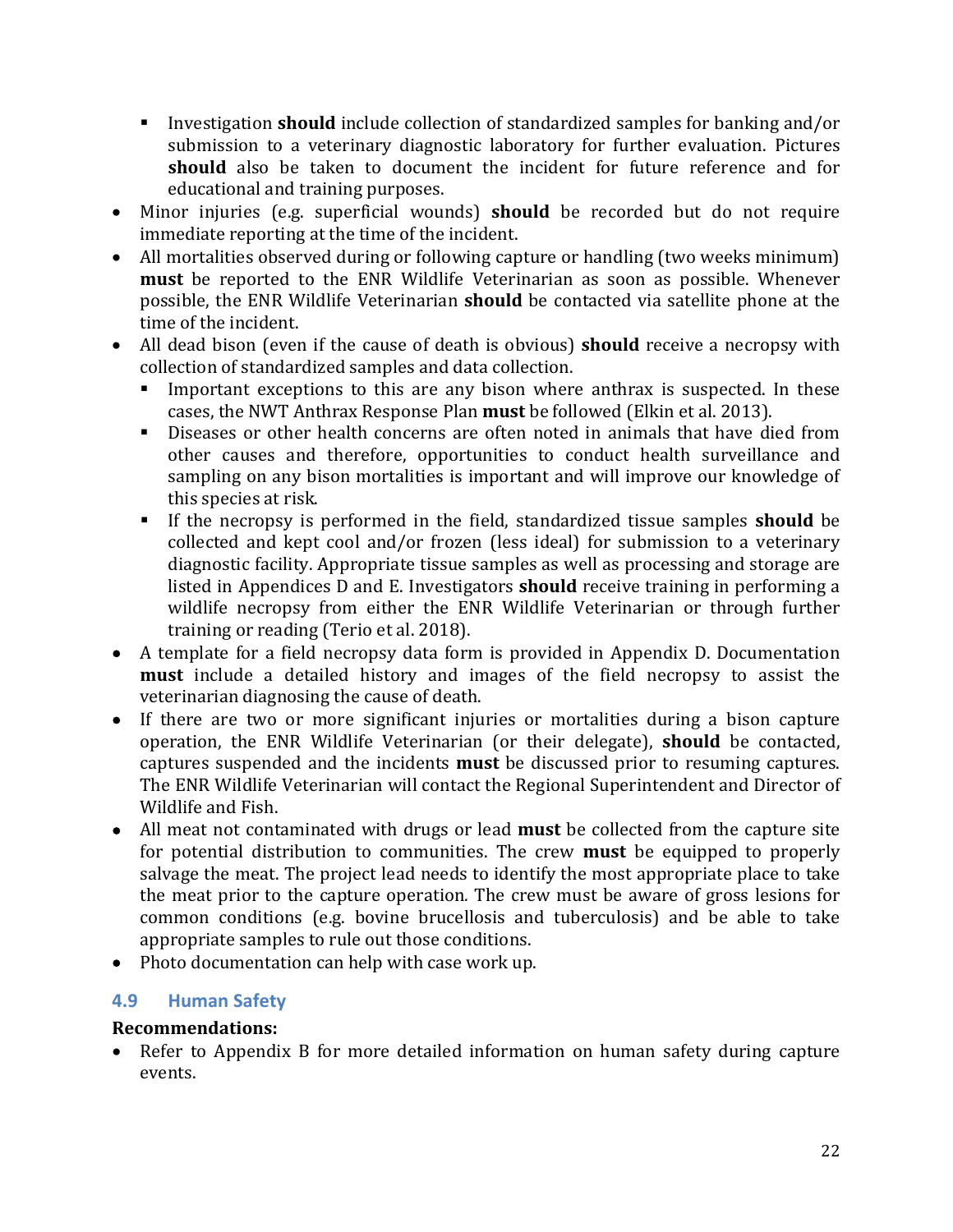- If a crew member feels their safety or the safety of others is at unreasonable risk, steps **must** be taken to address these concerns before the project starts or resumes.
- Appropriate handling and restraint techniques outlined above **must** be used for bison.<br>• Personnel **must** have appropriate training and experience in their use to avoi
	- Personnel **must** have appropriate training and experience in their use to avoid injury.
	- Bison are capable of inflicting serious injury and transmitting zoonotic pathogens to persons handling them.
	- An experienced guard with a suitable firearm and ammunition **should** be on hand when working with bison.
- The risks involved in using drugs for the capture and immobilization of bison **must** be identified and communicated to all personnel involved in the project, including the helicopter pilot (CAZWV).<br>• If ultra-notent opioids
	- If ultra-potent opioids are used, the human reversal drug (naloxone or naltrexone) **must** be drawn up and the syringe labelled and placed in a location that is known to capture crew members to facilitate quick administration if required.
	- Given the short half-life of naloxone and need for repeated injections and multiple vials to reverse an ultra-potent opioid exposure, written consent from capture crew members to be administered naltrexone instead of naloxone should be considered prior to starting any fieldwork.
- The investigator **must** ensure that an emergency action plan is in place.
	- This plan provides step-by-step directions on what to do in an accident or emergency (e.g. human drug exposure, downed aircraft) and if well designed and implemented, can reduce the severity of emergencies and save lives.
- An evacuation plan to medical facilities **must** be discussed prior to fieldwork.
- At least two people on the capture team **must** have current training and certification in first aid and cardiopulmonary resuscitation (CPR).
- It is recommended that local medical authorities be informed of the potential hazards (e.g. drugs and potential zoonoses) prior to starting the project (CAZWV 2009)
- Personnel handling drugs **must** have current and recognized training (within five years) and inform other members of the team of the risks of human exposure and procedures for addressing this.
- Helicopter pilots and net-gunners **must** conduct a safety briefing at the start of the capture operation to outline the safety features of the aircraft including the location of the fire-extinguisher, emergency beacon and first aid kit.
- Helicopter pilots and net-gunners **must** have demonstrated skills in minimizing stress on target and non-target animals via gradual hazing and effective and efficient chase of target animals while also maintaining human safety.
- The lead investigator **must** ensure that potentially hazardous conditions involved in fieldwork are identified to all personnel involved and steps are taken to minimize these risks.
- Specific experience or training working around aircraft or with firearms **must** be considered prior to starting the project (CCAC 2003).
- A safety harness anchored at two points to the helicopter **must** be used by the crew member performing the darting or net gunning.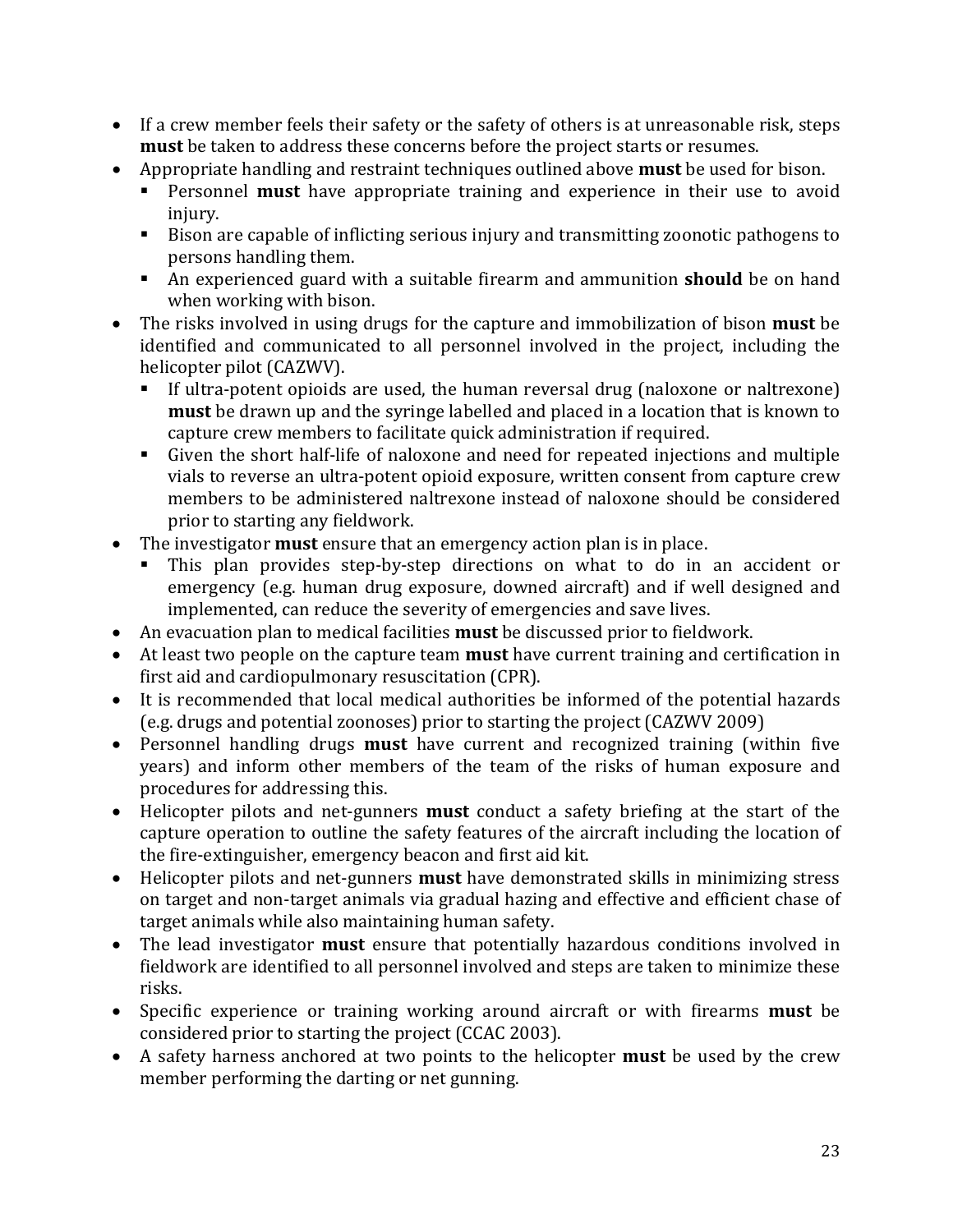- The use of appropriate safety clothing for the weather conditions (e.g. Nomax coveralls and flight helmet) and equipment (e.g. headphones and gloves) **should** be used.
- Clothing, field gear, and equipment should be routinely cleaned during and after capture to prevent pathogen transfer to individual animals and to people.
- Communication (either verbal or via radio) **must** occur between the pilot and other crew members to ensure safety of all members.
	- For example, the pilot **must** be aware of when a bison will be given the reversal drug to ensure that a quick departure can occur if needed.
- Personnel involved in capture and restraint **must** have current training and proficiency in the use of pertinent equipment, e.g. firearms, dart rifles, etc. (CCAC 2003).
- Following completion of a training course, inexperienced personnel **should** develop and refine their skills by working with a mentor.
- While bison safety and welfare **must** be optimized, at all times human safety **must** take precedence.

# <span id="page-26-0"></span>**5. Literature Cited**

- Allen J.L. 1992. Pulse oximetry: everyday uses in zoological practice. The Veterinary Record 130:354-355.
- American Veterinary Medical Association (AVMA). 2013. AVMA Guidelines for the Euthanasia of Animals: 2013 Edition. American Veterinary Medical Association, Schaumburg, IL. 102pp. (Last accessed November 30, 2018 at www.avma.org/KB/Policies/Documents/euthanasia.pdf)
- Arnemo J.M. and A.L. Evans. 2017. Biomedical Protocols for Free-ranging Brown Bears, Wolves, Wolverines and Lynx. Inland Norway University of Applied Sciences, Campus Evenstad. 31pp.
- Arnemo J.M., O. Andersen, S. Stokke, V.G. Thomas, O. Krone, D.J. Pain and R. Mateo. 2016. Health and environmental risks from lead-based ammunition: science versus sociopolitics. EcoHealth 13: 618–622.
- Bush M. 1992. Remote drug delivery systems. Journal of Zoo and Wildlife Medicine 23:159- 180.
- Canadian Association of Zoo and Wildlife Veterinarians (CAZWV). 2009. The Chemical Immobilization of Wildlife - 3rd Edition. Canadian Association of Zoo and Wildlife Veterinarians.
- Canadian Council on Animal Care (CCAC). 2003. CCAC Guidelines on: The Care and Use of Wildlife. Available at: www.ccac.ca/Documents/Standards/Guidelines/Wildlife.pdf
- Cattet M.R.L. 2002. Drug residues in wild meat addressing a public health concern. A<br>CCWHC Technical Bulletin Winter 2002. Available online at CCWHC Technical Bulletin – Winter 2002. Available online at http://wildlife1.usask.ca/ccwhc2003/newsletters/technical\_bulletin9-1.PDF
- Cattet M.R.L. 2017. Standard Operating Procedure (SOP): Capture, Handling & Release of Caribou. Northwest Territories – Environment and Natural Resources. 31pp.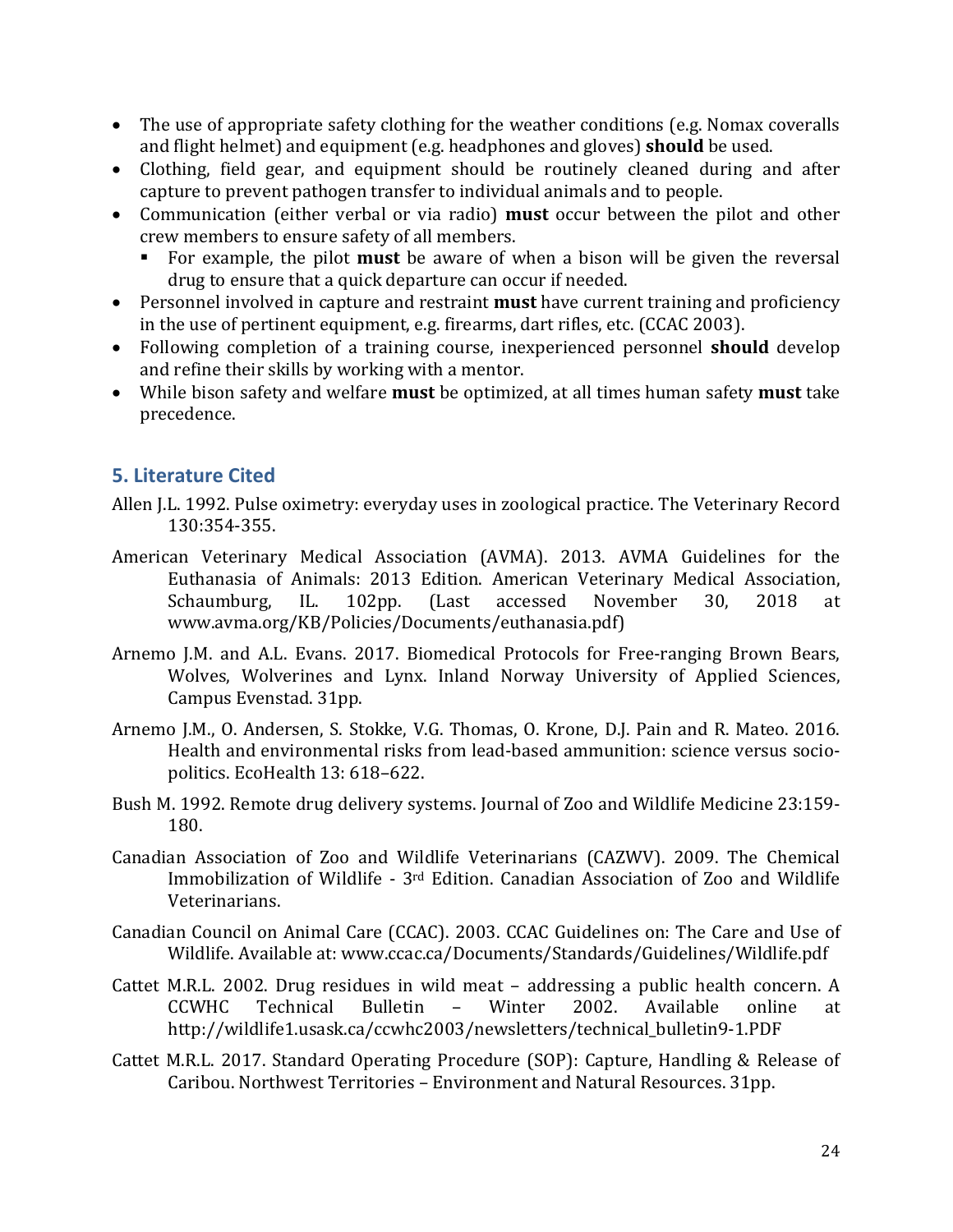- Cattet M.R.L., A. Bourque, B.T. Elkin, K.D. Powley, D.B. Dahlstrom and N.A. Caulkett. 2006. Evaluation of the potential for injury with remote drug delivery systems. Wildlife Society Bulletin 34:741-749.
- Cattet, M.R.L., N.A. Caulkett, C. Wilson, T. Vandenbrink and R.K. Brook. 2004. Intranasal administration of xylazine to reduce stress in elk captured by net gun. Journal of Wildlife Diseases 40:562-565.
- Caulkett, N.A. 2014. Bison. *in:* West, G., D. Heard and N. Caulkett (ed). Zoo Animal and Wildlife Immobilization and Anesthesia, 2nd Edition. Wiley-Blackwell, Hoboken, NJ. pp. 873-878.
- Caulkett N.A., M.R. Cattet, S. Cantwell, N. Cool and W. Olsen. 2000. Anesthesia of wood bison with medetomidine-zolazepam/tiletamine and xylazine-zolazepam/tiletamine combinations. Canadian Veterinary Journal 41:49–53.
- Caulkett N.A., P.H. Cribb and T. Duke. 1994. Cardiopulmonary effects of medetomidineketamine immobilization with atipamezole reversal and carfentanil-xylazine immobilization with naltrexone reversal: a comparative study in domestic sheep (*Ovis ovis*). Journal of Zoo and Wildlife Medicine 25:376-389.
- Chinnadurai S.K., D. Strahl-Heldreth, C.V. Fiorello and C.A. Harms. Best practice guidelines for field-based surgery and anesthesia on free-ranging wildlife. *in* Anesthesia and analgesia. Journal of Wildlife Diseases 2016; 52: S14-S27.
- Elkin B., T. Armstrong and T. Ellsworth. 2013. Anthrax Emergency Response Plan (AERP), Version 9. Government of the Northwest Territories. 111pp.
- Goe A., J. Shmalberg, B. Gatson, P. Bartolini, J. Curtiss and J.F.X. Wellehan. 2016. Epinephrine or GV–26 electrical stimulation reduces inhalant anesthetic recovery time in common snapping turtles (*Chelydra serpentina*). Journal of Zoo and Wildlife Medicine 47:501–507.
- Government of Alberta. 2016. Dose Table: Medetomidine-Telazol® (MZT) for Ungulates in Alberta. Available at: https://open.alberta.ca/publications/chemical-immobilization-of-wildlife-drugvolume-calculation-tables
- Haigh J.C. and C.C. Gates. 1995. Capture of wood bison (*Bison bison athabascae*) using carfentanil-based mixtures. Journal of Wildlife Diseases 31:37–42.
- Harms N.J., T.S. Jung, M. Hallock and K. Egli. 2018. Efficacy of a Butorphanol, Azaperone, and Medetomidine combination for helicopter-based immobilization of bison (*Bison bisoni).* Journal of Wildlife Diseases 54: 819-824.
- Joly D.O. 2001. Brucellosis and tuberculosis as factors limiting population growth of northern bison. Ph.D. Thesis, University of Saskatchewan, Saskatoon. Available at: www.collectionscanada.ca/obj/s4/f2/dsk3/ftp05/NQ63882.pdf
- Kock M.D. and J. Berger. 1987. Chemical immobilization of free-ranging North American bison (*Bison bison*) in Badlands National Park, SD. Journal of Wildlife Diseases 23:625–633.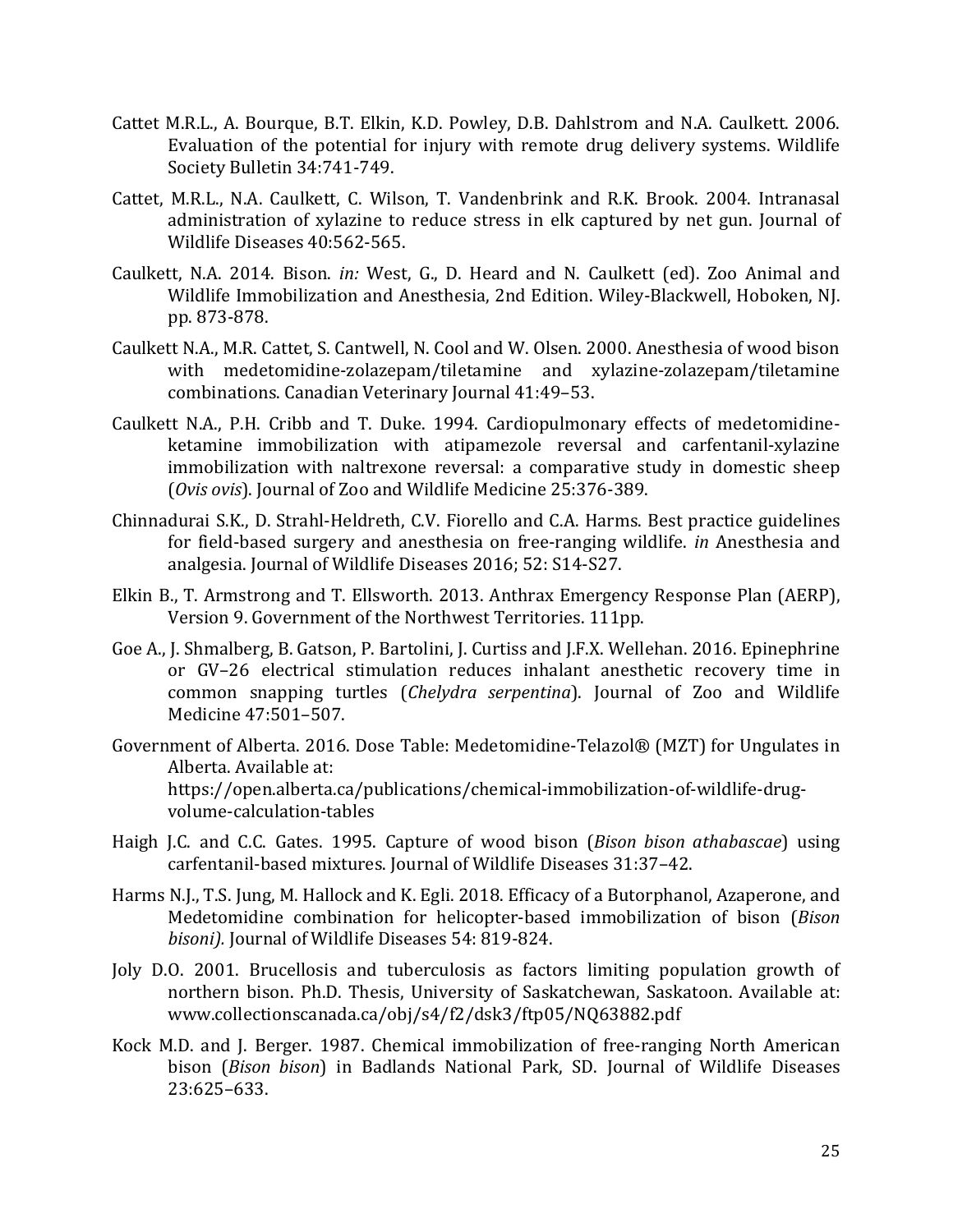- Krausman P.J., V.C. Bleich, J.W. Cain III, T.R. Stephenson, D.W. DeYoung, P.W. McGrath, P.K. Swift, B.M. Pierce and B.D. Jansen. 2004. From the field: neck lesions in ungulates from collars incorporating satellite technology. Wildlife Society Bulletin 32:987-991.
- Kreeger T.J. and J.M. Arnemo. 2018. Handbook of Wildlife Chemical Immobilization Fifth Edition. Published by authors. 472pp.
- MacPherson, D. 1994. Bullet Penetration: Modeling the Dynamics and the Incapacitation Resulting from Wound Trauma. Ballistic Publications, El Segundo, CA. 303pp.
- Nielsen, L. 1999. Chemical Immobilization of Wild and Exotic Animals. Iowa State University Press, Ames, IA. 341pp.
- Oakley M., T.S. Jung, M. Kienzler, R. Farnell, L. LaRocque, J. McLelland and P. Merchant. 2004. Intranasal sedation of woodland caribou captured by net gun reduces stress. Poster. 10th North American Caribou Workshop. Girdwood, AK. May 4-6, 2004.
- Petrini K.R., D.E. Keyler, L. Ling and D. Borys. 1993. Immobilization agents-developing an urgent response protocol for human exposure. Proceedings of the American Association of Zoo Veterinarians pp. 147 -154.
- Pietsch G., G. Finstad, J. Bevins and A.K. Prichard. 1999. The effect of antibiotic treatment on post-handling stress and survival of reindeer calves. Journal of Wildlife Diseases 35:735-740.
- Silley P. and B. Stephan. 2017. Prudent use and regulatory guidelines for veterinary antibiotics—politics or science? Journal of Applied Microbiology 123: 1,373-1,380.
- Spraker T.R. 1993. Stress and capture myopathy in artiodactylids. *in:* Fowler, M.E. (ed). Zoo and Wild Animal Medicine (Current Therapy 3). W.B. Saunders Company, Philadelphia, PA. pp. 481-488.
- Still J. Acupuncture in critical care medicine. *in*: Schoen AM (ed.). Veterinary acupuncture. St. Louis (MO): Mosby; 2001. pp. 205–208.
- Terio K.A., D. McAloose and M. St.Leger. (ed.) 2018. Pathology of Wildlife and Zoo Animals. Elsevier Inc. San Diego, CA. 1084pp.
- Valkenburg P., R.W. Tobey and D. Kirk. 1999. Velocity of tranquilizer darts and capture mortality of caribou calves. Wildlife Society Bulletin 27:894-896.
- Wolfe L.L., M.E. Wood, P. Nol, M.P. McCollum, M.C. Fisher and W.R. Lance. 2017. The efficacy of nalbuphine, medetomidine, and azaperone in immobilizing American bison (*Bison bison*). Journal of Wildlife Diseases 53:304–310.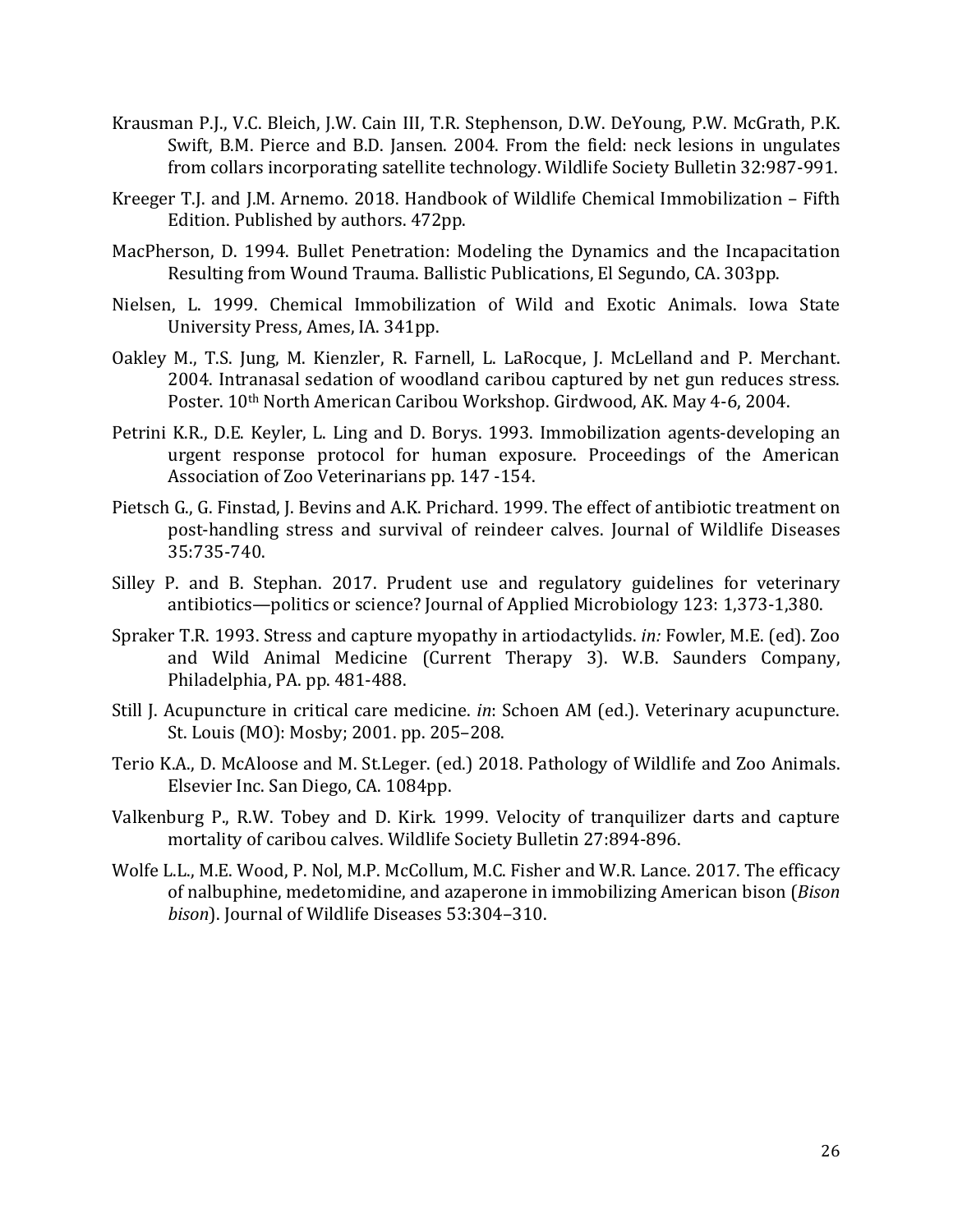|                              |                  | $MZT^A$                                                                         |               |  |  |
|------------------------------|------------------|---------------------------------------------------------------------------------|---------------|--|--|
| <b>Drug Protocol</b>         |                  |                                                                                 |               |  |  |
| <b>Drugs</b>                 |                  | Medetomidine (M) +<br>Zolazepam +<br>Tiletamine $(ZT^B)$                        | Atipamezole   |  |  |
| <b>Formulation</b>           |                  | 1 ml M (@ 30 mg/ml) +<br>1 ml sterile water per<br>10 ml per vial<br>vial of ZT |               |  |  |
| <b>Concentration (mg/ml)</b> |                  | $13.5M + 230ZT$                                                                 | 20            |  |  |
|                              | Dosage (mg/kg)   | $0.06 - 0.08M +$<br>0.4<br>$1.2 - 1.4ZT$                                        |               |  |  |
|                              | <b>Body Mass</b> |                                                                                 |               |  |  |
| kg                           | lbs              | <b>Total Volume (ml)</b>                                                        |               |  |  |
| 100                          | 220              | $0.4 - 0.6$                                                                     | $1.4 - 2.0$   |  |  |
| 200                          | 440              | $0.9 - 1.2$                                                                     | $3.0 - 4.0$   |  |  |
| 300                          | 660              | $1.3 - 1.8$                                                                     | $4.4 - 6.0$   |  |  |
| 400                          | 880              | $1.8 - 2.4$                                                                     | $6.1 - 8.0$   |  |  |
| 500                          | 1100             | $2.2 - 3.0$                                                                     | $7.4 - 10.0$  |  |  |
| 600                          | 1320             | $2.7 - 3.6$                                                                     | $9.1 - 12.0$  |  |  |
| 700                          | 1540             | $3.1 - 4.2$                                                                     | $10.5 - 14.0$ |  |  |
| 800                          | 1760             | $3.6 - 4.8$                                                                     | $12.2 - 16.0$ |  |  |
| 900                          | 1980             | $4.0 - 5.4$                                                                     | $13.5 - 18.0$ |  |  |
| 1000                         | 2200             | $4.4 - 6.0$                                                                     | $14.9 - 20.0$ |  |  |

# <span id="page-29-0"></span>**Appendix A – Drug Volume Table for Bison**

<sup>A</sup> Adapted from Caulkett et al. 2000; Caulkett 2014 and Government of Alberta 2016. B Sold commercially as Telazol® or Zoletil®.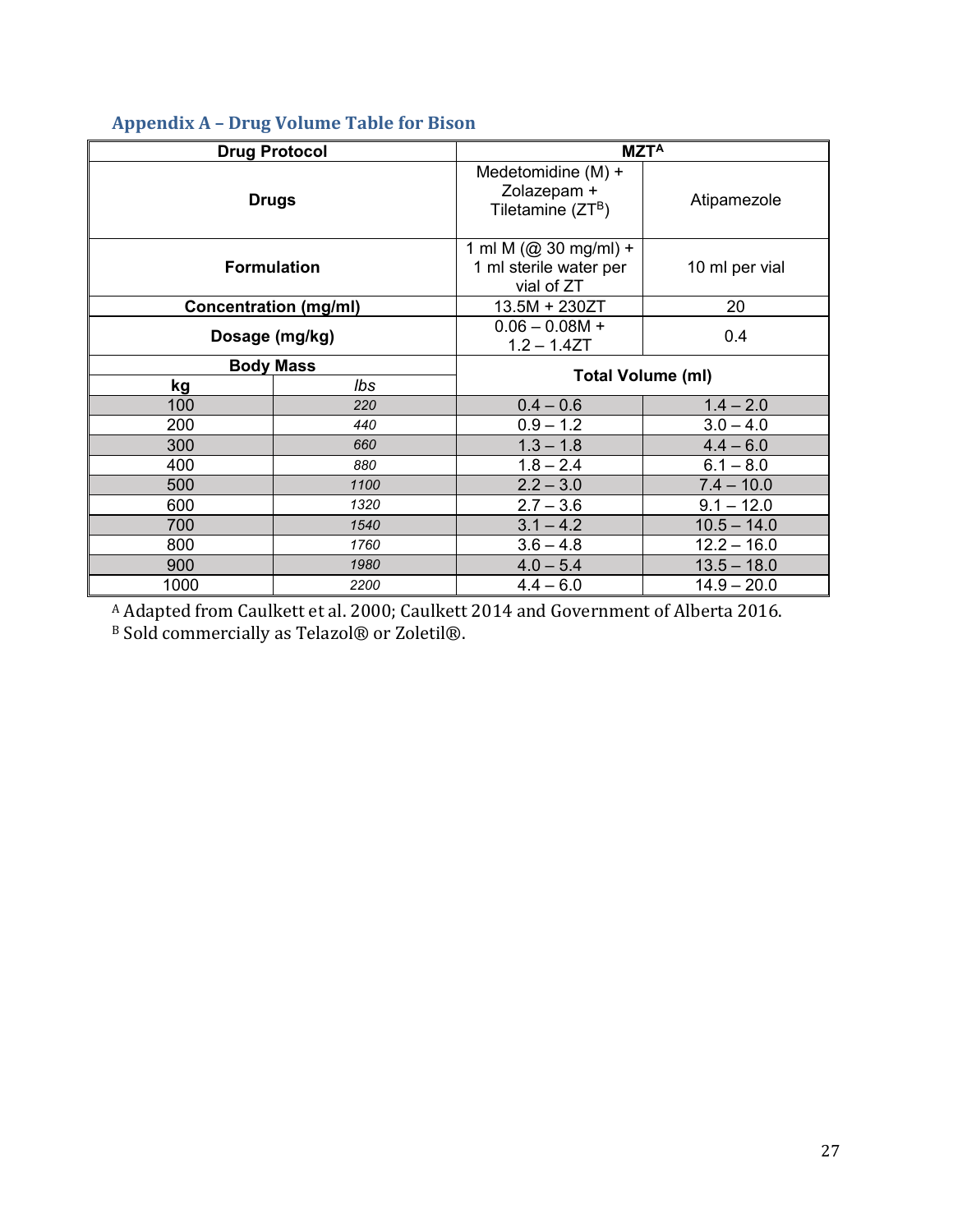#### <span id="page-30-0"></span>**Appendix B – Net Gun Maintenance, Use, and Inspection**

Contributed by Ian Ellsworth, Trinity Tactical Consulting Ltd. Reviewed December 2018.

#### **1.0 Net Gun Standards:**

Various makes and models of net guns are currently used for wildlife capture operations. However, regardless of differences among types of net guns, existing or new, all net guns being used in the Northwest Territories **must** meet the following minimum standards:

- 1. Have removable barrels that contain net canisters for quick reloading;
- 2. Be equipped with a minimum of three barrel/canister units and appropriate-sized nets;
- 3. Have a minimum of four spare weights complete with O-rings and tethers;
- 4. All weight tethers must utilize rubber tubing (capable of withstanding cold temperatures) at the junction of the weight eyelet; and
- 5. Have a safety mechanism that prevents the gun from being fired.

#### **2.0 Maintenance:**

#### **2.1 Pre-Capture:**

Net guns and accessory equipment **must** be inspected by operators prior to capture operations to ensure everything is fully functional and reliable.

Gun:

- Inspect for cracks or loose parts.
- Ensure action is clean and free of oil or grease.
- Ensure breech is clean and free of obstructions.
- Ensure action operates smoothly and firing pin engages.
- Check safety mechanism for proper operation.
- Check trigger for proper operation.

#### Canister Units:

- Ensure barrels are clean and free of cracks and obstructions.
- Check retaining bolts for tightness.
- Inspect canister for cracks or defects.
- Inspect flaps and Velcro fasteners.

#### Nets and Weights:

- Check for holes or tears in nets, and repair or replace as needed.
- Ensure weights are not damaged and file burrs, if required.
- Check O-rings for wear.
- Check weight tethers for fraying or other damage.
- Check rubber sleeves and fasteners for wear.

#### **2.2 Capture:**

The net-gunner **must** regularly check nuts and bolts that may loosen with continued use. Similarly, the canisters and weights **must** be checked after each capture. Fiberglass canisters can break, rivets may tear away from closure flaps, and Velcro may lose its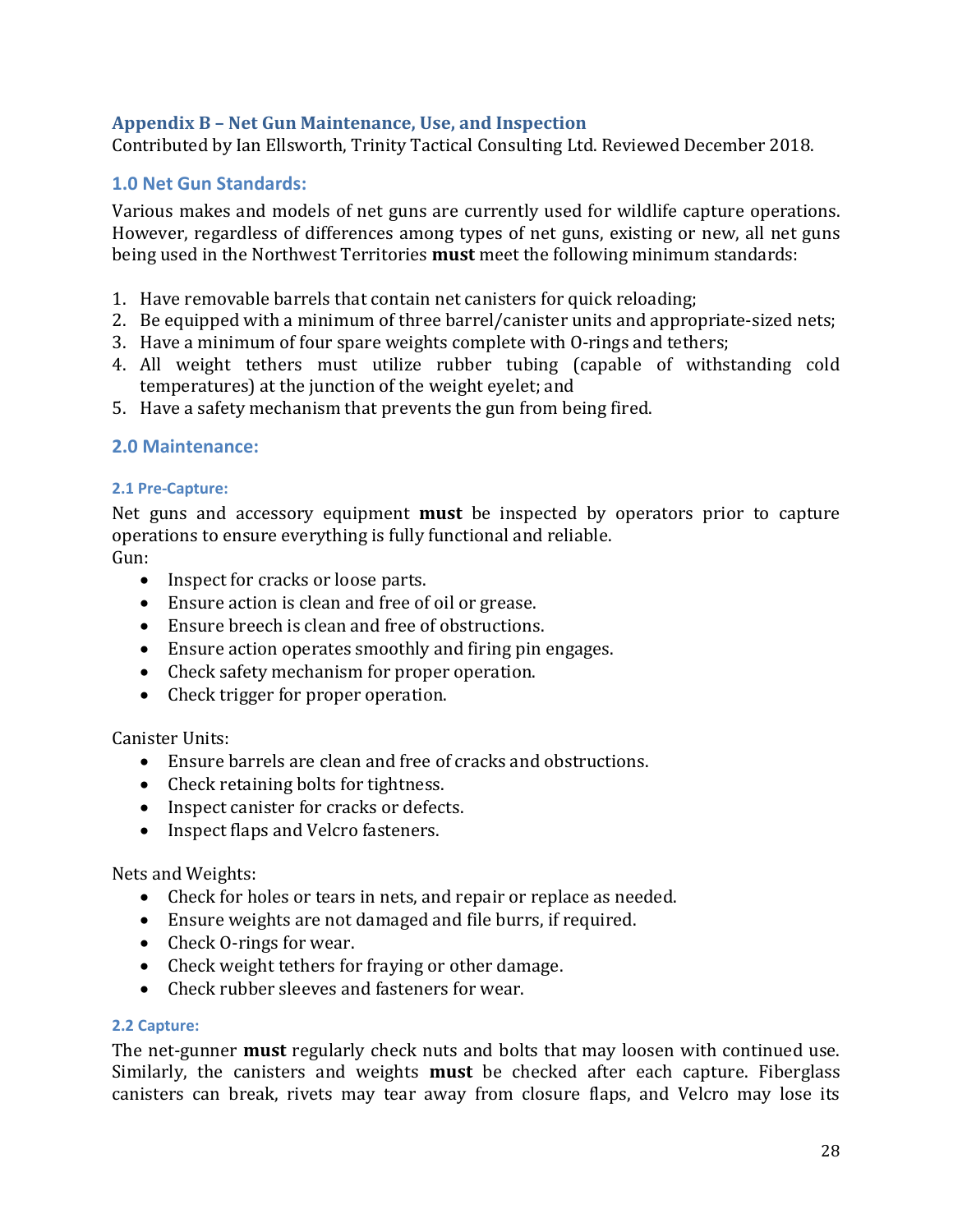effectiveness. It is also necessary to inspect weights as O-rings will wear and weight tethers will fray and break with repeated use, and may need to be replaced. Nets **must** be dried out at the end of each capture day.

#### **2.3 Post-Capture:**

Use the pre-capture list as your guide. In addition, you **should** thoroughly clean the gun and weights. Lubricate metal parts (except the bolt/firing pin) to inhibit rust. If you wish to lubricate the action, use graphite or an equivalent product that will not freeze in the cold. Dry out, clean, and disinfect all nets prior to storage.

#### **2.4 Equipment Inspection:**

All net-gunning equipment to be used during a capture season **must** be inspected by an experienced gunner prior to use. If any issues arise, the equipment **must** be repaired by a qualified technician. All inspections **must** be recorded, problems noted, and corrective actions listed on the Inspection Checklist.

#### **3.0 Safety Equipment:**

The safety of all personnel during capture operations is paramount. So, all team members **must** receive a safety briefing prior to departure. Further, all personnel **must** wear an approved helicopter helmet and clothing appropriate to the weather during capture operations. Net gunners **must** wear a harness or safety belt with a minimum of two lanyards with safety clips attached to the harness or belt and secured to fixed anchoring points in the aircraft. Lanyard tension **must** be assessed and, if necessary, altered prior to each capture. Harnesses or safety belts **must** also be adjusted to the appropriate tension to limit forward and side-to-side motion. Harnesses, safety belts and lanyards **must** also be inspected daily and replaced at the first sight of any fraying or wear. Safety equipment that has passed an expiration date **should not** be used.

#### **4.0 Ammunition:**

All net-gun ammunition **must** be hand loaded by competent personnel or purchased from a commercial distributor if available. Used brass **should not** to be used for reloading of netgun ammunition.

#### **5.0 Net Gunning Sequence and Considerations:**

#### **5.1 Pre-Capture:**

The gunner will ensure:

- All equipment is ready.
- Net weights are plunged into barrels and properly seated (O-rings help to secure the weights in the barrels).
- Spare canister units are accessible if a second or third shot is required.
- Harness/safety belt and lanyards are properly adjusted.
- Door is removed from the helicopter, unless it is a sliding door.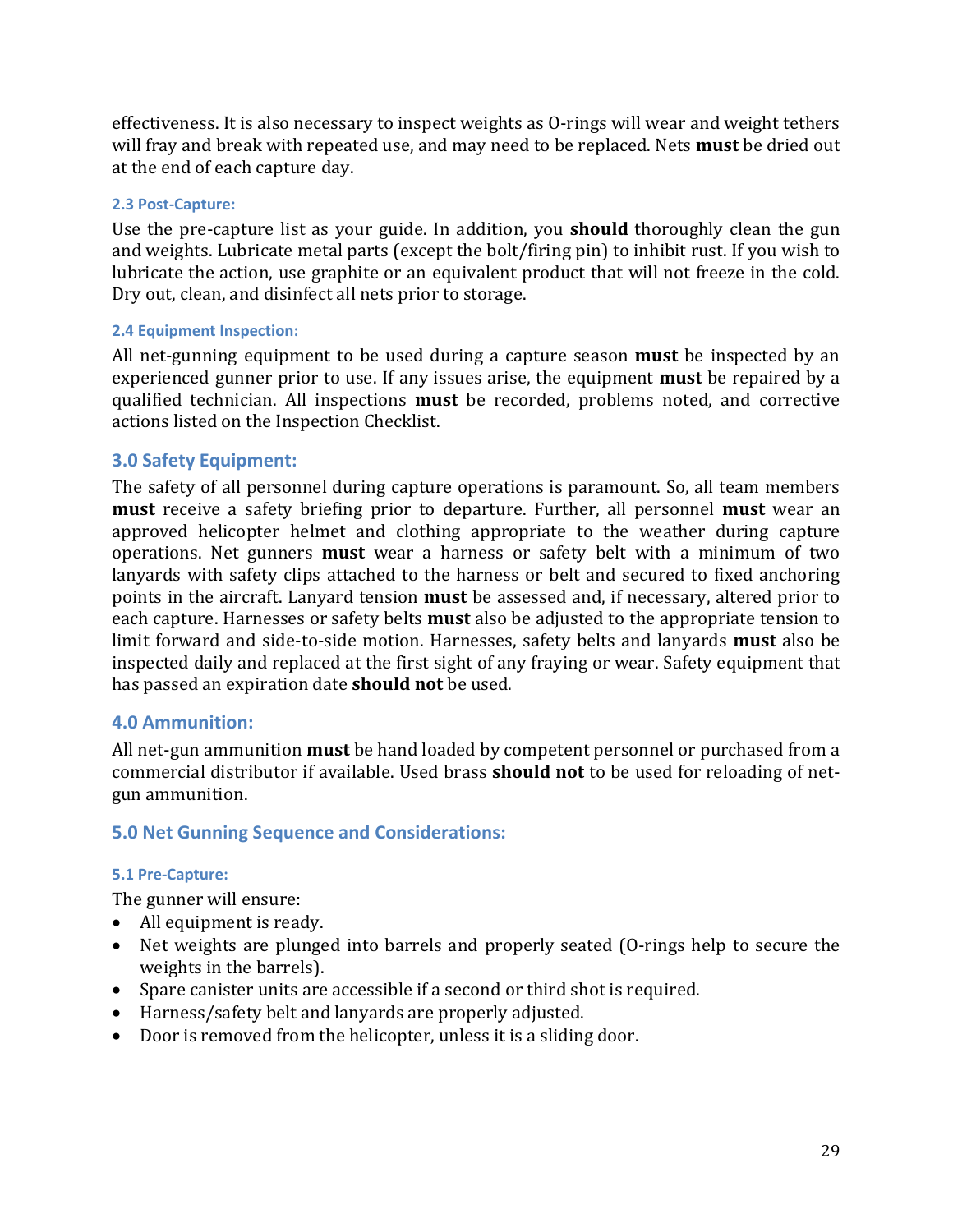#### **5.2 Capture:**

The gunner will:

- Communicate with pilot to see if airspeed is sufficiently slowed to open the sliding door.
- With the door open (or removed), place a cartridge into the chamber but **do not** close the action.
- Get into shooting position and select a target animal, while controlling the muzzle direction at all times to ensure it is pointing outward from the cabin, but never directed toward the rotor blades or skid.
- Once chase begins, close the action, disengage the safety, and keep finger outside of the trigger guard until ready to fire.
- When animal is safely within range, deploy the net.
- If a second shot is required, re-engage safety, open action, change canister, reload and follow preceding steps.
- If unable to shoot during the first pass and extended time is required to get into range, re-engage safety and open action to prevent accidental discharge. Keep muzzle pointed in safe direction and finger outside the trigger guard.
- If a misfire occurs, wait a minimum of 30 seconds before ejecting the cartridge. Always ensure the gun is pointed in a safe direction in case of delayed detonation (also called hang fire).

#### **5.3 Post Capture:**

The gunner **must** inspect the net, weights and O-rings prior to reuse. Any worn parts **must** be replaced. It is quite common for O-rings to compress and fail to hold the weight in the barrel. This can result in a net unexpectedly falling out of the canister during a chase, resulting in a dangerous situation. If this should occur, the gunner **must** immediately release the canister unit or drop the entire net gun unit to the ground. Failure to do so may result in the net becoming entangled in the tail rotor.

Worn weight tethers are also a concern as they may break during a shot and end up hitting a rotor or other undesirable places if the muzzle is not pointed in a safe direction.

When reloading nets, ensure the net gun is unloaded, the action is open, and the safety is engaged. Also, ensure the action and barrels are kept out of the snow.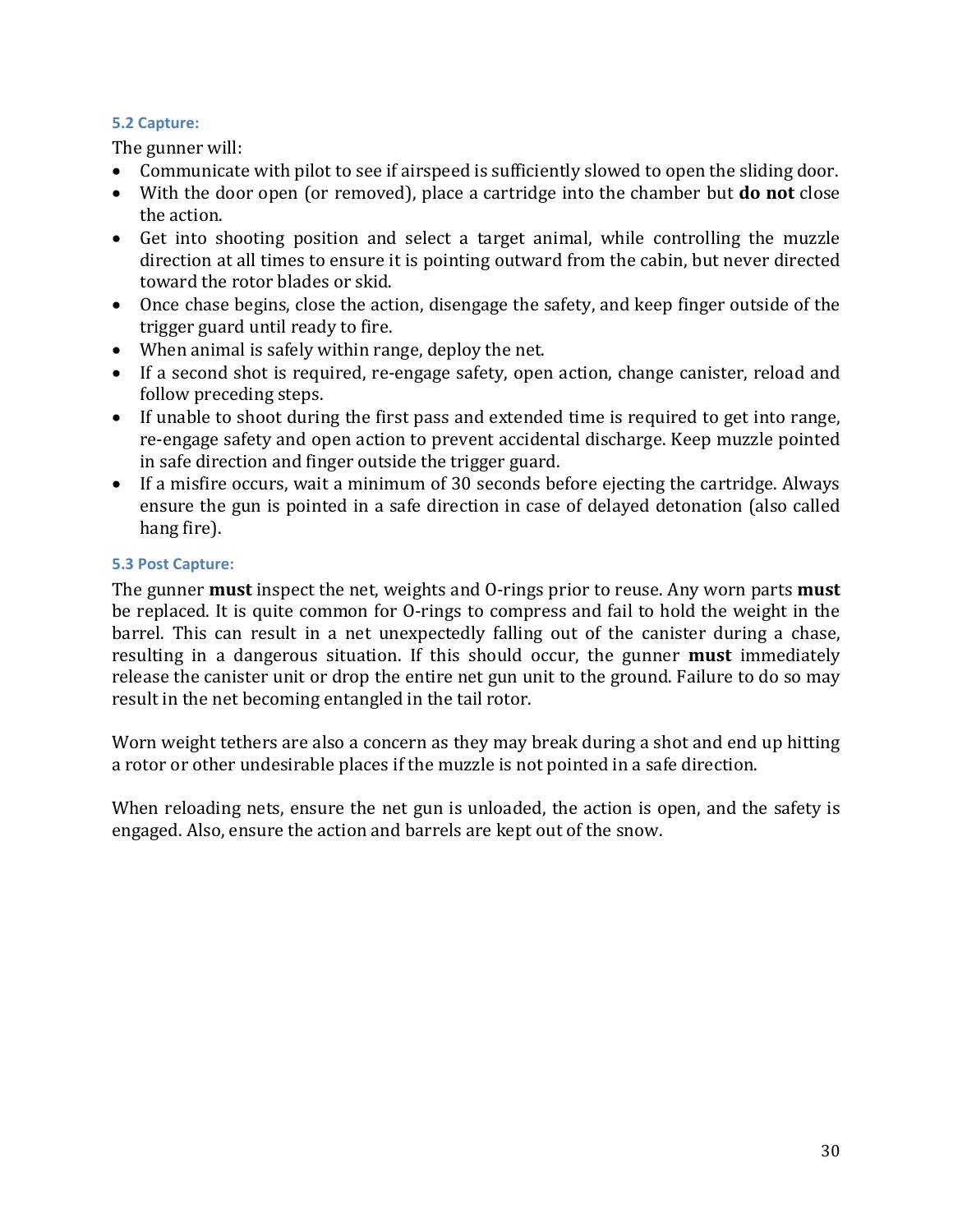# <span id="page-33-0"></span>**Appendix B - Net Gun Inspection and Verification Checklist**

| <b>COMPANY INFORMATION</b> |  |  |  |  |  |  |  |
|----------------------------|--|--|--|--|--|--|--|
| Inspectors name:           |  |  |  |  |  |  |  |
| Address:                   |  |  |  |  |  |  |  |
| Telephone number:          |  |  |  |  |  |  |  |
| Unit ID (of Gun)           |  |  |  |  |  |  |  |
| Date of Inspection:        |  |  |  |  |  |  |  |

| <b>CHECKLIST</b> |                                                                                                                                                        | <b>Comments/Deficiencies</b>  |
|------------------|--------------------------------------------------------------------------------------------------------------------------------------------------------|-------------------------------|
| ப                | Gun unit free of cracks, loose parts or other damage                                                                                                   |                               |
| $\Box$           | Action/Breech/Trigger clean, free of obstruction and operable                                                                                          |                               |
| $\Box$           | Safety mechanism in working order                                                                                                                      |                               |
| □                | Barrels on all canister units clean, free of cracks and obstructions                                                                                   |                               |
| □                | Canister release mechanism operates smoothly on all canisters                                                                                          |                               |
| □                | Canisters free of cracks or other damage (inside/outside)                                                                                              |                               |
| $\Box$           | Canister flaps secure/adequate Velcro to hold net                                                                                                      |                               |
| □                | All nuts/bolts on canisters tight                                                                                                                      |                               |
| □                | Weights undamaged and fit smoothly into barrels                                                                                                        |                               |
| □                | O-rings capable of holding weights into barrels                                                                                                        |                               |
| □                | Weight tethers free of fraying or wear                                                                                                                 |                               |
| П                | Nets free of holes/tears                                                                                                                               |                               |
|                  |                                                                                                                                                        | <b>Signature of Inspector</b> |
| □                | I hereby declare that the above listed unit is serviceable                                                                                             |                               |
|                  | I hereby declare that the above listed unit is unserviceable based on the<br>noted deficiencies and shall not be used until rectified and re-inspected |                               |

Supplemental Notes: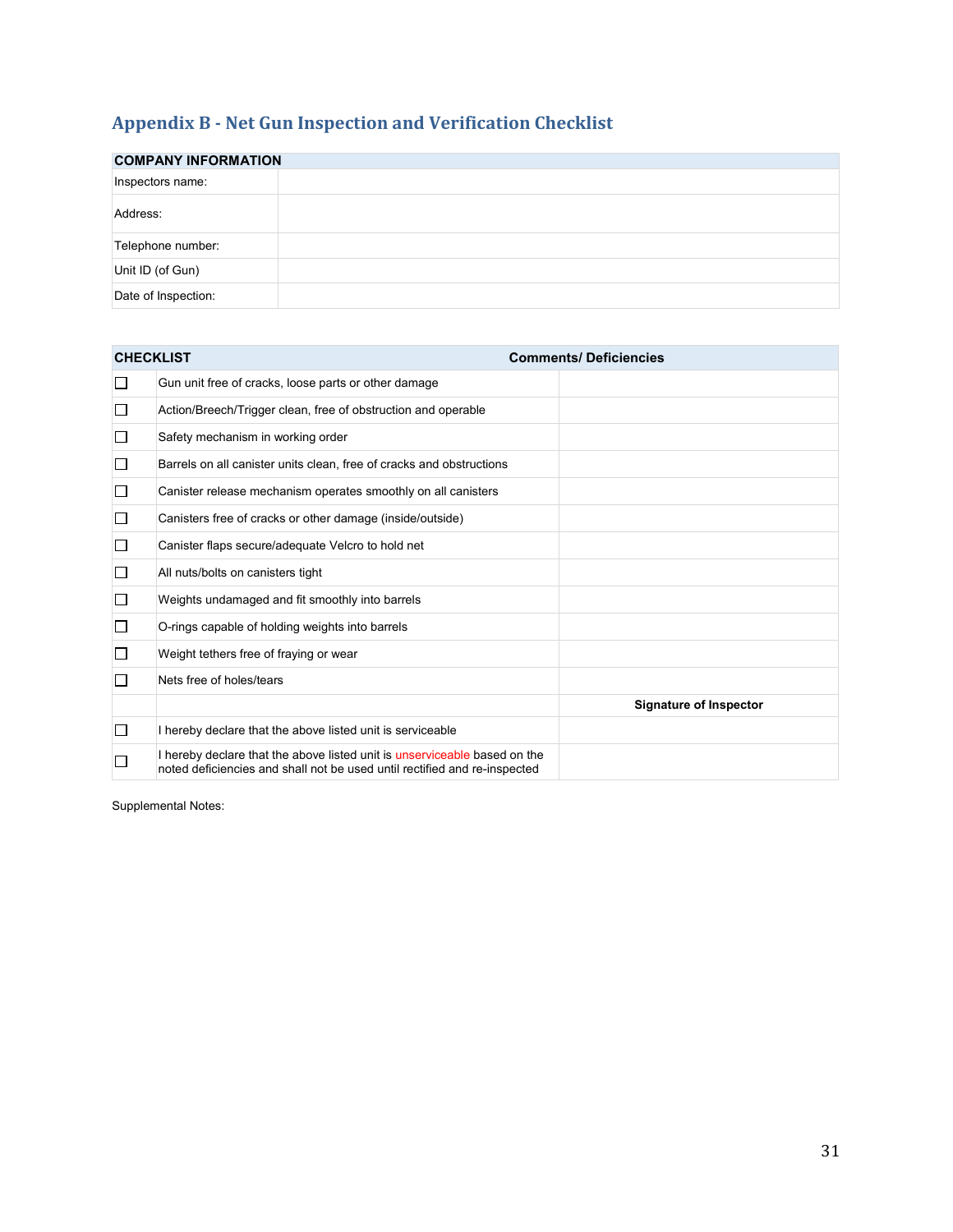# <span id="page-34-0"></span>**Appendix C – Bison Capture and Health Data Sheet**

| <b>Animal Data:</b>                                                                 |         |                     |                                                                                                                                                                 |        |                              |                                                  |  |                                             |                                     |          |           |            |                           |                  |                                    |
|-------------------------------------------------------------------------------------|---------|---------------------|-----------------------------------------------------------------------------------------------------------------------------------------------------------------|--------|------------------------------|--------------------------------------------------|--|---------------------------------------------|-------------------------------------|----------|-----------|------------|---------------------------|------------------|------------------------------------|
| Sex: □ M □ F □ Unk. Age class: □ Calf □ Yearling □ Sub-adult<br>GNWT ID# __________ |         |                     |                                                                                                                                                                 |        |                              |                                                  |  |                                             |                                     |          |           |            |                           |                  |                                    |
| Other ID#                                                                           |         |                     |                                                                                                                                                                 |        |                              |                                                  |  |                                             |                                     |          |           |            |                           |                  |                                    |
| Recapture? □ Yes □ No                                                               |         |                     | Lactating? $\Box$ Yes $\Box$ No $\Box$ Adult $\Box$ Breeding Adult $\Box$ Old $\Box$ Very Old<br>Horn Growth (pg2 Appendix C): ____________ UTM: ______________ |        |                              |                                                  |  |                                             |                                     |          |           |            |                           |                  |                                    |
| Relocated? □ Yes □ No                                                               |         |                     |                                                                                                                                                                 |        |                              |                                                  |  |                                             |                                     |          |           |            |                           |                  |                                    |
| <b>Capture and Location Data:</b>                                                   |         |                     |                                                                                                                                                                 |        |                              |                                                  |  |                                             |                                     |          |           |            |                           |                  |                                    |
| Capture Method:                                                                     |         |                     |                                                                                                                                                                 |        | Delivery System:             | Dart System:                                     |  |                                             | Chase Start (hh:mm:ss)              |          |           |            |                           |                  |                                    |
| $\Box$ Net $\Box$ Dart $\Box$ Combo                                                 |         |                     |                                                                                                                                                                 |        | $\Box$ DanInj $\Box$ PneuDrt |                                                  |  | $\square$ Slow inject/side ports            |                                     |          |           |            |                           |                  |                                    |
| $\Box$ Other:                                                                       |         |                     | $\Box$ Other:                                                                                                                                                   |        |                              |                                                  |  | $\Box$ Rapid inject/end ports               |                                     |          |           |            | Chase End (hh:mm:ss)      |                  |                                    |
| <b>General Location:</b>                                                            |         |                     |                                                                                                                                                                 |        |                              | $\Box$ Other:                                    |  |                                             |                                     |          |           |            |                           |                  |                                    |
| Please use Datum NAD83 $\rightarrow$                                                |         |                     |                                                                                                                                                                 |        | Latitude:                    |                                                  |  |                                             |                                     |          |           |            |                           |                  |                                    |
|                                                                                     |         |                     |                                                                                                                                                                 |        |                              |                                                  |  |                                             |                                     |          |           | Longitude: |                           |                  |                                    |
| <b>Markings:</b> Circle Y / N choices<br>Collar: brand:                             |         |                     |                                                                                                                                                                 |        |                              |                                                  |  |                                             |                                     |          |           |            |                           | Initial. Time:   |                                    |
| Drop-off: brand:                                                                    |         |                     | freq:                                                                                                                                                           |        |                              |                                                  |  | rot off? $[Y / N]$   Ear Trans: freq.       |                                     |          |           |            |                           |                  |                                    |
|                                                                                     |         |                     |                                                                                                                                                                 |        | #days: $RC? [Y / N]$         |                                                  |  | Serial#:                                    |                                     |          |           |            | Initial. time (ATS only): |                  |                                    |
| Tattoo #                                                                            |         |                     |                                                                                                                                                                 |        | Tattoo Location:             |                                                  |  |                                             |                                     |          |           |            |                           |                  |                                    |
| <b>Drug Data:</b>                                                                   |         |                     |                                                                                                                                                                 |        |                              |                                                  |  | Vitals (5 minutes intervals):               |                                     |          |           |            |                           |                  |                                    |
|                                                                                     |         |                     |                                                                                                                                                                 |        |                              | Inject #1   Inject #2   Inject #3   Reversal     |  | Time                                        | PR                                  |          | <b>RR</b> |            | $\circ$ C                 | SpO <sub>2</sub> | 02                                 |
| Drug/Combo                                                                          |         |                     |                                                                                                                                                                 |        |                              |                                                  |  |                                             |                                     |          |           |            |                           |                  |                                    |
| Vial ID#                                                                            |         |                     |                                                                                                                                                                 |        |                              |                                                  |  |                                             |                                     |          |           |            |                           |                  |                                    |
| Dose(mg)                                                                            |         |                     |                                                                                                                                                                 |        |                              |                                                  |  |                                             |                                     |          |           |            |                           |                  |                                    |
| Vol. (ml)                                                                           |         |                     |                                                                                                                                                                 |        |                              |                                                  |  |                                             |                                     |          |           |            |                           |                  |                                    |
| Time                                                                                |         |                     |                                                                                                                                                                 |        |                              |                                                  |  |                                             |                                     |          |           |            |                           |                  |                                    |
| Inj. site                                                                           |         |                     |                                                                                                                                                                 |        |                              |                                                  |  |                                             |                                     |          |           |            |                           |                  |                                    |
| <b>Induction Sequence</b> (hh:mm:ss)                                                |         |                     |                                                                                                                                                                 |        |                              |                                                  |  |                                             | <b>Recovery Sequence (hh:mm:ss)</b> |          |           |            |                           |                  |                                    |
| 1 <sup>st</sup>                                                                     | Sternal | Head                |                                                                                                                                                                 |        | Immobilized                  | Hands                                            |  | Head                                        | Attempt to                          |          |           |            | Standing                  | Walking          |                                    |
| effects                                                                             |         | down                |                                                                                                                                                                 |        |                              | on                                               |  | up                                          | Stand                               |          |           |            |                           |                  |                                    |
|                                                                                     |         |                     |                                                                                                                                                                 |        |                              |                                                  |  |                                             |                                     |          |           |            |                           |                  |                                    |
| <b>Body Measurements:</b> Indicate the units used, if different                     |         |                     |                                                                                                                                                                 |        |                              |                                                  |  |                                             |                                     |          |           |            |                           |                  |                                    |
| Weight: ________lb or kg                                                            |         |                     |                                                                                                                                                                 |        |                              |                                                  |  | Zoological length (body contours) ______ cm |                                     |          |           |            | Testicle circumference:   |                  |                                    |
| <b>Estimate or Actual</b>                                                           |         |                     |                                                                                                                                                                 |        |                              |                                                  |  | Chest girth (behind shoulders) _______ cm   |                                     |          |           |            |                           |                  |                                    |
|                                                                                     |         |                     |                                                                                                                                                                 | Other: |                              |                                                  |  |                                             |                                     |          |           |            | Right (L) ________cm      |                  |                                    |
| <b>Samples Collected:</b>                                                           |         |                     |                                                                                                                                                                 |        |                              | <b>Checklist:</b>                                |  |                                             |                                     |          |           |            |                           |                  | <b>Confirmation Data Recorded:</b> |
| Other Samples:<br>Blood:                                                            |         |                     |                                                                                                                                                                 |        | $\Box$ Dart recovered        |                                                  |  | $\Box$ Collar/Ear Tag<br>$\Box$ Animal data |                                     |          |           |            |                           |                  |                                    |
| $\Box$ Red<br>$\Box$ Hair                                                           |         |                     |                                                                                                                                                                 |        |                              | $\Box$ Dart wound flushed<br>$\Box$ Eye ointment |  |                                             | freq.<br>$\Box$ Tattoo # &          |          |           |            | $\Box$ Capture data       |                  |                                    |
| $\Box$ Purple<br>$\Box$ Feces<br>$\square$ SST<br>$\Box$ Biopsy                     |         |                     |                                                                                                                                                                 |        |                              | $\Box$ Transmitter magnets off                   |  |                                             |                                     | location |           |            | data                      | $\Box$ Location  |                                    |
| $\Box$ Other:                                                                       |         | $\square$ Swabs     |                                                                                                                                                                 |        |                              | Removed: □ Hobbles □                             |  |                                             | $\square$ Measurements              |          |           |            |                           |                  | $\Box$ Body weight                 |
|                                                                                     |         | $\square$ Parasites |                                                                                                                                                                 |        |                              | Blindfold $\Box$ Ear plugs                       |  |                                             |                                     |          |           |            |                           |                  | $\Box$ Testicle size               |
|                                                                                     |         | $\Box$ Other:       |                                                                                                                                                                 |        |                              |                                                  |  |                                             |                                     |          |           |            |                           |                  |                                    |
| Comments:                                                                           |         |                     |                                                                                                                                                                 |        |                              |                                                  |  |                                             |                                     |          |           |            |                           |                  |                                    |

\_\_\_\_\_\_\_\_\_\_\_\_\_\_\_\_\_\_\_\_\_\_\_\_\_\_\_\_\_\_\_\_\_\_\_\_\_\_\_\_\_\_\_\_\_\_\_\_\_\_\_\_\_\_\_\_\_\_\_\_\_\_\_\_\_\_\_\_\_\_\_\_\_\_\_\_\_\_\_\_\_\_\_\_\_\_\_\_\_\_\_\_\_\_\_\_\_\_\_\_\_\_\_\_\_

\_\_\_\_\_\_\_\_\_\_\_\_\_\_\_\_\_\_\_\_\_\_\_\_\_\_\_\_\_\_\_\_\_\_\_\_\_\_\_\_\_\_\_\_\_\_\_\_\_\_\_\_\_\_\_\_\_\_\_\_\_\_\_\_\_\_\_\_\_\_\_\_\_\_\_\_\_\_\_\_\_\_\_\_\_\_\_\_\_\_\_\_\_\_\_\_\_\_\_\_\_\_\_\_\_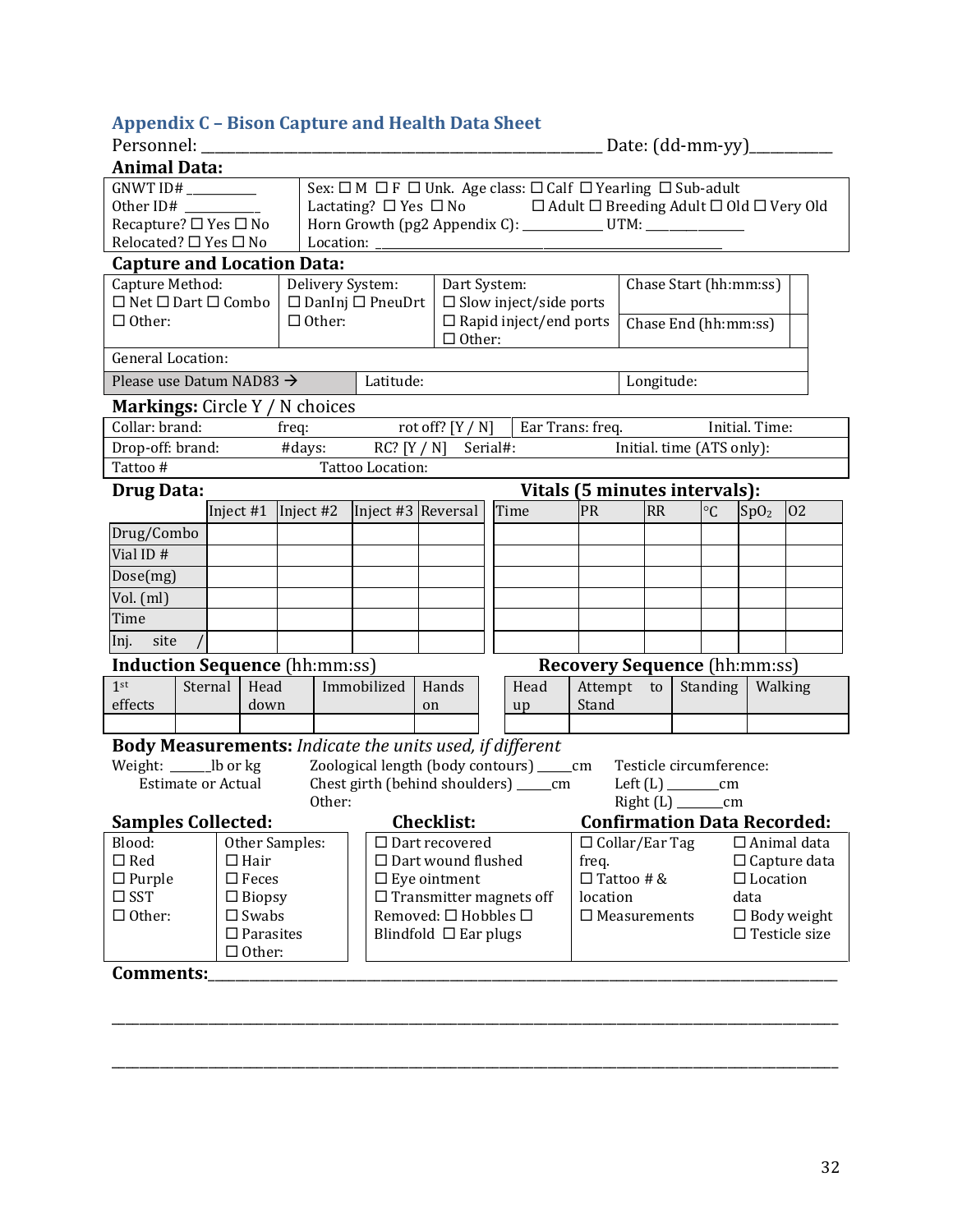# **Appendix C – Bison Capture and Health Data Sheet**

#### Health Assessment Checklist:

Note: Please take pictures of any lesions in addition to recording data in the checklist

| Overall                                                                                                                                                                        | Eyes                                                                                                                                                                                                       | <b>Nostrils</b>                                                                                                                                                   | Mouth                                                                                                                                                                                                                                                                                             | Teeth                                                                                                                                                                                                                                   |  |  |
|--------------------------------------------------------------------------------------------------------------------------------------------------------------------------------|------------------------------------------------------------------------------------------------------------------------------------------------------------------------------------------------------------|-------------------------------------------------------------------------------------------------------------------------------------------------------------------|---------------------------------------------------------------------------------------------------------------------------------------------------------------------------------------------------------------------------------------------------------------------------------------------------|-----------------------------------------------------------------------------------------------------------------------------------------------------------------------------------------------------------------------------------------|--|--|
| $\Box$ Appears healthy                                                                                                                                                         | $\Box$ Normal                                                                                                                                                                                              | $\Box$ Normal                                                                                                                                                     | $\Box$ Normal                                                                                                                                                                                                                                                                                     | $\Box$ Normal                                                                                                                                                                                                                           |  |  |
| $\Box$ Unhealthy                                                                                                                                                               | $\Box$ Abnormal: $\Box$ L $\Box$ R                                                                                                                                                                         | $\Box$ Abnormal: $\Box$ L $\Box$ R                                                                                                                                | □ Ulcer/Erosion                                                                                                                                                                                                                                                                                   | $\Box$ Broken                                                                                                                                                                                                                           |  |  |
| $\Box$ Pictures                                                                                                                                                                | $\Box$ Redness                                                                                                                                                                                             | $\Box$ Ulcer/Erosion                                                                                                                                              | $\Box$ Growths                                                                                                                                                                                                                                                                                    | $\Box$ Abnormal wear                                                                                                                                                                                                                    |  |  |
| $\Box$ Other:                                                                                                                                                                  | $\Box$ Swelling                                                                                                                                                                                            | $\Box$ Trauma                                                                                                                                                     | $\Box$ Swelling                                                                                                                                                                                                                                                                                   | $\Box$ Pictures                                                                                                                                                                                                                         |  |  |
|                                                                                                                                                                                | $\Box$ Cloudy                                                                                                                                                                                              | $\Box$ Discharge: $\Box$ L $\Box$ R                                                                                                                               | $\Box$ Trauma                                                                                                                                                                                                                                                                                     | $\Box$ Other:                                                                                                                                                                                                                           |  |  |
| <b>BCS (1-5)</b>                                                                                                                                                               | $\Box$ Trauma                                                                                                                                                                                              | $\Box$ Clear                                                                                                                                                      | $\Box$ Discharge                                                                                                                                                                                                                                                                                  | Ears                                                                                                                                                                                                                                    |  |  |
| $\Box$ Emaciated (1)                                                                                                                                                           | □ Ulcer/Erosion                                                                                                                                                                                            | $\square$ Pus                                                                                                                                                     | $\square$ Pus                                                                                                                                                                                                                                                                                     | $\Box$ Normal                                                                                                                                                                                                                           |  |  |
| $\Box$ Poor (2)                                                                                                                                                                | $\Box$ Sunken                                                                                                                                                                                              | $\Box$ Blood                                                                                                                                                      | $\Box$ Blood                                                                                                                                                                                                                                                                                      | $\Box$ Abnormal: $\Box$ L $\Box$ R                                                                                                                                                                                                      |  |  |
| $\Box$ Satisfactory (3)                                                                                                                                                        | $\Box$ Discharge: $\Box$ L $\Box$ R                                                                                                                                                                        | $\Box$ Foam                                                                                                                                                       | $\Box$ Rumen fluid                                                                                                                                                                                                                                                                                | $\Box$ Trauma                                                                                                                                                                                                                           |  |  |
| $\Box$ Good (4)                                                                                                                                                                | $\square$ Pus                                                                                                                                                                                              | $\Box$ Rumen fluid                                                                                                                                                | $\Box$ Swab(s)                                                                                                                                                                                                                                                                                    | $\Box$ Discharge                                                                                                                                                                                                                        |  |  |
| $\Box$ Obese (5)                                                                                                                                                               | $\Box$ Blood                                                                                                                                                                                               | $\square$ Swab(s)                                                                                                                                                 | $\Box$ Other:                                                                                                                                                                                                                                                                                     | $\Box$ Swab(s)                                                                                                                                                                                                                          |  |  |
|                                                                                                                                                                                | $\Box$ Swab(s)                                                                                                                                                                                             | $\Box$ Other:                                                                                                                                                     |                                                                                                                                                                                                                                                                                                   | $\Box$ Other:                                                                                                                                                                                                                           |  |  |
|                                                                                                                                                                                | $\Box$ Other:                                                                                                                                                                                              |                                                                                                                                                                   |                                                                                                                                                                                                                                                                                                   |                                                                                                                                                                                                                                         |  |  |
| <b>Skin</b>                                                                                                                                                                    | Respiratory                                                                                                                                                                                                | Cardiovascular                                                                                                                                                    | Gastrointestinal                                                                                                                                                                                                                                                                                  | Musculoskeletal                                                                                                                                                                                                                         |  |  |
| $\Box$ Normal<br>$\Box$ Abnormal<br>$\Box$ Poor/dull fur<br>$\Box$ Fur loss<br>$\Box$ Growths<br>$\square$ Wounds<br>$\Box$ Parasites<br>$\Box$ Samples taken<br>$\Box$ Other: | $\Box$ Normal<br>$\Box$ Abnormal<br>$\Box$ Blue m.m.<br>$\Box$ Abnormal sounds<br>$\Box$ Difficulty breathing<br>$\Box$ Aspiration<br>$\square$ Blood<br>$\square$ Foam<br>$\Box$ Swab(s)<br>$\Box$ Other: | $\Box$ Normal<br>$\Box$ Abnormal<br>$\square$ > 2sec. CPR<br>$\Box$ Weak pulses<br>$\Box$ Pale m.m.<br>$\Box$ Tacky/dry m.m.<br>$\Box$ Hemorrhage<br>$\Box$ Other | $\Box$ Normal<br>$\Box$ Bloat<br>$\Box$ Regurgitation<br>$\Box$ Diarrhea<br>$\Box$ Fecal staining<br>$\Box$ Rectal blood<br>$\Box$ Parasites<br>$\Box$ Swab(s)<br>$\Box$ Other:                                                                                                                   | $\Box$ Normal<br>$\Box$ Abn: $\Box$ L $\Box$ R $\Box$ F $\Box$ H<br>$\Box$ Swollen joint(s)<br>$\square$ Abscess<br>$\Box$ Growth<br>$\Box$ Trauma<br>$\Box$ Hoof lesion(s)<br>$\Box$ Muscle wasting<br>$\Box$ Swab(s)<br>$\Box$ Other: |  |  |
| Reproductive                                                                                                                                                                   | Urinary                                                                                                                                                                                                    | <b>Nervous</b>                                                                                                                                                    | Horn Age Classification                                                                                                                                                                                                                                                                           | Body Condition Score (BCS; 1-5)                                                                                                                                                                                                         |  |  |
| $\Box$ Normal<br>$\Box$ Lactating<br>$\Box$ Mastitis<br>$\Box$ Vulvar swelling<br>$\square$ Prepuce swelling<br>$\Box$ Discharge                                               | $\Box$ Normal<br>$\square$ Blood<br>$\Box$ Sampled<br>$\Box$ Other:                                                                                                                                        | $\Box$ Normal<br>$\Box$ Abnormal<br>$\Box$ Trauma<br>$\Box$ Paresis<br>$\Box$ Paralysis<br>$\square$ Seizure                                                      | <b>MALES</b><br><b>FEMALES</b><br>6 Month Calf<br>6 Month Calf<br>⇙<br>D<br>A<br>$\mathcal O$<br>A<br>12 Month Yearling<br>12 Month Yearling<br>₫<br>$\mathcal{A}$<br>À<br>⇘<br>18 Month<br>C1 Young Cow 2 and 3 Years                                                                            | <b>BCS</b><br>Spine<br>1<br>Hips<br>2                                                                                                                                                                                                   |  |  |
| $\Box$ Clear<br>$\square$ Pus                                                                                                                                                  | Lymph nodes                                                                                                                                                                                                | $\Box$ Other:                                                                                                                                                     | B1 Juvenile 2 to 3 Years<br>C2 Prime Cow 3 to 12 Years                                                                                                                                                                                                                                            |                                                                                                                                                                                                                                         |  |  |
| $\Box$ Blood<br>$\Box$ Swab(s)<br>$\Box$ Other:                                                                                                                                | $\Box$ Normal<br>$\Box$ Enlarged<br>$\Box$ Discharge<br>$\Box$ Sampled<br>$\Box$ Other:                                                                                                                    |                                                                                                                                                                   | C2 Prime Cow 3 to 12 Years<br><b>B2 Subadult</b><br>4 to 6 Years<br><b>Ca</b><br>C2 Prime Cow<br>3 to 12 Years<br><b>R3 Adult</b><br>7. 8 and Older<br>C3 Old Cow 12 to 20 Years<br>34 Prime Older than R3<br>- 57<br>C3 Old Cow 15 to 25 Years<br>35 Old<br>Older than R4<br>$\mathcal{C}$<br>S. | 3<br>4<br>5<br>BCS adapted from:                                                                                                                                                                                                        |  |  |
|                                                                                                                                                                                |                                                                                                                                                                                                            |                                                                                                                                                                   | Adapted with GNWT permission, 2018                                                                                                                                                                                                                                                                | www.usask.ca/wcvm/herdmed/specialstock/bison/pdf/bc<br>s-bison.pdf                                                                                                                                                                      |  |  |

\_\_\_\_\_\_\_\_\_\_\_\_\_\_\_\_\_\_\_\_\_\_\_\_\_\_\_\_\_\_\_\_\_\_\_\_\_\_\_\_\_\_\_\_\_\_\_\_\_\_\_\_\_\_\_\_\_\_\_\_\_\_\_\_\_\_\_\_\_\_\_\_\_\_\_\_\_\_\_\_\_\_\_\_\_\_\_\_\_\_\_\_\_\_\_\_\_\_\_\_\_\_\_\_\_

\_\_\_\_\_\_\_\_\_\_\_\_\_\_\_\_\_\_\_\_\_\_\_\_\_\_\_\_\_\_\_\_\_\_\_\_\_\_\_\_\_\_\_\_\_\_\_\_\_\_\_\_\_\_\_\_\_\_\_\_\_\_\_\_\_\_\_\_\_\_\_\_\_\_\_\_\_\_\_\_\_\_\_\_\_\_\_\_\_\_\_\_\_\_\_\_\_\_\_\_\_\_\_\_\_

\_\_\_\_\_\_\_\_\_\_\_\_\_\_\_\_\_\_\_\_\_\_\_\_\_\_\_\_\_\_\_\_\_\_\_\_\_\_\_\_\_\_\_\_\_\_\_\_\_\_\_\_\_\_\_\_\_\_\_\_\_\_\_\_\_\_\_\_\_\_\_\_\_\_\_\_\_\_\_\_\_\_\_\_\_\_\_\_\_\_\_\_\_\_\_\_\_\_\_\_\_\_\_\_\_

\_\_\_\_\_\_\_\_\_\_\_\_\_\_\_\_\_\_\_\_\_\_\_\_\_\_\_\_\_\_\_\_\_\_\_\_\_\_\_\_\_\_\_\_\_\_\_\_\_\_\_\_\_\_\_\_\_\_\_\_\_\_\_\_\_\_\_\_\_\_\_\_\_\_\_\_\_\_\_\_\_\_\_\_\_\_\_\_\_\_\_\_\_\_\_\_\_\_\_\_\_\_\_\_\_

#### **Comments:** \_\_\_\_\_\_\_\_\_\_\_\_\_\_\_\_\_\_\_\_\_\_\_\_\_\_\_\_\_\_\_\_\_\_\_\_\_\_\_\_\_\_\_\_\_\_\_\_\_\_\_\_\_\_\_\_\_\_\_\_\_\_\_\_\_\_\_\_\_\_\_\_\_\_\_\_\_\_\_\_\_\_\_\_\_\_\_\_\_\_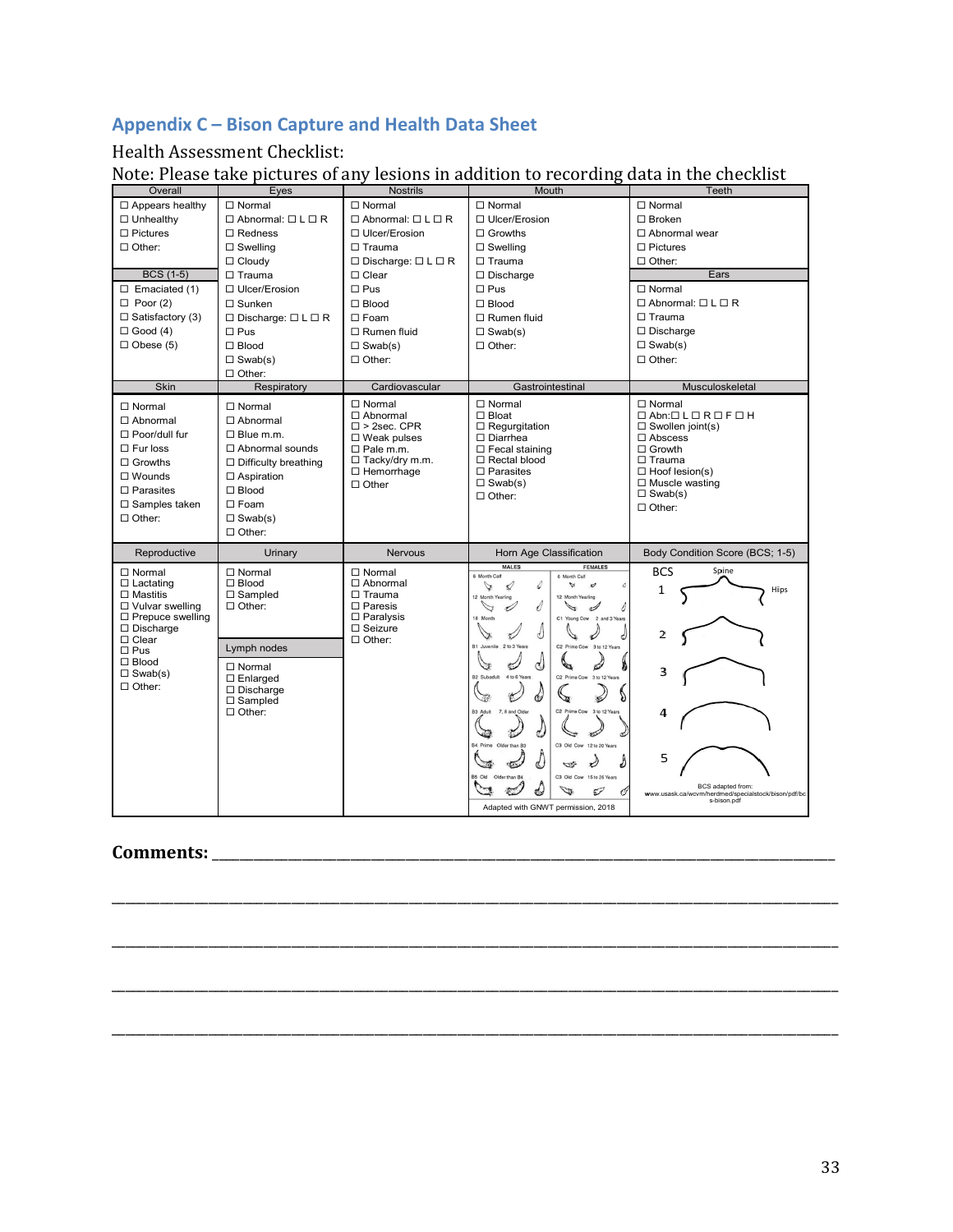# <span id="page-36-0"></span>**Appendix D – Field Necropsy Data Form**

| Personnel:<br>Date:                                                                                                                                                                              |                                                                                                                                                                                                                                  |                                          |                                    | Location:                                                                                                             |  |  |  |  |  |
|--------------------------------------------------------------------------------------------------------------------------------------------------------------------------------------------------|----------------------------------------------------------------------------------------------------------------------------------------------------------------------------------------------------------------------------------|------------------------------------------|------------------------------------|-----------------------------------------------------------------------------------------------------------------------|--|--|--|--|--|
| Euthanasia: $\Box$ Yes $\Box$ No If Yes: $\Box$ Management $\Box$ Capture related $\Box$ Disease suspect $\Box$ Other:                                                                           |                                                                                                                                                                                                                                  |                                          |                                    |                                                                                                                       |  |  |  |  |  |
| Method of euthanasia:                                                                                                                                                                            |                                                                                                                                                                                                                                  |                                          |                                    |                                                                                                                       |  |  |  |  |  |
| Site Characteristics: * CAUTION: Anthrax suspect? If Yes, Do Not Open Carcass *                                                                                                                  |                                                                                                                                                                                                                                  |                                          |                                    |                                                                                                                       |  |  |  |  |  |
| Contact supervisor and if appropriate, initiate NWT Anthrax Response Plan.                                                                                                                       |                                                                                                                                                                                                                                  |                                          |                                    |                                                                                                                       |  |  |  |  |  |
| <b>Distant Observations</b>                                                                                                                                                                      |                                                                                                                                                                                                                                  | Weather at Carcass                       |                                    | Other Observations/Comments:                                                                                          |  |  |  |  |  |
| $\Box$ 1 dead<br>$\square$ >1 dead*<br>$\Box$ Others ill/diseased*<br>$\Box$ Blood from orifices*<br>$\square$ Saw horse stance*<br>$\Box$ Bloat*<br>$\square$ Predator on site<br>$\Box$ Other: | Temp: ${}^{0}C$<br>Humidity:<br>$\Box$ Rain $\Box$ Snow<br>Amount: ___ cm<br>Other:                                                                                                                                              |                                          |                                    |                                                                                                                       |  |  |  |  |  |
| <b>Carcass Information:</b>                                                                                                                                                                      |                                                                                                                                                                                                                                  |                                          |                                    |                                                                                                                       |  |  |  |  |  |
| ID #s: $\Box$ Collar:                                                                                                                                                                            |                                                                                                                                                                                                                                  | $\Box$ Ear tag                           |                                    | $\Box$ Other ID:                                                                                                      |  |  |  |  |  |
| Sex: $\Box M \Box F \Box$ Unknown                                                                                                                                                                |                                                                                                                                                                                                                                  | Pregnant: $\Box$ Yes $\Box$ No $\Box$ NA |                                    | Lactating: $\square$ Yes $\square$ No $\square$ NA                                                                    |  |  |  |  |  |
|                                                                                                                                                                                                  |                                                                                                                                                                                                                                  |                                          |                                    | Age Class: $\Box$ Calf $\Box$ Yearling $\Box$ Sub-adult $\Box$ Adult $\Box$ Breeding Adult $\Box$ Old $\Box$ Very Old |  |  |  |  |  |
| Horn and Incisor Wear: $\square$ Pictures                                                                                                                                                        |                                                                                                                                                                                                                                  |                                          |                                    | $BCS: \Box 1 \Box 2 \Box 3 \Box 4 \Box 5$                                                                             |  |  |  |  |  |
|                                                                                                                                                                                                  |                                                                                                                                                                                                                                  |                                          |                                    | Carcass Condition: □ Intact/Whole □ Partial □ Fresh □ Decomposed □ Predation □ Scavenging                             |  |  |  |  |  |
| Pictures of Mortality Site: □ Whole carcass                                                                                                                                                      | $\Box$ Mortality site                                                                                                                                                                                                            |                                          | <b>Estimated Days Since Death:</b> |                                                                                                                       |  |  |  |  |  |
| Age Classification                                                                                                                                                                               |                                                                                                                                                                                                                                  |                                          |                                    | Body Condition Scoring (BCS; 1-5)                                                                                     |  |  |  |  |  |
| <b>MALES</b><br>6 Month Calf<br>12 Month Yearling<br>B1 Juvenile 2 to 3 Years<br>B2 Subadult 4 to 6 Years<br>B3 Adult<br>7.8 and Older<br>B4, Prime Older than B3<br>B5 Old<br>Older than B4     | <b>FEMALES</b><br>6 Month Cal<br>C1 Young Cow 2 and 3 Years<br>C2 Prime Cow 3 to 12 Years<br>C2 Prime Cow 3 to 12 Years<br>C2 Prime Cow 3 to 12 Years<br>C3 Old Cow 12 to 20 Years<br>₩<br>C3 Old Cow 15 to 25 Years<br>ED.<br>0 |                                          |                                    | <b>BCS</b><br>Spine<br>1<br>Hips                                                                                      |  |  |  |  |  |

BCS adapted from: www.usask.ca/wcvm/herdmed/specialstock/bison/pdf/bcs-bison.pdf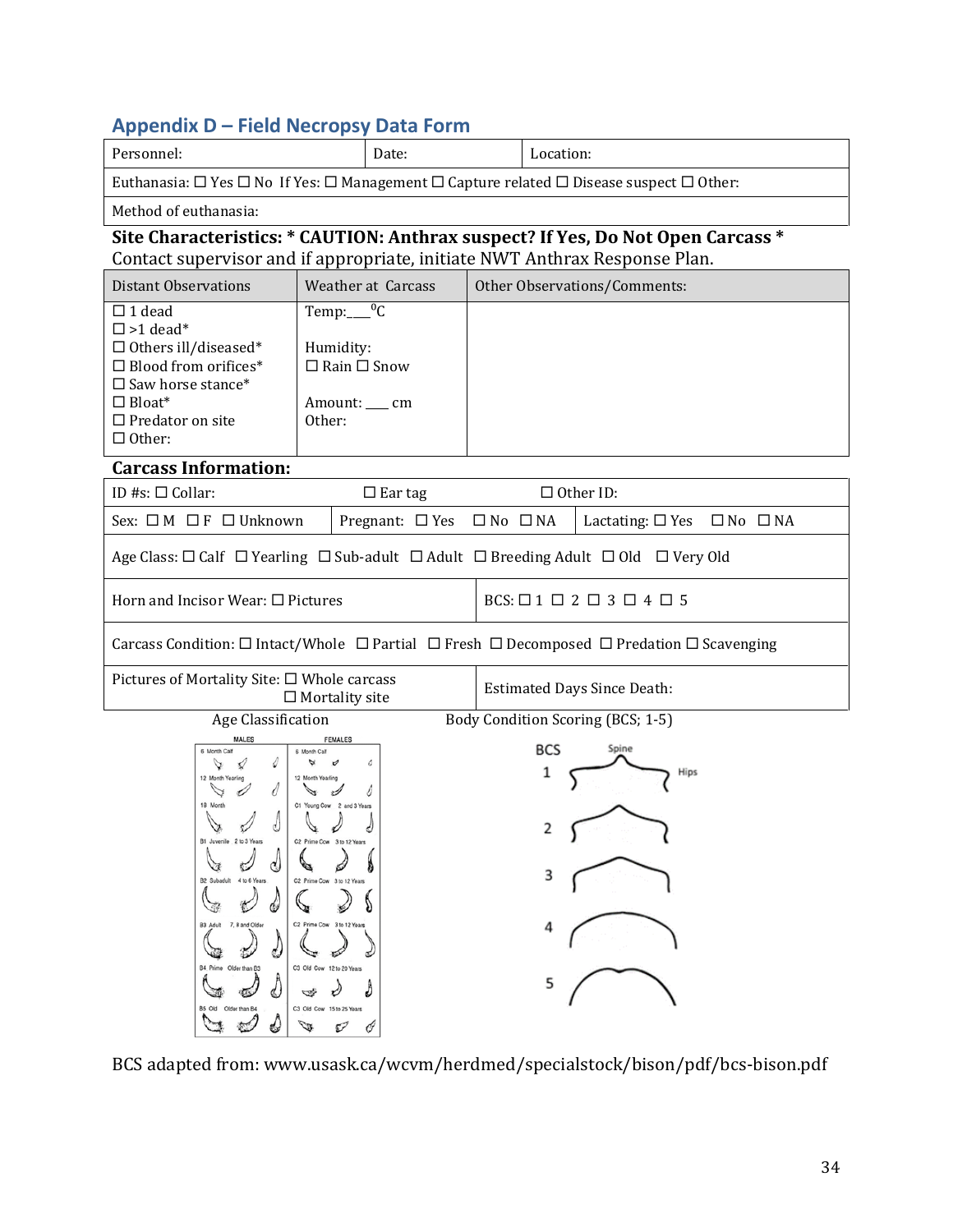# **Appendix D – Field Necropsy Data Form**

#### **\*Caution: Indicates a possible hazardous/zoonotic disease (e.g. Anthrax, TB or Brucellosis)**

| Overall                  | Eyes                                         | <b>Nostrils</b>                              | <b>Mouth</b>                       | Teeth                                           |
|--------------------------|----------------------------------------------|----------------------------------------------|------------------------------------|-------------------------------------------------|
| $\Box$ Appears healthy   | $\Box$ Normal                                | $\Box$ Normal                                | $\Box$ Normal                      | $\Box$ Normal                                   |
| $\Box$ Unhealthy         | $\Box$ Abnormal: $\Box$ L $\Box$ R           | $\Box$ Abnormal: $\Box$ L $\Box$ R           | $\Box$ Ulcer/Erosion               | $\square$ Broken                                |
| $\Box$ Pictures          | $\Box$ Redness                               | $\Box$ Ulcer/Erosion                         | $\Box$ Growths                     | $\Box$ Abnormal wear                            |
| $\Box$ Other:            | $\Box$ Swelling                              | $\Box$ Trauma                                | $\square$ Swelling                 | $\Box$ Impacted                                 |
|                          | $\Box$ Cloudy                                | $\square$ Discharge: $\square$ L $\square$ R | $\Box$ Trauma                      | $\Box$ Other:                                   |
| <b>BCS</b> (1-5)         | $\Box$ Trauma                                | $\Box$ Clear                                 | $\Box$ Discharge                   | Ears                                            |
| $\Box$ Emaciated (1)*    | □ Ulcer/Erosion                              | $\Box$ Pus                                   | $\Box$ Pus                         | $\Box$ Normal                                   |
| $\Box$ Poor (2)*         | $\Box$ Sunken                                | $\Box$ Blood*                                | $\Box$ Blood*                      | $\Box$ Abnormal: $\Box$ L $\Box$ R              |
| $\Box$ Satisfactory (3)  | $\square$ Discharge: $\square$ L $\square$ R | $\Box$ Foam*                                 | $\Box$ Foam*                       | $\Box$ Trauma                                   |
| $\Box$ Good (4)          | $\square$ Pus                                | $\Box$ Rumen fluid                           | $\Box$ Rumen fluid                 | $\Box$ Discharge                                |
| $\Box$ Obese (5)         | $\Box$ Blood*                                | $\square$ Swab(s)                            | $\Box$ Tonsils swollen             | $\Box$ Swab(s)                                  |
|                          | $\Box$ Swab(s)                               | $\Box$ Other:                                | $\Box$ Swab(s)                     | $\Box$ Other:                                   |
|                          | $\Box$ Other:                                |                                              | $\Box$ Other:                      |                                                 |
| Skin                     | Lungs                                        | Heart                                        | Gastrointestinal                   | Musculoskeletal                                 |
| $\Box$ Normal            | $\Box$ Normal                                | $\Box$ Normal                                | $\Box$ Normal                      | $\Box$ Normal                                   |
| $\square$ Swelling*      | $\Box$ Pleural fluid/inflam.                 | $\Box$ Pericardial effusion                  | $\Box$ Bloat                       | $\Box$ Abn: $\Box$ L $\Box$ R $\Box$ F $\Box$ H |
| $\Box$ Skin lesion(s)*   | $\Box$ Nodules*                              | $\Box$ Hemorrhage*                           | $\Box$ Regurgitation               | $\Box$ Swollen joint(s)*                        |
| $\Box$ Poor/dull fur     | $\Box$ Blood*                                | $\Box$ Scar tissue                           | $\Box$ Diarrhea                    | $\Box$ Abscess*                                 |
| $\Box$ Fur loss          | $\Box$ Foam                                  | $\Box$ Necrosis                              | $\Box$ Fecal staining              | $\Box$ Growth(s)                                |
| $\Box$ Growth(s)         | $\square$ Pus                                | $\Box$ Thickened valves                      | $\Box$ Rectal blood*               | $\Box$ Trauma                                   |
| $\Box$ Wound(s)          | $\Box$ Aspiration                            | $\Box$ Other:                                | $\Box$ Nodules*                    | $\Box$ Hoof lesion(s)                           |
| $\Box$ Parasites         | $\Box$ Cranial, middle and                   |                                              | $\Box$ Thickened*                  | $\Box$ Muscle wasting*                          |
| $\Box$ Other:            | caudal sections taken                        |                                              | $\Box$ Parasites                   | □ Cooked muscle                                 |
|                          | $\Box$ Swab(s)                               |                                              | $\Box$ Swab(s)                     | $\Box$ Swab(s)                                  |
|                          | $\Box$ Other:                                |                                              | $\Box$ Other:                      | $\Box$ Other:                                   |
| Reproductive             | Kidneys and Urine                            | Liver & Spleen                               |                                    | <b>Standard Samples Checklist</b>               |
| $\Box$ Normal            | $\Box$ Normal                                | $\Box$ Normal (L)                            | $\Box$ Skin                        | $\Box$ Kidneys                                  |
| $\Box$ Lactating         | $\square$ Pale kidneys                       | $\square$ Enlarged (L)                       | $\Box$ Hair                        | $\Box$ Adrenals                                 |
| $\Box$ Mastitis*         | $\Box$ Necrosis                              | $\Box$ Abscess (L)                           | $\square$ Feces<br>$\Box$ Incisors | $\Box$ GI (rumen, SI, LI, C)<br>$\Box$ Muscle   |
| □ Vulvar swelling*       | $\Box$ Blood*                                | $\Box$ Normal (S)                            | $\Box$ Thyroid                     | $\Box$ LN (RP, SM, P, Mes)                      |
| $\Box$ Prepuce swelling* | $\Box$ Brown urine                           | $\square$ Enlarged (S)*                      | $\Box$ Lung x 3                    | $\Box$ Ovary/testes                             |
| $\Box$ Orchitis*         | $\Box$ Sampled                               | $\Box$ Other:                                | $\Box$ Heart                       | $\Box$ Brain                                    |
| □ Discharge              | $\Box$ Other:                                |                                              | $\Box$ Liver x 3<br>$\Box$ Spleen  | $\Box$ Femur/bone marrow<br>$\Box$ Blood        |
| $\Box$ Clear             |                                              |                                              |                                    | $\Box$ Urine                                    |
| $\Box$ Pus*              | Lymph nodes (LN)                             | Endocrine                                    |                                    | Other Samples If Applicable                     |
| $\Box$ Blood*            | $\Box$ Normal                                | □ Thyroid/parathyroid                        | $\Box$ Fetus                       | $\Box$ Any tissues with lesions                 |
| $\Box$ Fetus             | $\Box$ Enlarged*                             | $\Box$ Adrenals                              | $\Box$ Placenta                    | $\Box$ Fat                                      |
| $\Box$ Placenta          | □ Discharge/Abscess*                         |                                              | $\Box$ Thymus<br>$\Box$ Parasites  |                                                 |
| $\Box$ Swab(s)           | $\square$ Sampled multiple                   |                                              | $\Box$ Swabs of abn. fluid,        |                                                 |
| $\Box$ Other:            | $\Box$ Other:                                |                                              | abscess, swollen joints            |                                                 |

\_\_\_\_\_\_\_\_\_\_\_\_\_\_\_\_\_\_\_\_\_\_\_\_\_\_\_\_\_\_\_\_\_\_\_\_\_\_\_\_\_\_\_\_\_\_\_\_\_\_\_\_\_\_\_\_\_\_\_\_\_\_\_\_\_\_\_\_\_\_\_\_\_\_\_\_\_\_\_\_\_\_\_\_\_\_\_\_\_\_\_\_\_\_\_\_\_\_\_\_\_\_\_\_\_

\_\_\_\_\_\_\_\_\_\_\_\_\_\_\_\_\_\_\_\_\_\_\_\_\_\_\_\_\_\_\_\_\_\_\_\_\_\_\_\_\_\_\_\_\_\_\_\_\_\_\_\_\_\_\_\_\_\_\_\_\_\_\_\_\_\_\_\_\_\_\_\_\_\_\_\_\_\_\_\_\_\_\_\_\_\_\_\_\_\_\_\_\_\_\_\_\_\_\_\_\_\_\_\_\_

\_\_\_\_\_\_\_\_\_\_\_\_\_\_\_\_\_\_\_\_\_\_\_\_\_\_\_\_\_\_\_\_\_\_\_\_\_\_\_\_\_\_\_\_\_\_\_\_\_\_\_\_\_\_\_\_\_\_\_\_\_\_\_\_\_\_\_\_\_\_\_\_\_\_\_\_\_\_\_\_\_\_\_\_\_\_\_\_\_\_\_\_\_\_\_\_\_\_\_\_\_\_\_\_\_

\_\_\_\_\_\_\_\_\_\_\_\_\_\_\_\_\_\_\_\_\_\_\_\_\_\_\_\_\_\_\_\_\_\_\_\_\_\_\_\_\_\_\_\_\_\_\_\_\_\_\_\_\_\_\_\_\_\_\_\_\_\_\_\_\_\_\_\_\_\_\_\_\_\_\_\_\_\_\_\_\_\_\_\_\_\_\_\_\_\_\_\_\_\_\_\_\_\_\_\_\_\_\_\_\_

\_\_\_\_\_\_\_\_\_\_\_\_\_\_\_\_\_\_\_\_\_\_\_\_\_\_\_\_\_\_\_\_\_\_\_\_\_\_\_\_\_\_\_\_\_\_\_\_\_\_\_\_\_\_\_\_\_\_\_\_\_\_\_\_\_\_\_\_\_\_\_\_\_\_\_\_\_\_\_\_\_\_\_\_\_\_\_\_\_\_\_\_\_\_\_\_\_\_\_\_\_\_\_\_\_

\_\_\_\_\_\_\_\_\_\_\_\_\_\_\_\_\_\_\_\_\_\_\_\_\_\_\_\_\_\_\_\_\_\_\_\_\_\_\_\_\_\_\_\_\_\_\_\_\_\_\_\_\_\_\_\_\_\_\_\_\_\_\_\_\_\_\_\_\_\_\_\_\_\_\_\_\_\_\_\_\_\_\_\_\_\_\_\_\_\_\_\_\_\_\_\_\_\_\_\_\_\_\_\_\_

# **Comments**: